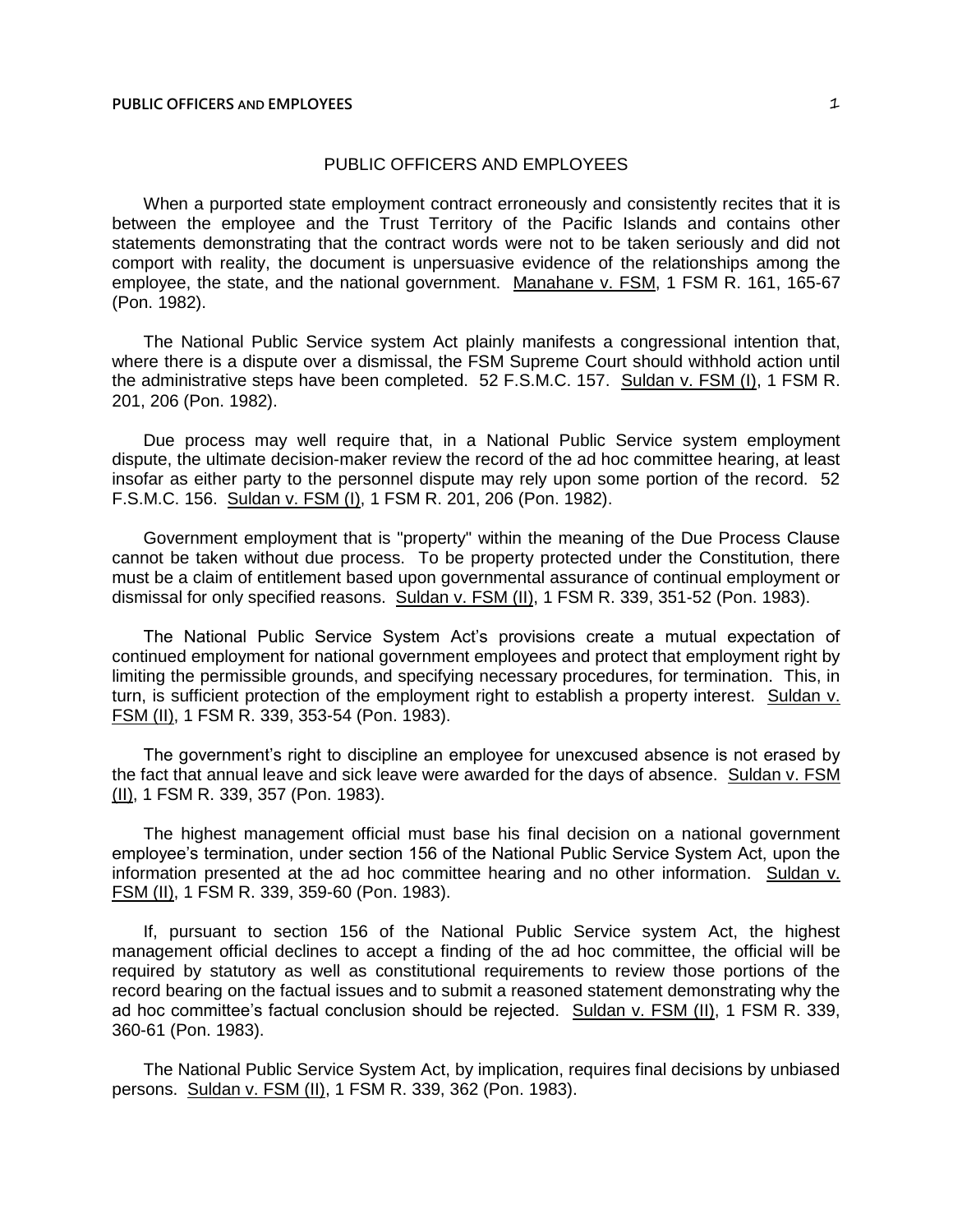The highest management officials cannot be said to be biased as a class and they cannot be disqualified, by virtue of their positions, from final decision-making as to a national government employee's termination under section 156 of the National Public Service System Act, without individual consideration. Suldan v. FSM (II), 1 FSM R. 339, 363 (Pon. 1983).

The high public office of state prosecutor may be the most powerful office in our system of justice. The prosecutor invokes and implements the sovereign powers of the state in the justice system and is given a wide degree of discretion in so doing. Rauzi v. FSM, 2 FSM R. 8, 13 (Pon. 1985).

No common law rule has been applied universally in all contexts to determine the status of government officials. Rauzi v. FSM, 2 FSM R. 8, 15 (Pon. 1985).

Some government workers have been held partially or completely immune from tort liability on grounds that they are public officers. This immunity, intended to serve the purpose of encouraging fearless and independent public service, has been bestowed upon prosecutors as well as other public officials. Rauzi v. FSM, 2 FSM R. 8, 16 (Pon. 1985).

The emphasis in governmental tort liability cases has been on the special status of government, its functions and its officials rather than on the degree of control tests commonly employed in nongovernmental cases. Even those commentators who specifically note that the *respondeat superior* doctrine applies to the government analyze governmental liability issues in terms of public policy considerations rather than through a degree of control analysis which distinguishes between closely supervised and high-ranking officials. Rauzi v. FSM, 2 FSM R. 8, 16 (Pon. 1985).

There is a common law of taxation which addresses the status of public officials as employees. Rauzi v. FSM, 2 FSM R. 8, 17 (Pon. 1985).

A taxpayer who held the high public office of Chief of Finance, whose contract gave him a wide degree of discretion in carrying out governmental powers; and who was not an outside consultant who could merely suggest or advise but was an integral part of the governmental operation is a governmental official, therefore an employee for purposes of the FSM Income Tax Law. Heston v. FSM, 2 FSM R. 61, 65 (Pon. 1985).

All government officials are employees of the government within the meaning of the Federated States of Micronesia Income Tax Law. Heston v. FSM, 2 FSM R. 61, 65 (Pon. 1985).

Defendants were not acting as police officers or under the direction of police officers so as to make their conduct lawful where the record reveals generally that the defendants' actions were not those of police officers acting in good faith to enforce the law, but were taken on their own behalf to punish and intimidate their victims. Teruo v. FSM, 2 FSM R. 167, 171 (App. 1986).

The National Public Service System Act and the FSM Public Service System Regulations establish an expectation of continued employment for nonprobationary national government employees by limiting the permissible grounds and specifying procedures necessary for their dismissal; this is sufficient protection of the right to continued national government employment to establish a property interest for nonprobationary employees which may not be taken without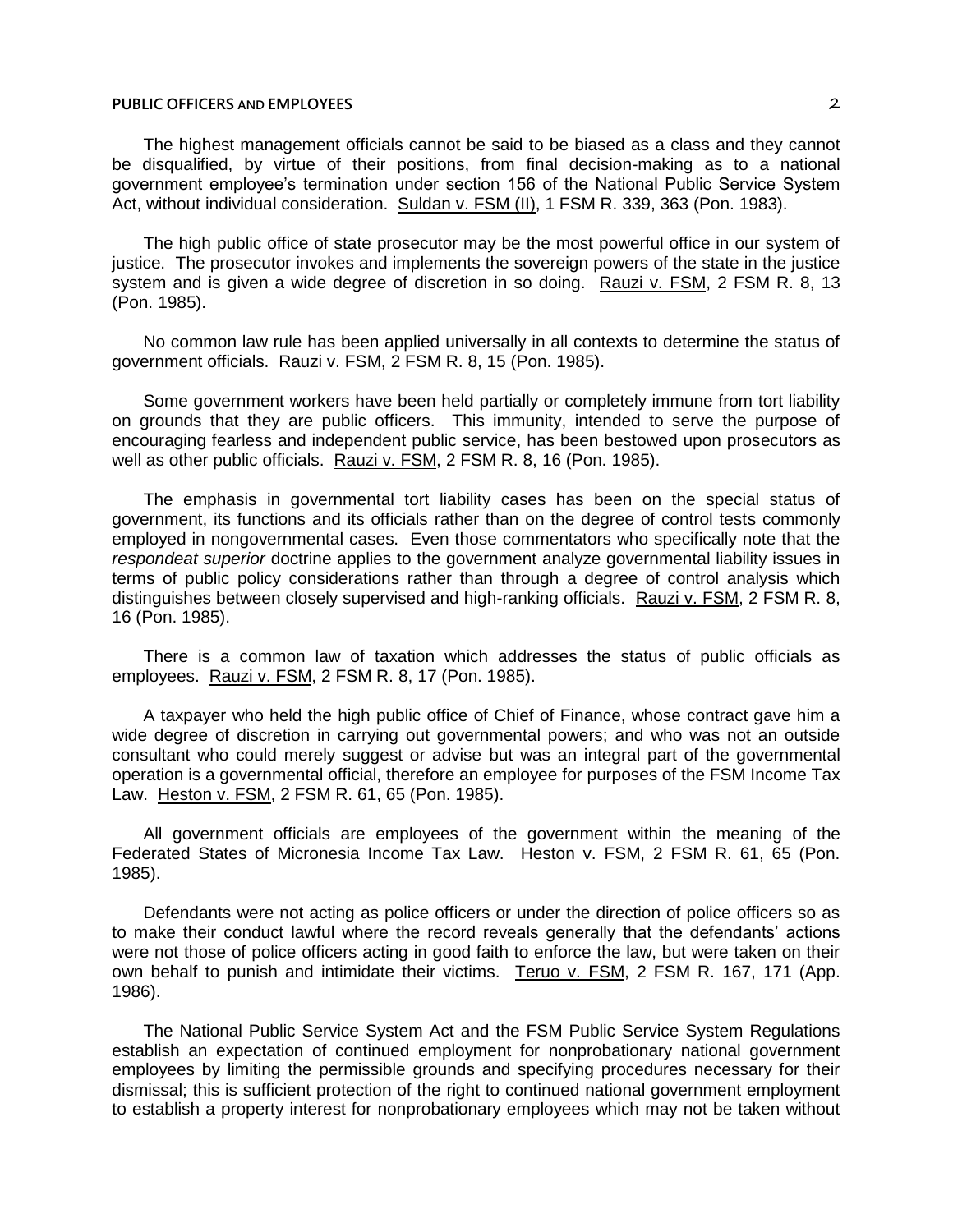fair proceedings, or "due process." Semes v. FSM, 4 FSM R. 66, 73 (App. 1989).

In the absence of statutory language to the contrary, the National Public Service System Act's mandate may be interpreted as assuming compliance with the constitutional requirements, because if it purported to preclude constitutionally required procedures, it must be set aside as unconstitutional. Semes v. FSM, 4 FSM R. 66, 74 (App. 1989).

Where there are no directly controlling statutes, cases or other authorities within the Federated States of Micronesia, it may be helpful to look to the law of other jurisdictions, especially the United States, in formulating general principles for use in resolving legal issues bearing upon the rights of public employees and officers, in part because the structures of public employment within the Federated States of Micronesia are based upon the comparable governmental models existing in the United States. Sohl v. FSM, 4 FSM R. 186, 191 (Pon. 1990).

A basic premise of public employment law is that the rights of a holder of public office are determined primarily by reference to constitutional, statutory and regulatory provisions, not by the principles of contract which govern private employment relationships. Sohl v. FSM, 4 FSM R. 186, 191 (Pon. 1990).

Subject to constitutional limitations, the public has the power, through its laws, to fix the rights, duties and emoluments of public service, and the public officer neither bargains for, nor has contractual entitlements to them. Sohl v. FSM, 4 FSM R. 186, 191 (Pon. 1990).

The power of the President to appoint executive branch officers is not absolute, but is subject to check by the advice and consent of Congress. Sohl v. FSM, 4 FSM R. 186, 197 (Pon. 1990).

If someone constitutionally ineligible for appointment, is appointed a judge then his status is that of a de facto judge. A de facto judge is one who exercises the duties of the judicial office under the color of an appointment thereto. Where there is an office to be filled, and one, acting under color of authority, fills the office and discharges its duties, his actions are those of an officer de facto, and binding on the public. Hartman v. FSM, 6 FSM R. 293, 298-99 (App. 1993).

The Title 51 provision barring nonresident workers from gainful employment for other than the employer who has contracted for him does not apply to national government employees because the national government is not an employer for the purposes of Title 51 of the FSM Code and does not contract with the Chief of the Division of Labor for employment of nonresident workers. FSM v. Moroni, 6 FSM R. 575, 578 (App. 1994).

Title 51 does not preclude nonresident national government employees from engaging in off-hours, secondary, private sector employment, but simply means that in order to engage in secondary employment nonresident national government employees must comply with its statutory provisions covering the private sector employment of nonresidents. FSM v. Moroni, 6 FSM R. 575, 579 (App. 1994).

A permanent employee has a one year probationary period after a promotion or transfer. A probationary employee has all of the rights of a permanent employee except the right to appeal from removal from the new position. Once the probationary period expires, an employee becomes a permanent employee in the new position. No adverse action (including a demotion)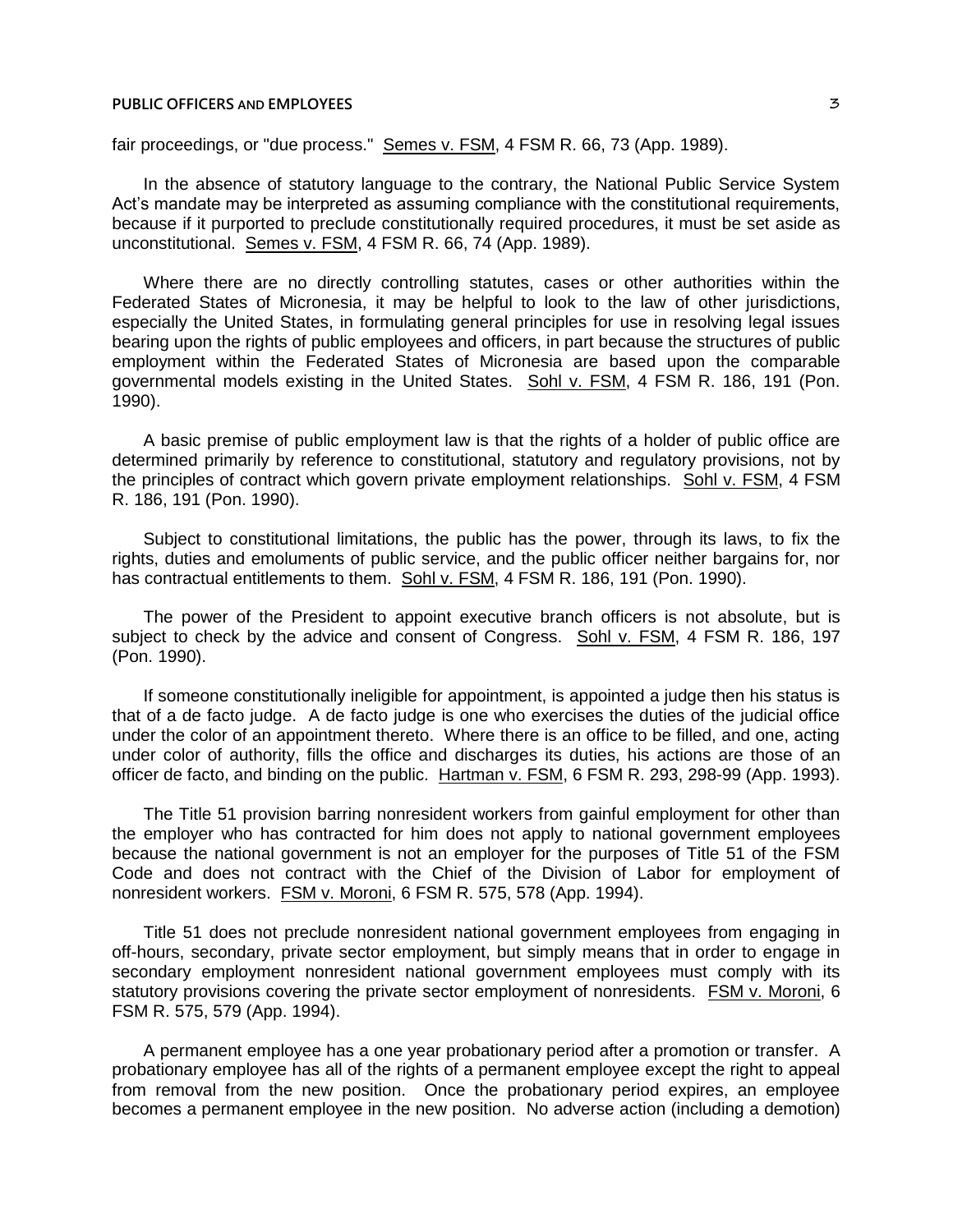may be taken against a permanent employee except as prescribed by regulations which entitle the employee to notice of the action taken and a hearing regarding the merits of the action before an ad hoc committee if the employee appeals. Isaac v. Weilbacher, 8 FSM R. 326, 332 (Pon. 1998).

Title 52 F.S.M.C. 151-57 and PSS Regulation 18.4 establish an expectation of continuous employment for nonprobationary national government employees by limiting the permissible grounds, and specifying necessary procedures, for their dismissal. This is sufficient to establish a "property interest" for the nonprobationary employee which cannot be taken without fair proceedings, or "due process." Isaac v. Weilbacher, 8 FSM R. 326, 333 (Pon. 1998).

When there is no applicable FSM precedent on the point, it is helpful to look to U.S. law in order to formulate general principles for use in resolving legal issues bearing upon the rights of public employees and officers because the public employment structures within the FSM are based upon comparable government models existing in the United States. Isaac v. Weilbacher, 8 FSM R. 326, 333 (Pon. 1998).

A provisionally or temporarily appointed individual is not ordinarily entitled to a permanent civil service position merely by reason of his or her retention beyond the probation period prescribed for regular appointees. At least two conditions must be present before a temporary appointment may become permanent, so as to entitle an affected employee to the procedures in the PSS Act and Regulations, regarding adverse action against permanent employees: 1) the employee must have been among the first three on the eligible list at the time of the appointment, so as to be qualified and capable of receiving the appointment, and 2) there must have been a vacancy. Isaac v. Weilbacher, 8 FSM R. 326, 334 (Pon. 1998).

A court finding that an employee, who held an acting position for four years and was certified as qualified or eligible for the vacant position, had been permanently promoted, does not take away management discretion in hiring and establish for employees a legal right to promotion. Rather, it recognizes the reality of the employee's employment situation, and prevents the government from circumventing the procedural requirements of the PSS Act and Regulations. Isaac v. Weilbacher, 8 FSM R. 326, 334 (Pon. 1998).

The PSS Act's purpose is to provide employees with just opportunities for promotion, reasonable job security (including the right to appeal), and tenure in positions. 52 F.S.M.C. 113, 115. If the national government is allowed to "temporarily" promote employees for indefinite periods of time and subsequently return them to their previous positions, the government can effectively circumvent all of the Act's merit and tenure principles. Isaac v. Weilbacher, 8 FSM R. 326, 334-35 (Pon. 1998).

Under the PSS Act and Regulations, a permanent employee after a promotion or transfer is a probationary employee who becomes permanent and non-probationary at the end of a maximum one year probationary period. Thereafter, an action returning the employee to his previous pay level is a demotion, an adverse action. Isaac v. Weilbacher, 8 FSM R. 326, 335 (Pon. 1998).

The protections afforded a permanent employee include: 1) notification of the adverse action, containing a full and detailed statement of the reasons for the action; 2) notification of his right to appeal the adverse action; 3) the right to appeal the adverse action and have his appeal heard publicly by an ad hoc committee; and 4) the right to receive a written report from the ad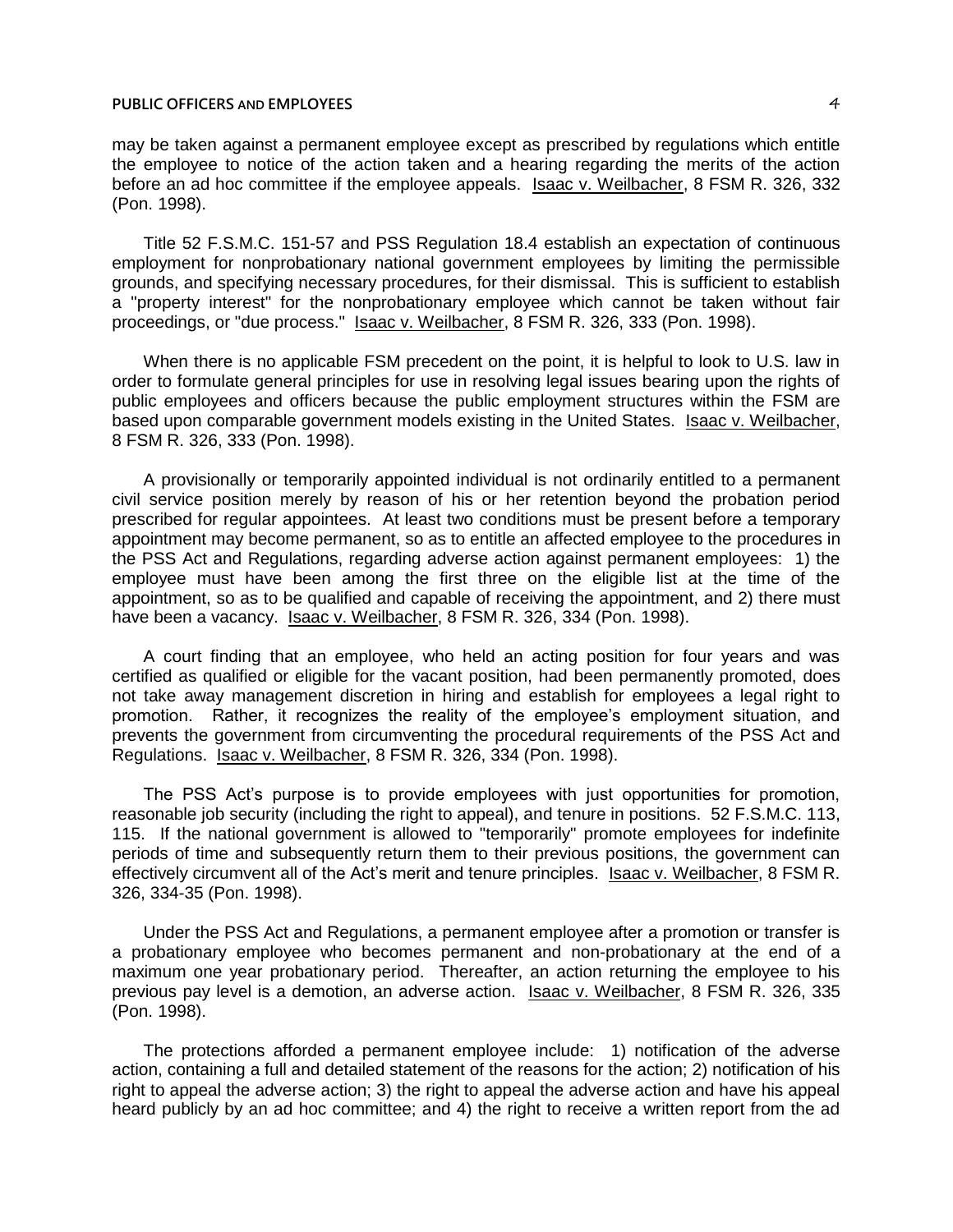hoc committee containing findings of fact and written recommendations concerning the adverse action. Isaac v. Weilbacher, 8 FSM R. 326, 335, 337 (Pon. 1998).

An employee receiving a temporary promotion must be informed in advance and must agree in writing that at the expiration of the temporary promotion, he will be returned to the former salary (grade and step) that he would be receiving had he remained in his former position. But such a written agreement has no effect if the promotion has become permanent. Isaac v. Weilbacher, 8 FSM R. 326, 335 (Pon. 1998).

A permanent employee cannot be demoted to his former position based on a regulation which, by its terms, only applies to a temporary promotion. A permanent employee's constitutional right to due process is violated by the national government when it has thus demoted him. Isaac v. Weilbacher, 8 FSM R. 326, 335 (Pon. 1998).

Every permanent and probationary employee is to receive an annual written rating of performance. Employees who receive "Satisfactory" or "Exceptional" ratings are eligible for step increases within their pay level. Employees who receive "Less than Satisfactory" ratings are not eligible. The absence of a performance evaluation gives rise to the presumption that the individual was performing at a "Less than Satisfactory" level. Pay and step increases are discretionary. Isaac v. Weilbacher, 8 FSM R. 326, 336-37 (Pon. 1998).

Because Congress has not explicitly made employment contracts which violate 11 F.S.M.C. 1305 unenforceable, the FSM Supreme Court may properly decide whether a contravention of public policy is grave enough to warrant unenforceabillty. FSM v. Falcam, 9 FSM R. 1, 4 (App. 1999).

When there is no national precedent on the issue of the enforcement of an employment contract term which was violative of public policy, and there is no custom or tradition governing the matter, the FSM Supreme Court may look to the common law of the United States. FSM v. Falcam, 9 FSM R. 1, 5 (App. 1999).

Although there was a public interest in denying enforcement because the hiring violated public policy, this is outweighed by the special public interest of the government's failure to provide any hearing or opportunity to be heard concerning its failure to pay the employee or take any steps to terminate the contract, thus constituting a violation of due process rights; the employee's justified expectations of being paid; and the substantial forfeiture would result if enforcement were to be denied. Therefore the trial court did not abuse its discretion in its weighing of the factors on the issue of enforceability. FSM v. Falcam, 9 FSM R. 1, 5 (App. 1999).

An illegally-hired public employee has a constitutionally protected interest in employment because the Secretary of Finance must give notice and an opportunity to be heard after taking the action to withhold his pay, and the government must terminate his employment after it determines his hiring had violated public policy, giving him notice and an opportunity to be heard. Failure to take such steps violated the employee's due process rights. FSM v. Falcam, 9 FSM R. 1, 5 (App. 1999).

Trust Territory Code Title 61 governed the Public Employment System during 1978, and provided that the grievance procedures would hear and adjudicate grievances for all employees where the employees would be free from coercion, discrimination or reprisals and that they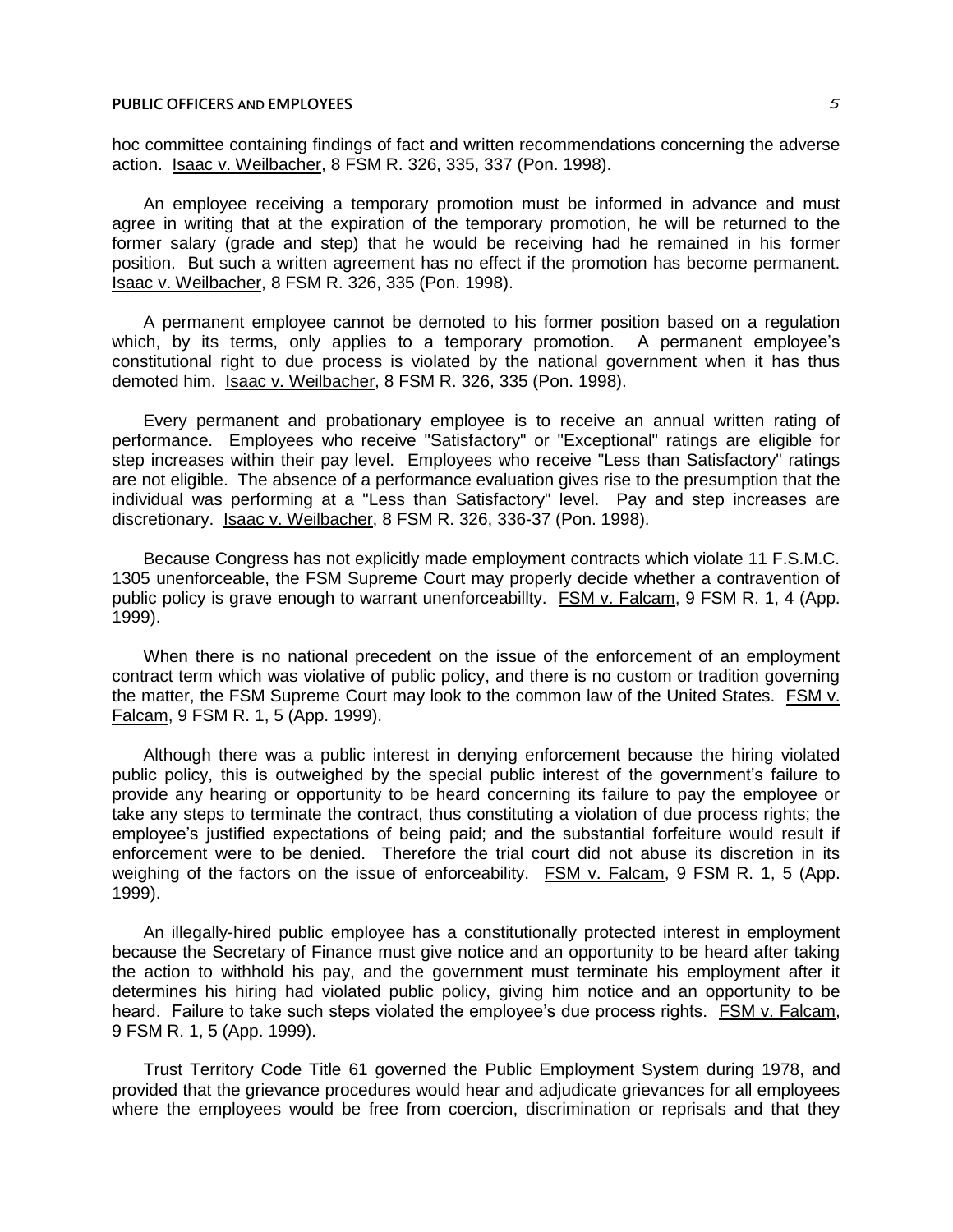might have a representative of their own choosing. Skilling v. Kosrae, 10 FSM R. 448, 451 (Kos. S. Ct. Tr. 2001).

In 1978, the Trust Territory Public Service Grievance System covered all Public Service employees and covered any matter of concern or dissatisfaction to an eligible employee, unless exempted. Skilling v. Kosrae, 10 FSM R. 448, 451 (Kos. S. Ct. Tr. 2001).

An employee had to complete the informal grievance procedure before presenting the grievance to the Trust Territory Personnel Board. The employee was required to present a grievance concerning a particular act or occurrence within fifteen calendar days of the date of the act or occurrence. The informal grievance procedure permitted presentation of the grievance orally. The Regulations also provided a formal grievance procedure, which the employee may have utilized and which had to be done in writing, if his grievance was not settled to his satisfaction under the informal grievance procedure. The formal grievance procedure was not mandatory upon employees. Skilling v. Kosrae, 10 FSM R. 448, 451-52 (Kos. S. Ct. Tr. 2001).

The Trust Territory Public Service System Regulations did not require an employee grievance be heard by the Personnel Board in the formal grievance procedure prior to filing suit in court on that grievance. There was no limitation on judicial review of grievances imposed by the Public Service System Regulations, as long as the informal grievance procedure was completed. Skilling v. Kosrae, 10 FSM R. 448, 452 (Kos. S. Ct. Tr. 2001).

After a Trust Territory employee's cause of action accrued in 1980 when he completed the informal grievance procedure with his supervisor, he had two options: follow the formal grievance procedure for review by the Personnel Board; or file suit in court for judicial review of his grievance. Since his right to sue was complete then, a suit, filed in 2000, will be barred by the six-year statute of limitations and dismissed. Skilling v. Kosrae, 10 FSM R. 448, 452-53 (Kos. S. Ct. Tr. 2001).

The over-obligation of funds statute, 55 F.S.M.C. 220(3), was not intended to create a basis for private parties to sue government officials, but for the government to be able to punish employees and officials who are found to be misusing public funds. Pohnpei Cmty. Action Agency v. Christian, 10 FSM R. 623, 634 (Pon. 2002).

Under the FSM criminal code a "public servant" is any officer or employee of, or any person acting on behalf of, the FSM, including legislators and judges, and any person acting as an advisor, consultant, or otherwise, in performing a governmental function; but the term does not include witnesses. FSM v. Wainit, 12 FSM R. 105, 110 (Chk. 2003).

The common and approved usage in the English language of the term "public officer" is a person holding a post to which he has been legally elected or appointed and exercising governmental functions. "Public officer" is not a legal term of art but carries only its common, ordinary, and unambiguous English language meaning as found in the dictionary. FSM v. Wainit, 12 FSM R. 105, 110-11 (Chk. 2003).

Strictly construing the term "public officer" by using only its plain, ordinary, and unambiguous meaning (or in the code's terms "its common and approved usage"), a mayor falls within the public officer exception to the criminal statute of limitations. FSM v. Wainit, 12 FSM R. 105, 111 (Chk. 2003).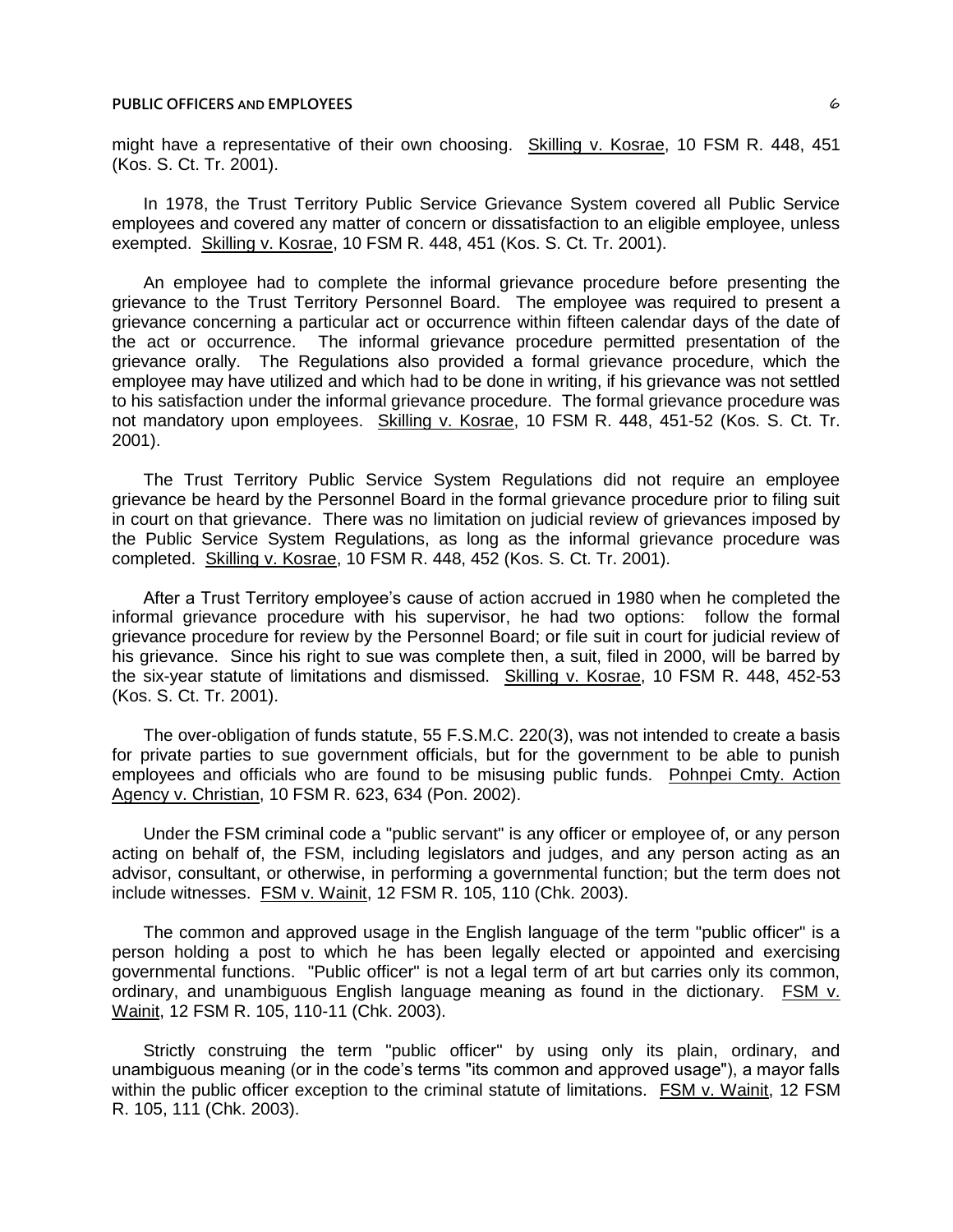The plain, unambiguous, and ordinary meaning of "public officer," an ordinary term for which no construction is required, is that the term includes any person holding a post to which he has been legally elected or appointed and exercising governmental functions. FSM v. Wainit, 12 FSM R. 105, 111 (Chk. 2003).

The ad hoc committee is required to prepare a full written statement of its findings of fact and its recommendations for action within seven calendar days after the close of its hearing. Maradol v. Department of Foreign Affairs, 13 FSM R. 51, 54 (Pon. 2004).

The English language's common and approved usage of the term "public officer" is a person holding a post to which he has been legally elected or appointed and exercising governmental functions or one holding office under the government of a municipality, state, or nation. FSM v. Wainit, 13 FSM R. 532, 538 (Chk. 2005).

The plain, unambiguous, and ordinary meaning of "public officer," an ordinary term for which no construction is required, is that the term includes any person holding a post to which he has been legally elected or appointed and exercising governmental functions. FSM v. Wainit, 13 FSM R. 532, 539 (Chk. 2005).

Section 105(3)(b) "public officer" exception to the statute of limitations applied to persons based upon their status as public officers – persons holding posts and exercising governmental functions. It did not matter whether that status was defined and bestowed upon a person by the national government or by another level of government. It only mattered that the person held that status. That the term "public officer" cannot possibly refer to state and municipal public officials since the national government lacks the constitutional power to define those offices and to determine or install those officials is a frivolous and misplaced contention because national laws are often applied to persons based on their status, even when that status is defined solely by another government. FSM v. Wainit, 13 FSM R. 532, 539 (Chk. 2005).

When an FSM statute defines a public servant as an officer or employee of the FSM, that section did not include within its definition of public servant all public officers. It only included those that were officers of the FSM national government. FSM v. Wainit, 13 FSM R. 532, 540 (Chk. 2005).

Qualified immunity is not a defense to a criminal prosecution. "Qualified immunity" partially shields public officials performing discretionary functions from civil liability and damages. Public officials are not immune or exempt from criminal liability and prosecution. FSM v. Wainit, 14 FSM R. 51, 55 (Chk. 2006).

A law enforcement officer is one whose duty is to preserve the peace. A mayor has the duty to faithfully implement the municipality's laws and ordinances, but he does not have the power of arrest, and even if he were a law enforcement officer, he would not be immune from prosecution because a law enforcement officer may be prosecuted for an offense committed while he was arresting someone. FSM v. Wainit, 14 FSM R. 51, 55 (Chk. 2006).

National police officers are public officials. FSM v. Wainit, 14 FSM R. 51, 60 (Chk. 2006).

A public officer is not denied due process of law by the abolition of his office before his term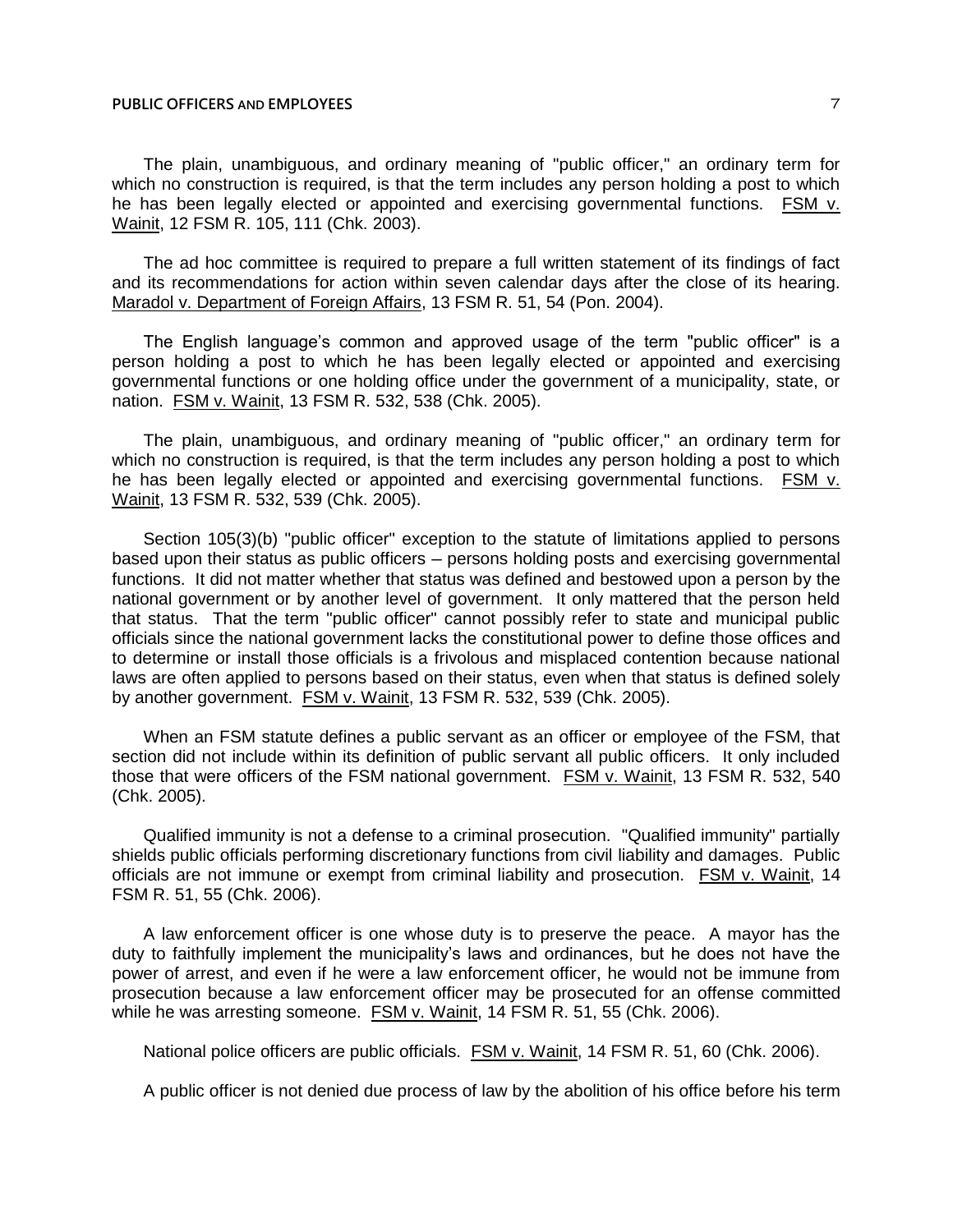expires or by his removal or suspension according to law. Esa v. Elimo, 14 FSM R. 216, 218 (Chk. 2006).

While the defendant's position as Weno mayor would not satisfy the FSM officer or employee element in sections 55 F.S.M.C. 221(3) and 223, the defendant's service as the project manager on a project for which the national government supplied all the funding, for the purpose of that project, would because he was subject to the national government's control and supervision concerning the project he was manager of, and in that capacity, he performed a national government function — expending national government funds. Spending national government funds is an exercise of the national government's sovereign power. FSM v. Nifon, 14 FSM R. 309, 314-15 (Chk. 2006).

For the purpose of that project, a project manager of a national government project funded by national government funds, is an officer of the national government since he was exercising powers on the national government's behalf. FSM v. Nifon, 14 FSM R. 309, 315 (Chk. 2006).

As a project manager for the Compact funds, a defendant was a national government officer (for that purpose only) because he was exercising powers on the national government's behalf over national government money in a national government project. FSM v. Nifon, 14 FSM R. 309, 315 (Chk. 2006).

The term "officer or employee of any government of the FSM" in 55 F.S.M.C. 313(2) includes municipal mayors. FSM v. Nifon, 14 FSM R. 309, 315 (Chk. 2006).

The term "officer or employee of any State" in 55 F.S.M.C. 338 includes municipal officers and employees. FSM v. Nifon, 14 FSM R. 309, 316 (Chk. 2006).

Currently each of the states and the FSM national government have hiring preference laws. Berman v. Lambert, 17 FSM R. 442, 449 n.4 (App. 2011).

Sovereign immunity should not be confused with official immunity for public officers. Government officials who are performing their official duties are generally shielded from civil damages, and the court has previously recognized that some government workers have been held partially or completely immune from tort liability on grounds that they are public officers. This immunity, intended to serve the purpose of encouraging fearless and independent public service, has been bestowed upon prosecutors as well as other public officials. Marsolo v. Esa, 18 FSM R. 59, 64 (Chk. 2011).

A qualified official immunity applies to public officials. An official who simply enforces a presumptively valid statute will rarely thereby lose his or her immunity from suit. Absent extraordinary circumstances, liability will not attach for executing the statutory duties one was appointed to perform. Marsolo v. Esa, 18 FSM R. 59, 65 (Chk. 2011).

When no extraordinary circumstances are present in a suit over the enforcement of a statute, public officers, in their individual capacities, will be dismissed from the suit, but since injunctive relief can be had against them in their official capacities, they will not be dismissed in their official capacities. Marsolo v. Esa, 18 FSM R. 59, 65 (Chk. 2011).

Since a suit against an official in his or her official capacity is a suit against that official's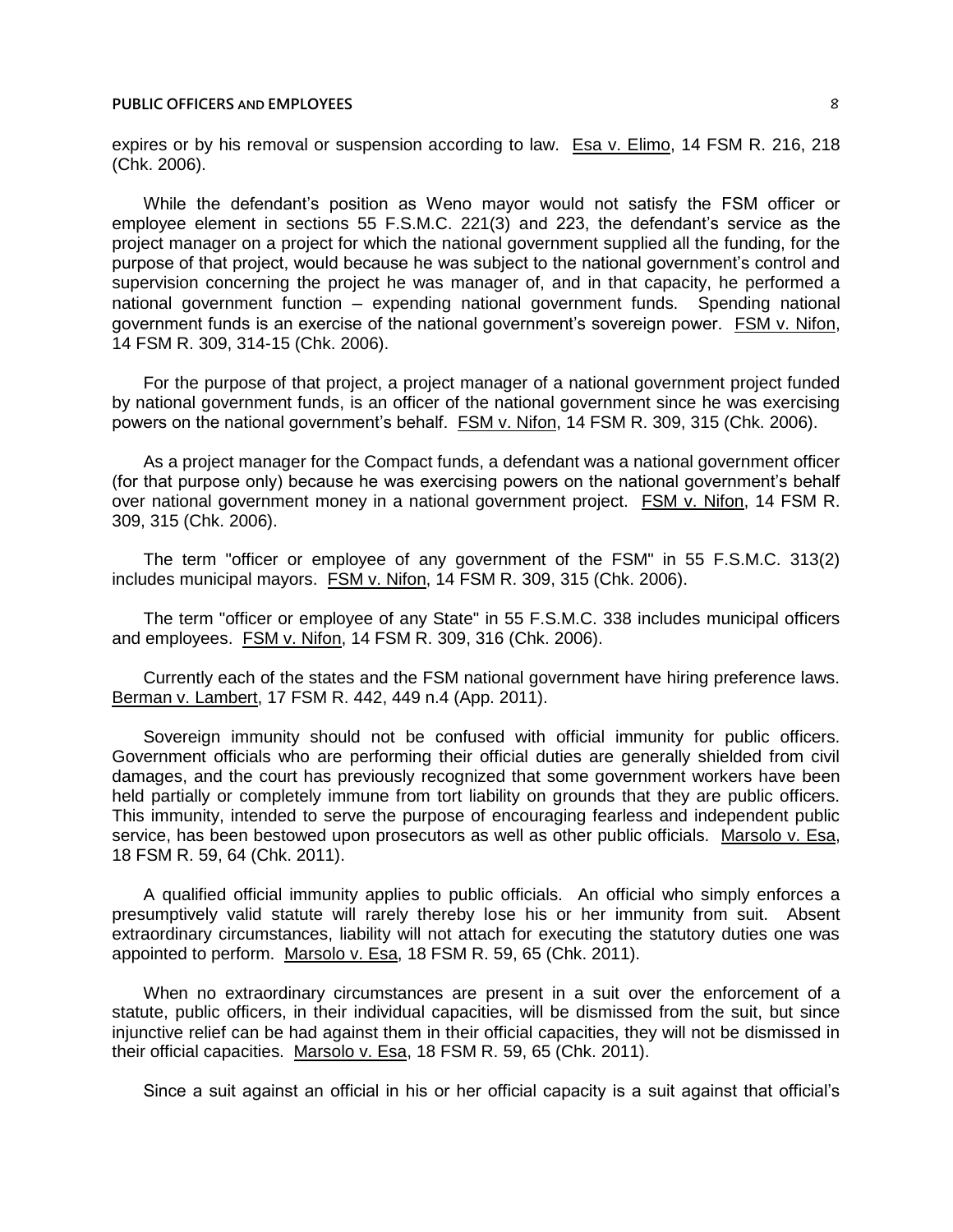office and since a national government office with nationwide scope and authority must be "found" or be "present" in some form in each state in the nation regardless of whether it has an actual year-round physical presence there, for the purpose of the venue statute, none of the defendant national government officials "reside" on Pohnpei. Marsolo v. Esa, 18 FSM R. 59, 66 (Chk. 2011).

Disciplinary actions of government employees are not subject to judicial review until the administrative remedies have been exhausted and are not subject to such review thereafter except on the grounds of violation of law or regulation or of denial of due process or of equal protection of the laws. Poll v. Victor, 18 FSM R. 235, 238 (Pon. 2012).

The statute requiring that the ad hoc committee hearing be conducted within the 15 calendar days of the receipt of the employee's appeal is directory and not mandatory, as the statute does not prescribe what happens if the prescribed time period is not adhered to. Poll v. Victor, 18 FSM R. 235, 246 (Pon. 2012).

While rights are often freely assignable, duties are not freely delegated. People of Eauripik ex rel. Sarongelfeg v. F/V Teraka No. 168, 19 FSM R. 227, 232 (Yap 2013).

If chiefs were considered state officers and thus a state authority and were permitted to espouse the Receiver of Wreck's claims, then they would have claims that they do not share with the other class members and since a person whose claims are not common to the class would have to be removed as class representatives of, and membership in, the certified class and some other person(s), who could adequately protect the class interests, would have to be named as class representative(s), the chiefs would then not be permitted to participate in, or receive, or share any of the damages awarded to the certified class. People of Eauripik ex rel. Sarongelfeg v. F/V Teraka No. 168, 19 FSM R. 227, 232 (Yap 2013).

Since a statutory receiver or public officer cannot, even with a court's approval, delegate his powers or duties, or surrender assets which the law compels him to administer and since the Receiver of Wreck is both a statutory receiver and a public officer (the Secretary of Transportation and Communications), the delegation of the Receiver's duties to private persons (the class plaintiffs) would be unlawful because the statute only permits delegation to "relevant state authority" and cannot be approved as a class action settlement agreement. People of Eauripik ex rel. Sarongelfeg v. F/V Teraka No. 168, 19 FSM R. 227, 232-33 (Yap 2013).

The Public Service System Act delineates procedures that must be followed in terminating an employee for unsatisfactory performance and mandates that no dismissal or demotion of a permanent employee is effective until the management official transmits to the employee a written notice setting forth the specific reasons for the dismissal or demotion and the employee's rights of appeal and it further mandates that any regular employee who is dismissed may appeal through an administrative review process. A crucial part of the administrative review process is a hearing before an ad hoc committee, and subsequent preparation of a full written statement of findings of fact. Manuel v. FSM, 19 FSM R. 382, 386 (Pon. 2014).

In reviewing a government employee's termination under Title 52, the FSM Supreme Court will review factual findings insofar as necessary to determine whether there is evidence to establish that there were grounds for discipline. Manuel v. FSM, 19 FSM R. 382, 386 (Pon. 2014).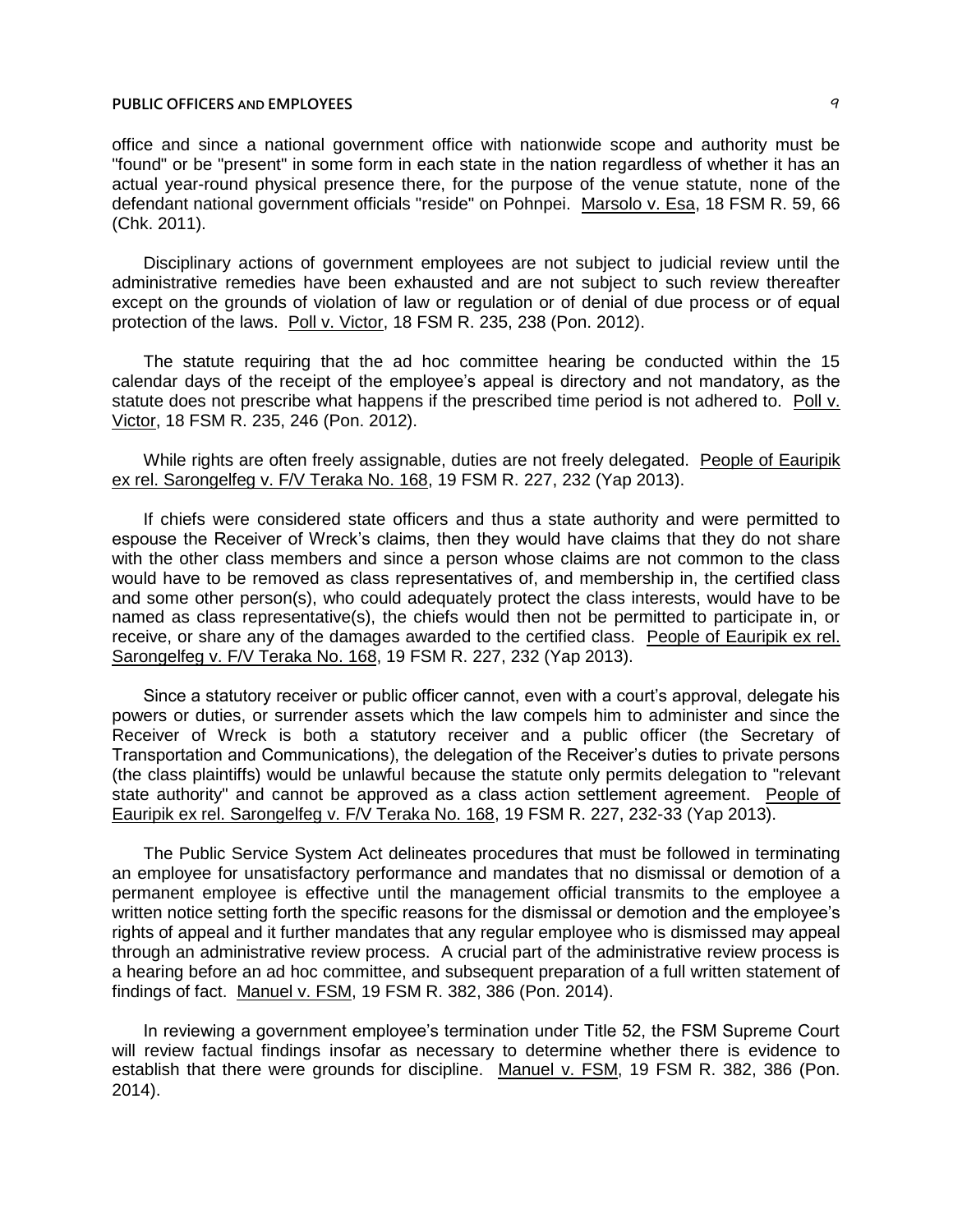Under Title 52, since the FSM Supreme Court's review is for the sole purpose of preventing statutory, regulatory and constitutional violations, review of the factual findings is limited to determining whether substantial evidence in the record supports the administrative official's conclusion that a violation of the kind justifying termination has occurred. The statute evinces a clear congressional intent that the courts avoid serving as finders of fact. When there are nonfrivolous disputes about the grounds for termination, the decision of the ad hoc committee should identify and address those grounds with specificity, and when they have not, the court will remand the case to the ad hoc committee to prepare a full written statement of its findings of fact. Manuel v. FSM, 19 FSM R. 382, 386-87 (Pon. 2014).

The court's role is not to serve as a finder of fact substituting its judgment for that of the ad hoc committee and the President. Rather, the court's role is to determine whether the administrative review process was conducted in accordance with statutory guidelines and in a manner that protects the plaintiff's right to due process. Manuel v. FSM, 19 FSM R. 382, 387 n.2 (Pon. 2014).

The National Public Service System Act and the Public Service System Regulations establish continued employment for non-probationary national government employees by limiting the permissible grounds, and specifying the necessary procedures for their dismissal. This is sufficient protection of the right to continued employment to establish a property interest for non-probationary employees which may not be taken without due process, including notice and an opportunity to be heard. Manuel v. FSM, 19 FSM R. 382, 390 (Pon. 2014).

The Public Service System Act is designed to further the public interest in hiring the most qualified employees, and the public and the government are the losers and public policy is violated when the public service system procedures, which are designed to obtain the best qualified public employees, are not followed. FSM v. Halbert, 20 FSM R. 42, 47 (Pon. 2015).

As the managing official under 52 F.S.M.C. 135(1), the Secretary has the discretion to ask the Personnel Officer to certify a new eligible list if the current list has no one that is "available or acceptable," and a letter, in which the Secretary stated that, as a result of the interviews, no one was found to be suitable for the position, fulfills the requirement that the list be rejected in writing, but if the Personnel Officer finds the reasons for rejection inadequate, the same list will be returned and an appointment made from the list. Panuelo v. FSM, 20 FSM R. 62, 67 (Pon. 2015).

Because no one shall report to work nor receive a salary unless that person has been previously certified on an appropriate eligible list by the Personnel Officer or his authorized representative, and selected by a Department or agency head, an applicant is not entitled to declaratory relief that he should be hired when, although he was placed on the eligible list, the Secretary, as the result of interviews, found, in writing, no one was available or acceptable and the Personnel Officer did not find the Secretary's reasons inadequate and return the list. Panuelo v. FSM, 20 FSM R. 62, 67-68 (Pon. 2015).

Since the full rights of continued employment only vest upon appointment, when an applicant was not selected from the certified list, was never appointed to the position he applied for, and no agreement for employment was entered into between the parties, he was never a public employee, and therefore his due process rights never vested. Panuelo v. FSM, 20 FSM R. 62, 68 (Pon. 2015).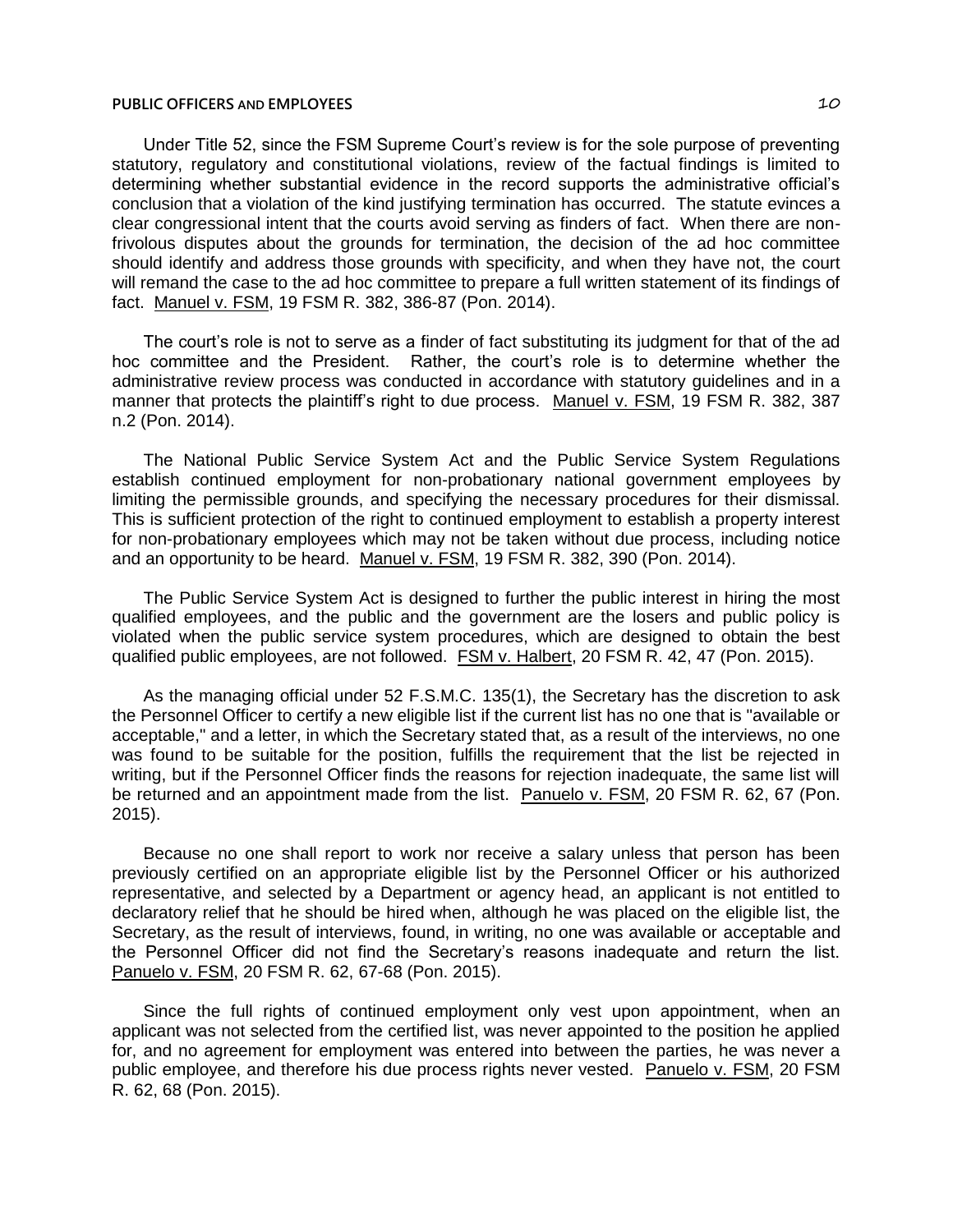Because specific performance is a remedy in equity under contract law, an applicant's claim for specific performance is unenforceable when no valid agreement exists between the applicant and the government since, for the court to order the Secretary to hire the applicant based on an invalid contract, through specific performance, would be unlawful and a violation of public policy. Panuelo v. FSM, 20 FSM R. 62, 69 (Pon. 2015).

The express language of Title 52 creating the National Public Service System Act, requires that the exhaustion of remedies doctrine be applied. Ramirez v. College of Micronesia, 20 FSM R. 254, 261 (Pon. 2015).

The National Public Service System Act created a system of personnel administration based on merit principles and accepted personnel methods governing the classification of positions and the employment, conduct, movement, and separation of public officers and employees. Eperiam v. FSM, 20 FSM R. 351, 354 (Pon. 2016).

The FSM Supreme Court cannot entertain Public Service System disputes until all administrative remedies have been exhausted, and, without a final decision, the court has no authority to hear the dispute. Eperiam v. FSM, 20 FSM R. 351, 355 (Pon. 2016).

A former employee may still pursue a grievance through the public service system administrative procedure if the grievance arose while the employee was a public service system member, especially if the grievance was pending at the time the employee left the public service system since access to the administrative procedure is not precluded even though the aggrieved party is no longer a public service system employee. Eperiam v. FSM, 20 FSM R. 351, 355 (Pon. 2016).

A permanent employee is an employee who has been appointed to a position in the public service who has successfully completed a probation period. Eperiam v. FSM, 20 FSM R. 351, 355 n.2 (Pon. 2016).

Declaratory judgment is the least intrusive judicial remedy. Usually it is enough that the courts advise the agency on the law and allow the agency the flexibility to determine how best to bring itself into compliance. Notably, under the arbitrary and capricious standard, as required by the Public Service System Act, the court must be very careful to fashion a relief so as not to inappropriately infringe on the function of the agency. Eperiam v. FSM, 20 FSM R. 351, 356 (Pon. 2016).

Every new employee must successfully serve a probation period before becoming a regular employee, and the Public Service System Regulations require that the probationary period last at least six months and that it can be extended to up to one year. Alexander v. Hainrick, 20 FSM R. 377, 379 (App. 2016).

A Presidential administrative order about vehicle use cannot be applied to the Public Auditor because, under the Constitution, the Public Auditor is independent of administrative control. Alexander v. Hainrick, 20 FSM R. 377, 382 (App. 2016).

When a person's employment is established pursuant to shipping articles, which is a contract between the FSM national government and seamen, it is unlike employment positions protected under the Public Service System, since there is no continued expectation of employment because the shipping articles have a one-year duration, and may be renewed upon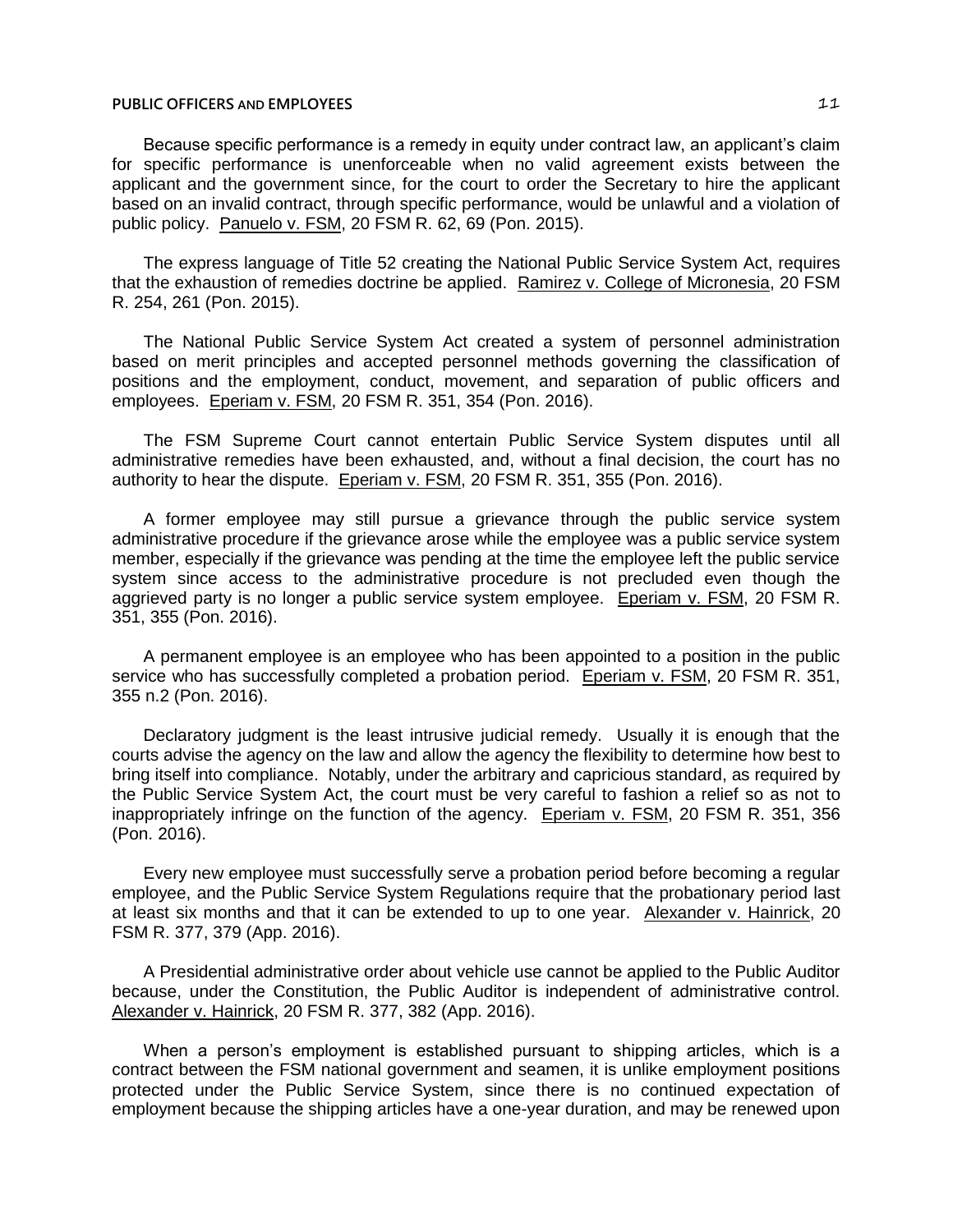expiration. Gilmete v. Peckalibe, 20 FSM R. 444, 450 (Pon. 2016).

A seaman employed by the FSM is a contract employee and therefore does not fall under the purview of Title 52 and would not be required to have his grievance reviewed at the administrative level before filing suit in the FSM Supreme Court. Gilmete v. Peckalibe, 20 FSM R. 444, 450 (Pon. 2016).

Although an aggrieved seaman, employed by the FSM, may file a petition at the administrative level, he, as a contract employee not covered under the FSM Public Service System, is free instead, to file suit in the FSM Supreme Court, which has exclusive jurisdiction over admiralty and maritime claims. Gilmete v. Peckalibe, 20 FSM R. 444, 451 (Pon. 2016).

Because of the unique classification of seamen and their rights as employees, along with the limitations when it comes to the termination of their employment, and because this class of FSM national government employees is distinct, and in line with FSM Constitution Article XI, § 6(a), the FSM Supreme Court should exercise its exclusive jurisdiction over the matter rather than confer authority to an administrative body. Gilmete v. Peckalibe, 20 FSM R. 444, 451 (Pon. 2016).

Government employment that is property within the meaning of the due process clause cannot be taken without due process. To be property protected under the FSM Constitution, there must be a claim of entitlement based upon governmental assurance of continual employment or dismissal for only specified reasons. These assurances may come from various sources, such as statute, formal contract, or actions of a supervisory person with authority to establish terms of employment. Linter v. FSM, 20 FSM R. 553, 558 (Pon. 2016).

Although a governmental entity's breach of contract, without more, does not constitute a civil rights or due process violation, a person who has been employed for twelve years under a series of one year contracts could prove that by that length of employment, there was an unwritten claim to continued employment. Linter v. FSM, 20 FSM R. 553, 558 (Pon. 2016).

When the executive branch was substantially responsible for conducting administrative tasks in relation to the plaintiffs' employment as well as assigning work to them; when the person with the power to renew and approve their contracts was the allottee, the FSM President, who designated a sub-allottee; when the past contracts were also signed by the FSM Attorney General and for each of the plaintiffs' past periods of employment were prepared by procuring a form from the Attorney General's office and working with the suballottee's employees to complete, after which the FSM Attorney General and the suballottee would sign them; when no one in Congress ever signed any of the plaintiffs' contracts; and when the completed time sheets were submitted, reviewed and approved and signed by the suballottee and forwarded to the Department of Finance for disbursement of wages, the preponderance of the evidence supports the conclusion that the plaintiffs were executive branch employees. There was substantial evidence to confirm that the plaintiffs were performing work to execute the laws passed by Congress by implementation of public projects. That is to say that the plaintiffs' work was executive in nature. Linter v. FSM, 20 FSM R. 553, 560 (Pon. 2016).

The "office" of First Lady is not a constitutional office. Nor is it an office created by statute. It is not an office for which a writ of quo warranto will lie to determine the right to hold the office. It is a title that is, or has been, customarily bestowed on or used to honor the President's wife, who is then expected to perform varied social and diplomatic functions on the President's or the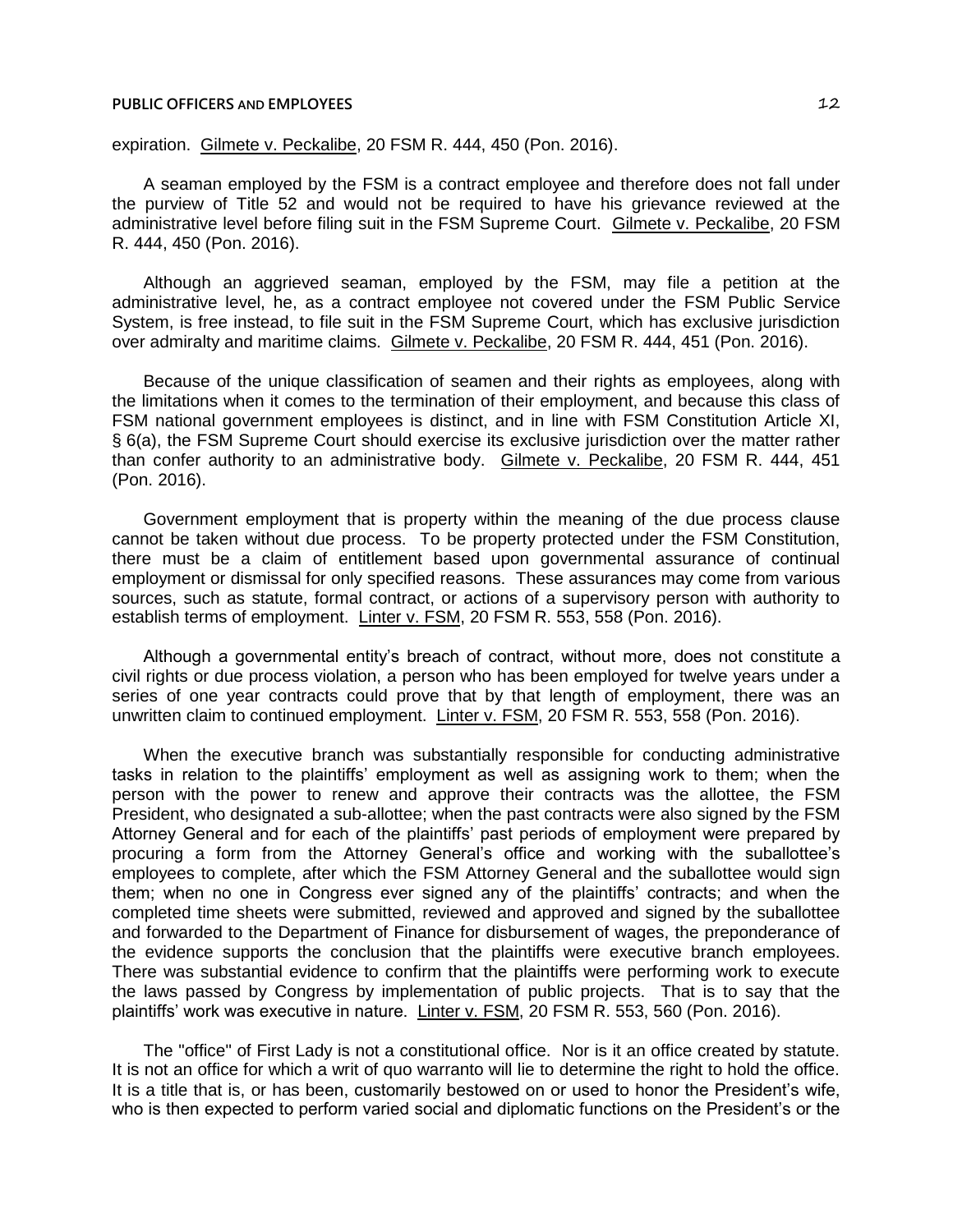nation's behalf. But the person acting as the First Lady would not necessarily be the President's wife. Panuelo v. FSM, 22 FSM R. 498, 512-13 (Pon. 2020).

Public officials are generally entitled to qualified official immunity so that government officials who are performing their official duties are generally shielded from civil damages. New Tokyo Medical College v. Kephas, 22 FSM R. 625, 630-31 (Pon. 2020).

The objective test to determine whether public officials are shielded from liability for damages is that government officials performing discretionary functions generally are shielded from liability for civil damages insofar as their conduct does not violate clearly established statutory or constitutional rights of which a reasonable person would have known. New Tokyo Medical College v. Kephas, 22 FSM R. 625, 631 (Pon. 2020).

More than bare allegations of malice are required to deny public officials' qualified immunity for acts conducted in the course of official duties. New Tokyo Medical College v. Kephas, 22 FSM R. 625, 631 n.4 (Pon. 2020).

A government official is not personally liable when the official was not in a situation where the official could be expected to know that certain conduct would violate statutory or constitutional rights or when the tone or content of the official's letters to the plaintiff was not threatening and there was no evidence that the motive for these letters was personal vengeance. New Tokyo Medical College v. Kephas, 22 FSM R. 625, 632 (Pon. 2020).

## ─ Chuuk

Courts may not speculate as to the powers and duties of the office of the Attorney General, but must look to the wording of the relevant law, and further, may not speculate as to the probable intent of the legislature apart from the words. Truk v. Robi, 3 FSM R. 556, 562 (Truk S. Ct. App. 1988).

The Truk Attorney General represents the government in legal actions and is given the statutory authority pursuant to TSL 5-32 to conduct and control the proceedings on behalf of the government and, in absence of explicit legislative or constitutional expression to the contrary, possesses complete dominion over litigation including power to settle the case in which he properly appears in the interest of the state. Truk v. Robi, 3 FSM R. 556, 561-63 (Truk S. Ct. App. 1988).

Under Rule 1.11 of the Truk State Code of Professional Responsibility, a lawyer may not represent a private client in connection with a matter in which the lawyer participated "personally and substantially" as a public officer or employee, unless the appropriate government agency consents after consultation. Nakayama v. Truk, 3 FSM R. 565, 570 (Truk S. Ct. Tr. 1987).

For purposes of Rule 1.11, an attorney who, as a government attorney, signs his name to a lease agreement, approving the lease "as to form," is personally and substantially involved. Nakayama v. Truk, 3 FSM R. 565, 571 (Truk S. Ct. Tr. 1987).

An attorney holding public office should avoid all conduct which might lead the layman to conclude that the attorney is utilizing his former public position to further his subsequent professional success in private practice. Nakayama v. Truk, 3 FSM R. 565, 572 (Truk S. Ct. Tr.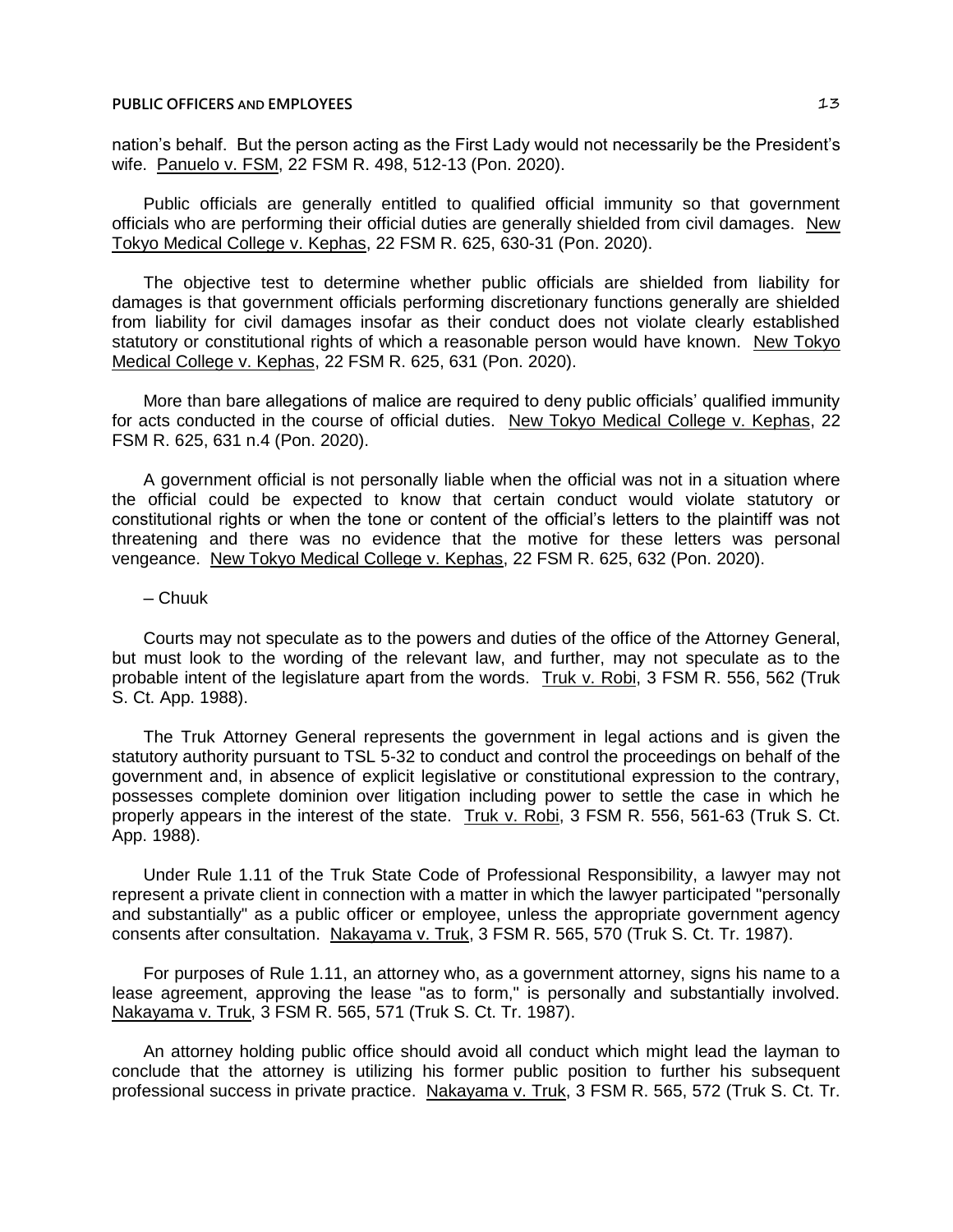## 1987).

The Governor, as all public officials, occupies a fiduciary relationship to the state he serves, may not use his official power to further his own interest, and shall cooperate with any legislative investigating committee. In re Legislative Subpoena, 7 FSM R. 261, 266 (Chk. S. Ct. Tr. 1995).

It is unreasonable for a public official, required by law to cooperate with legislative investigating committees, to have an expectation of privacy in matters that are linked to his performance in office, and it is unreasonable for a public official, such as the Governor, who is a trustee of the state's finances and who owes a fiduciary duty to the state to expect that his personal finances will be kept private if there is some reason to believe he has violated his trust. In re Legislative Subpoena, 7 FSM R. 261, 267 (Chk. S. Ct. Tr. 1995).

All citizens generally have the duty to, and state officials are obligated by statute to, cooperate with legislative investigations. These obligations of citizenship and public office are linked with the assumption that the legislature will respect individuals' constitutional rights, including the right of privacy. In re Legislative Subpoena, 7 FSM R. 328, 333-34 (Chk. S. Ct. App. 1995).

All Chuuk public officers are statutorily required to cooperate with legislative investigations, but an officer being tried in the Senate on a case of impeachment after the House of Representatives has voted a bill of impeachment is no longer required to cooperate. In re Legislative Subpoena, 7 FSM R. 328, 336 (Chk. S. Ct. App. 1995).

A commitment in a personnel action form for permanent employment without the existence of an appropriation to fund such a position violates the Truk Financial Management Act. Hauk v. Terravecchia, 8 FSM R. 394, 396 (Chk. 1998).

Granting of permanent employment without advertisement, examination (if required) and the preparation of a eligible list by the Personnel Officer violates the Truk State Public Service System Act. Hauk v. Terravecchia, 8 FSM R. 394, 396 (Chk. 1998).

Principles of contract are inapplicable to employment cases when the proper issue is whether plaintiff has shown a legal entitlement to permanent employment under the Truk State Public Service System Act. Hauk v. Terravecchia, 8 FSM R. 394, 396 (Chk. 1998).

The regulations provide in part that overtime must be requested by the immediate supervisor and approved by his superior or the department head. Osi v. Chuuk, 8 FSM R. 565, 566 (Chk. S. Ct. Tr. 1998).

Government employees who worked overtime during inaugural ceremonies are not entitled to recovery when there is no convincing evidence that they were directed to work overtime by the proper authority such as would entitle them to overtime pay. Osi v. Chuuk, 8 FSM R. 565, 566 (Chk. S. Ct. Tr. 1998).

Overtime voluntarily performed is not compensable. Osi v. Chuuk, 8 FSM R. 565, 566 (Chk. S. Ct. Tr. 1998).

The Governor of Chuuk has no constitutional or statutory power or authority to appoint an acting Executive Director of the Board of Education or head of the Education Department other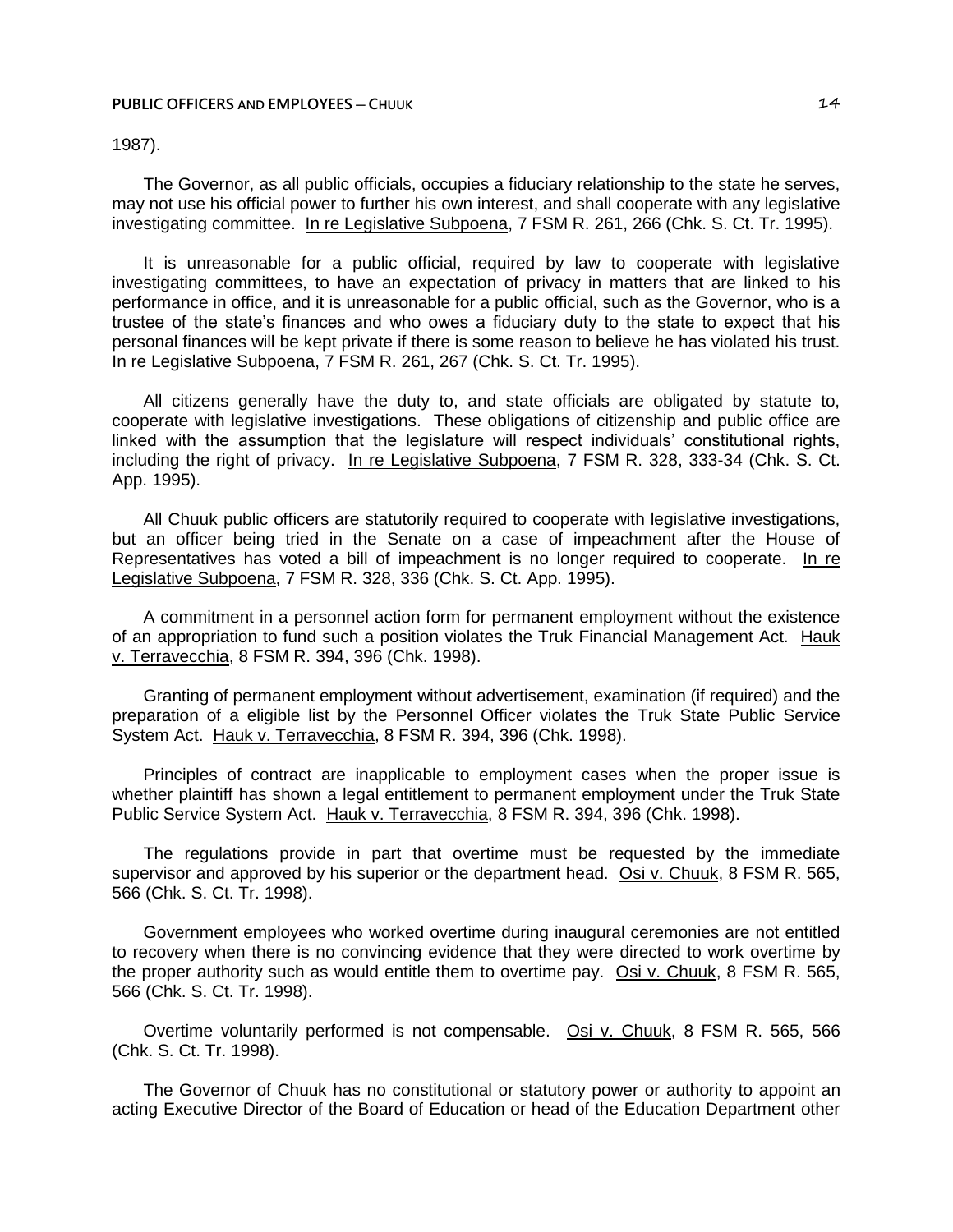than as provided for in section 4, article X, Chuuk Constitution and that any other appointment to that position is void. Welle v. Walter, 8 FSM R. 572, 573-74 (Chk. S. Ct. Tr. 1998).

Only the lawful Director or Head of Education is entitled to all the rights, powers, privileges and emoluments thereof, including the benefits of office. Welle v. Walter, 8 FSM R. 572, 574 (Chk. S. Ct. Tr. 1998).

The Chuuk Attorney General has no duty to act on a successful plaintiff's behalf in collecting the plaintiff's judgment against the state. Judah v. Chuuk, 9 FSM R. 41, 41-42 (Chk. S. Ct. Tr. 1999).

A public employee who explained that he would be absent because he contested the demotion, was not absent without explanation as required by the Public Service regulations and statute for abandonment of his job. Marar v. Chuuk, 9 FSM R. 313, 315 (Chk. 2000).

It is beyond the power of the Legislature to enact a law to prohibit government employees from becoming candidates for legislative service. Olap v. Chuuk State Election Comm'n, 9 FSM R. 531, 534 (Chk. S. Ct. Tr. 2000).

The prevailing rule is that when the Constitution provides no direct authority to establish qualifications for office in excess of those imposed by the Constitution, such qualifications were unconstitutional by their very terms and under equal protection, due process, and freedom of speech and assembly. Lokopwe v. Walter, 10 FSM R. 303, 306 (Chk. S. Ct. Tr. 2001).

A governor has only a delegated power and a limited sphere of action, and the Chuuk Constitution does not give the Governor the power to add qualifications, that a person must not be a state employee, to be a candidate for a seat in the Chuuk Legislature. Lokopwe v. Walter, 10 FSM R. 303, 307 (Chk. S. Ct. Tr. 2001).

A person entering upon a public office is generally required to qualify by performing all the steps customarily or legally required to hold the office. This includes the taking of an oath of office and attendance upon the duties of the office. Songeni v. Fanapanges Municipality, 10 FSM R. 308, 309 (Chk. S. Ct. Tr. 2001).

When the plaintiffs have never qualified for the public office for which they seek compensation, their case will be dismissed. Songeni v. Fanapanges Municipality, 10 FSM R. 308, 309 (Chk. S. Ct. Tr. 2001).

When the state has not paid plaintiff employees as mandated by its state law and has alleged as affirmative defenses that a supervening cause prevented performance and that funds intended to pay lapsed, frustrating performance, these are defenses of payment, not liability, and the plaintiffs are entitled to judgment as a matter of law, the liability or obligation resting on the public law of the defendant state itself with the affirmative defenses being inadequate as a matter of law as to liability. Saret v. Chuuk, 10 FSM R. 320, 322-23 (Chk. 2001).

Since the Oneisomw municipal constitution provides for succession in the event of a mayor's death or disability, that document, not Article VI, § 1, nor Article XIII, § 1 of the Chuuk Constitution, governs succession to the position of Mayor of Oneisomw upon the mayor's passing. In re Oneisomw Election, 11 FSM R. 89, 92 (Chk. S. Ct. Tr. 2002).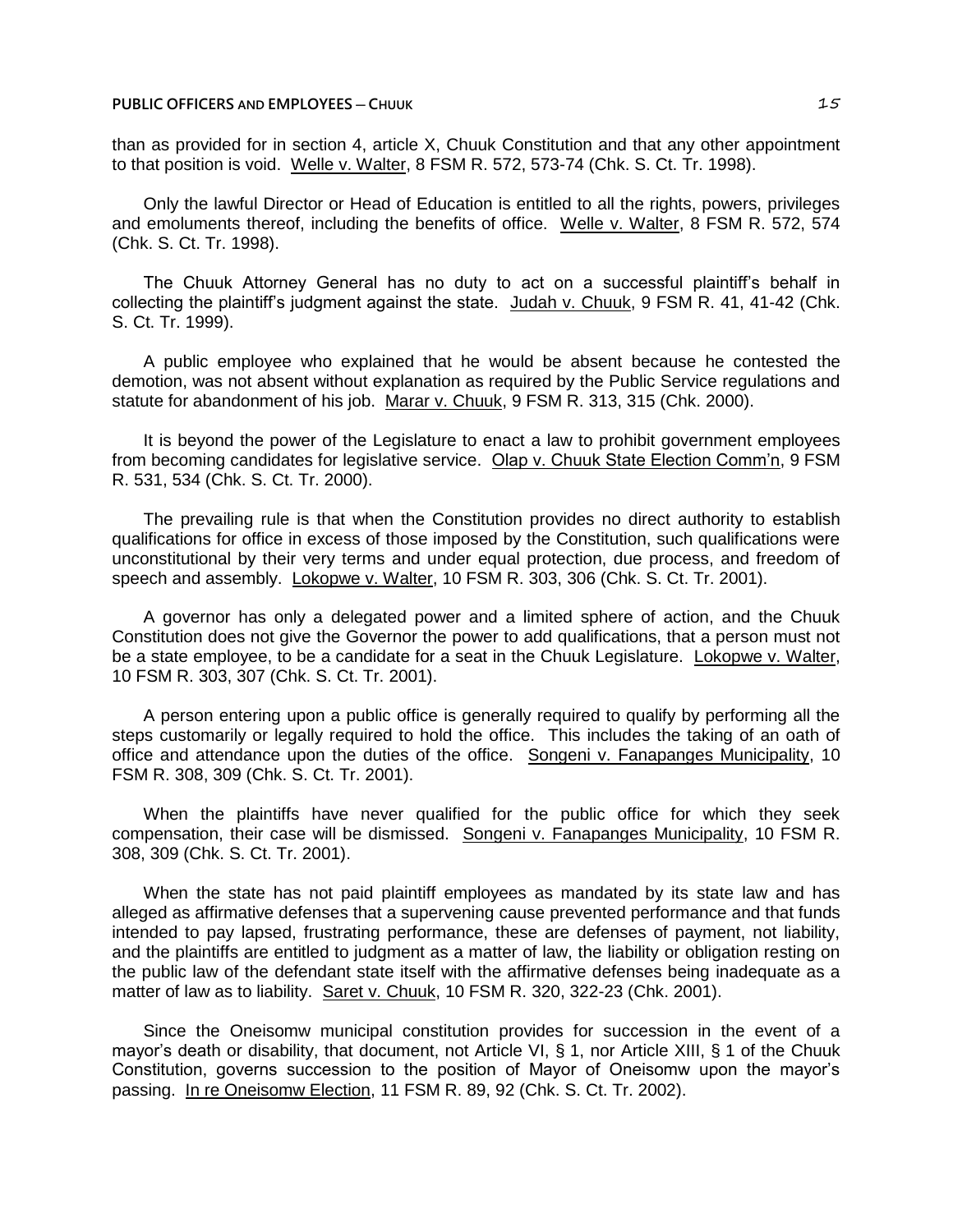Neither Article VI, § 1, nor Article XIII, § 1 of the Chuuk Constitution provides authority to the Governor to appoint any person to any municipal office. Absent any state law authorizing the Governor to so act, he is without power to affect municipal political offices in any manner. In re Oneisomw Election, 11 FSM R. 89, 92 (Chk. S. Ct. Tr. 2002).

Under Article XIII, § 5 of the Chuuk Constitution, if rules of succession to the office of municipal mayor in the event of the mayor's death or disability are to be found anywhere, they are to be found in the municipality's constitution and laws. In re Oneisomw Election, 11 FSM R. 89, 92 (Chk. S. Ct. Tr. 2002).

The Governor cannot interfere with the political rights of a municipality's people by appointing a mayor when the municipal constitution has provided for the orderly succession of an elected official to that office. Such an appointment is void. In re Oneisomw Election, 11 FSM R. 89, 93 (Chk. S. Ct. Tr. 2002).

While under normal circumstances exhaustion of administrative remedies is a pre-requisite to bringing an action in court challenging the constitutionality of personnel actions, an exception to this general rule exists. When exhaustion of administrative remedies is rendered futile, due to the bad faith, improper actions or predetermination of the administrative body itself, exhaustion of the administrative process is not required, and redress may be immediately sought in the courts. Tomy v. Walter, 12 FSM R. 266, 270 (Chk. S. Ct. Tr. 2003).

When it is clear that any attempt by plaintiff to obtain relief through the Public Service Act would have been futile, the court has jurisdiction to hear the plaintiff's claims. Tomy v. Walter, 12 FSM R. 266, 270 (Chk. S. Ct. Tr. 2003).

Neither the Legislature, nor the Governor, may add qualifications for public office beyond those qualifications provided in the Chuuk Constitution. It matters not whether the employee in question is an "exempt" employee, or one covered by the Public Service Act. All government employees, with the express exception of the Governor's principal officers and advisors (who serve at the Governor's pleasure), are protected in their political activities from the Governor's interference with their employment. Tomy v. Walter, 12 FSM R. 266, 271 (Chk. S. Ct. Tr. 2003).

A plaintiff, who failed to prove monetary damages, is still entitled to a permanent injunction, against the Governor, the Director of Personnel, the Director of Budget, and any designee acting on their behalf or in their stead, permanently enjoining them from interfering in any way or manner with plaintiff's lawful exercise of all of the duties, obligations and responsibilities of his office. Tomy v. Walter, 12 FSM R. 266, 273 (Chk. S. Ct. Tr. 2003).

Statutes clearly prohibit Chuuk state employees from engaging in any outside employment not compatible with the discharge of the employee's duties to the state. Hartman v. Chuuk, 12 FSM R. 388, 396 (Chk. S. Ct. Tr. 2004).

Under the Reorganization Act, gubernatorial nomination and senatorial advice and consent is required for principal officers or directors, deputy directors, principal advisors, and other officials in positions requiring such advice and consent as prescribed by statute. Chiefs (division heads) are not designated as officials subject to senatorial advice and consent, although the Legislature could easily have included all (or some) of them, if it so desired. Robert v. Simina, 14 FSM R. 257, 260 (Chk. 2006).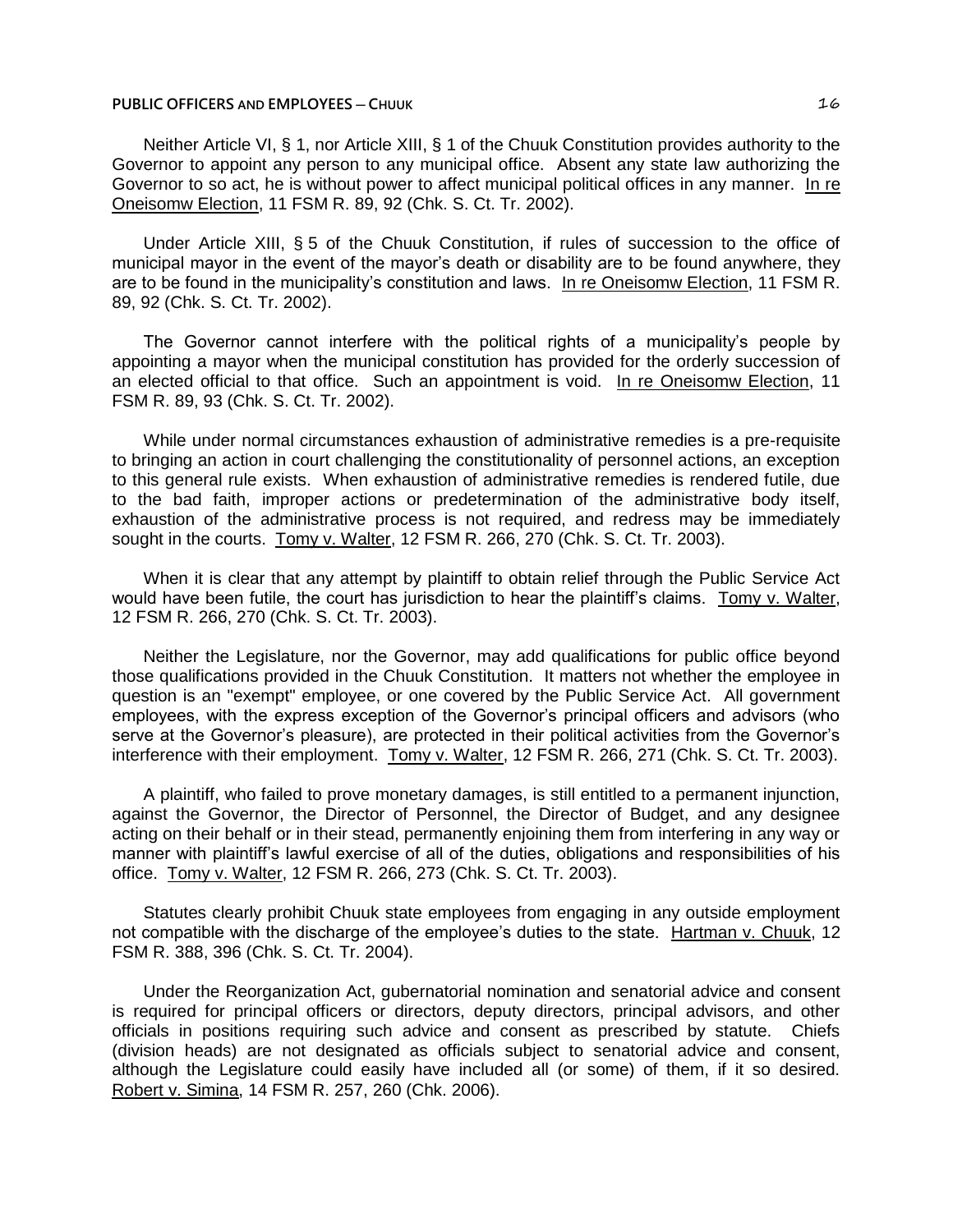Considering the provisions making chiefs out of former department or office heads division heads against the entire reorganization act's background to arrive at an interpretation consistent with the act's other provisions and with its general design, the court can only conclude that the Legislature's intent when it reorganized the executive branch was that none of the positions designated as chiefs were principal officers or were subject to senatorial advice and consent. Robert v. Simina, 14 FSM R. 257, 260 (Chk. 2006).

The Chuuk personnel regulations permit the hiring of person through non-competitive examinations when the positions require rare or special qualifications which did not permit competition. Robert v. Simina, 14 FSM R. 257, 261 (Chk. 2006).

When the affidavit of the former Chief of the Division of the Personnel was conclusory and potentially self-serving affidavit since his employment situation and termination is the same as the plaintiffs' and when it averred that the plaintiffs were hired in their public service system positions as chiefs without the usual competitive examination because they were the only persons qualified for their jobs and that their positions required rare or special qualifications which did not permit competition and when there is no evidence presented that a noncompetitive examination of any of the plaintiffs was ever held, the affidavit is thus insufficient to show that there is no genuine issue of material fact that, after the reorganization statute had abolished their former positions that the plaintiffs were lawfully hired to fill the new public service positions. Robert v. Simina, 14 FSM R. 257, 261 (Chk. 2006).

The public and the state are the losers and public policy is violated when the public service system procedures, which are designed to obtain the best qualified public employees, are not followed. Robert v. Simina, 14 FSM R. 438, 445 (Chk. 2006).

The applicable employment taxes should be deducted from a back pay award and paid to social security and the national government as required by law. Kimeuo v. Simina, 15 FSM R. 664, 667 (Chk. 2008).

In order to be eligible to be paid sick leave, an employee must be ill. The employee will not be paid sick leave when he was not sick. When a plaintiff was not sick when he was wrongfully terminated, he is not entitled to any sick leave. Kimeuo v. Simina, 15 FSM R. 664, 667 (Chk. 2008).

The purpose of a personnel action form is to implement government policies and regulations as well as contractual arrangements. The personnel action form reflects and implements rights derived from other sources. It does not independently establish rights. Billimon v. Refit, 16 FSM R. 209, 212 (Chk. 2008).

Government employment contracts contain the terms of employment, regardless of what is contained in the corresponding personnel action form. In other words, the contract speaks for itself, and the personnel action form cannot be used to modify the terms of the contract. Billimon v. Refit, 16 FSM R. 209, 212 (Chk. 2008).

A personnel action form cannot modify the terms of a person's employment to make him a permanent employee if his position was an exempt or contract employee and he had not gone through the proper statutory procedures to become a permanent employee under the Truk State Public Service System Act. Billimon v. Refit, 16 FSM R. 209, 212 (Chk. 2008).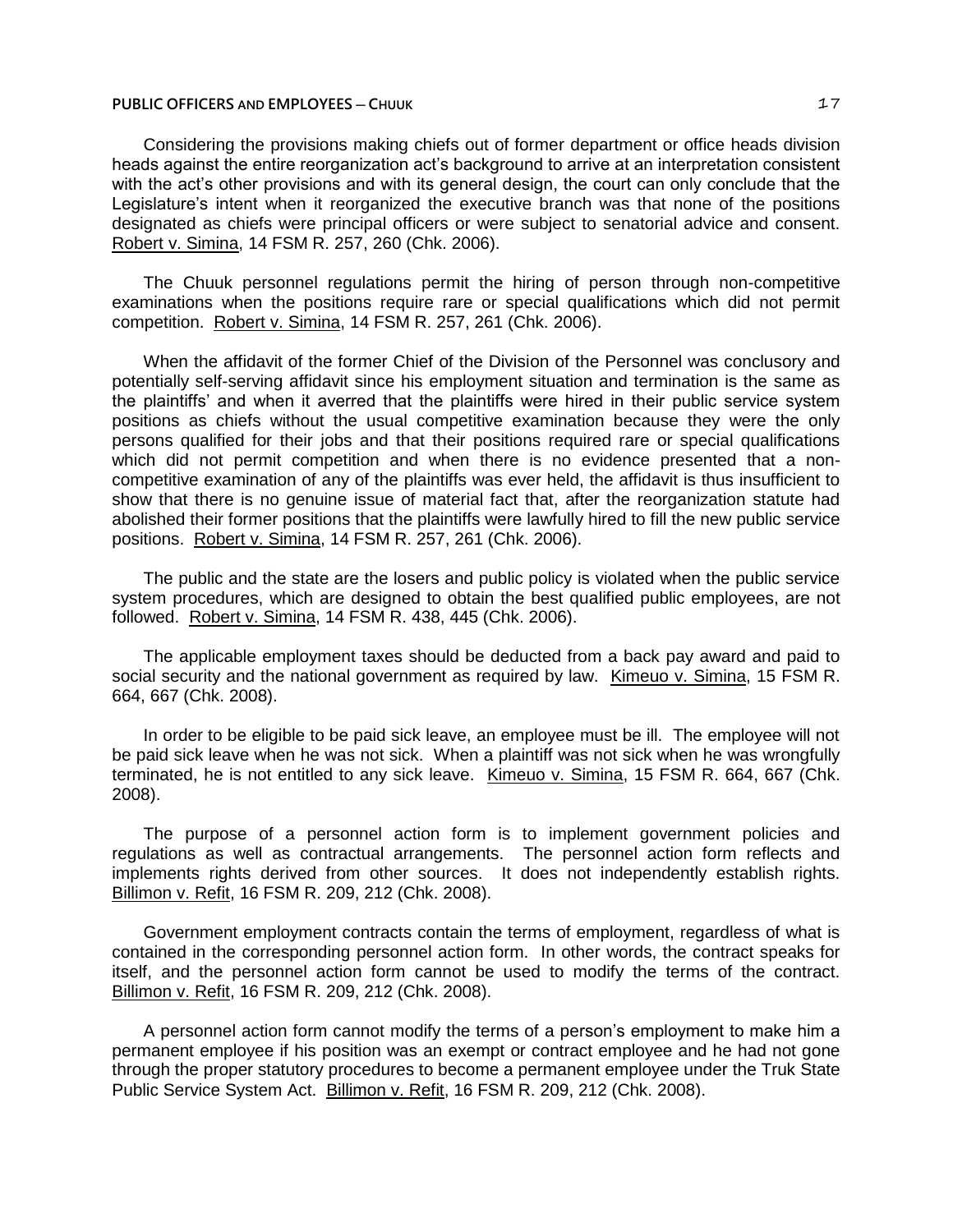A state employee who has been hired to fill a "permanent" position, must first successfully serve a probationary period. Billimon v. Refit, 16 FSM R. 209, 212 (Chk. 2008).

Any "permanent" designation in a new hire's first personnel action form is suspect because it, if the person were hired for a position covered by the Truk Public Service System, should designate his status as probationary, with a later personnel action form changing his status from probationary to permanent. Billimon v. Refit, 16 FSM R. 209, 212 (Chk. 2008).

The Truk Public Service System Act requires that its covered employees be paid a differential for work performed at night, on holidays, or for overtime. Weriey v. Chuuk, 16 FSM R. 329, 331 (Chk. 2009).

A public service system employee's claim or disagreement over the employee's pay, working conditions, or status is a grievance for which the Truk Public Service System Act requires that regulations prescribe a system for hearing. The Truk Public Service Regulations provide for a Truk Public Service Grievance System that covers any employment matter of concern or dissatisfaction to an eligible employee. The regulations contain two grievance procedures, an informal grievance procedure, and a formal grievance procedure. An employee must show evidence of having pursued the employee's grievance informally before the employee can utilize the formal grievance procedure. Weriey v. Chuuk, 16 FSM R. 329, 331 (Chk. 2009).

If an employee's immediate supervisor does not settle a grievance to the employee's satisfaction, then the employee may forward the grievance in writing to the State Personnel Officer and request review by a formal panel. The formal panel will then be provided with the necessary government records, hear the grievance, and make its recommendation to the Governor. The Governor then resolves the grievance. The administrative procedure does not include asking the Director of the Department of Administrative Services to resolve the matter (unless the Director is the aggrieved employee's immediate supervisor). Weriey v. Chuuk, 16 FSM R. 329, 331 (Chk. 2009).

When an employee has made no attempt to seek redress through the administrative procedure although she apparently did seek payment directly from the Department of Administrative Services, which is not part of the administrative grievance procedure, she has not exhausted her administrative remedies before she filed suit because neither the Department of Administrative Services nor its Director is the arbiter of administrative grievances. Weriey v. Chuuk, 16 FSM R. 329, 332 (Chk. 2009).

An employee has not shown that trying to obtain relief for unpaid wages through the administrative process would have been futile when the only evidence is the Director of Administrative Services's letter that applied only to employees in another department whose paychecks were not processed since there is no evidence that funds were not available to pay employees in the employee's department or that liability would be denied for any just claim for unpaid wages on the ground no funding was then available, especially since a claimed inability to pay is not a defense to liability. Thus, whether the state had funds to pay has no bearing on whether it is liable for payment. Weriey v. Chuuk, 16 FSM R. 329, 332 (Chk. 2009).

The Chuuk Constitution only requires that legislation changing the transitional salaries take effect after the general election. Doone v. Simina, 16 FSM R. 487, 489 n.1 (Chk. S. Ct. Tr. 2009).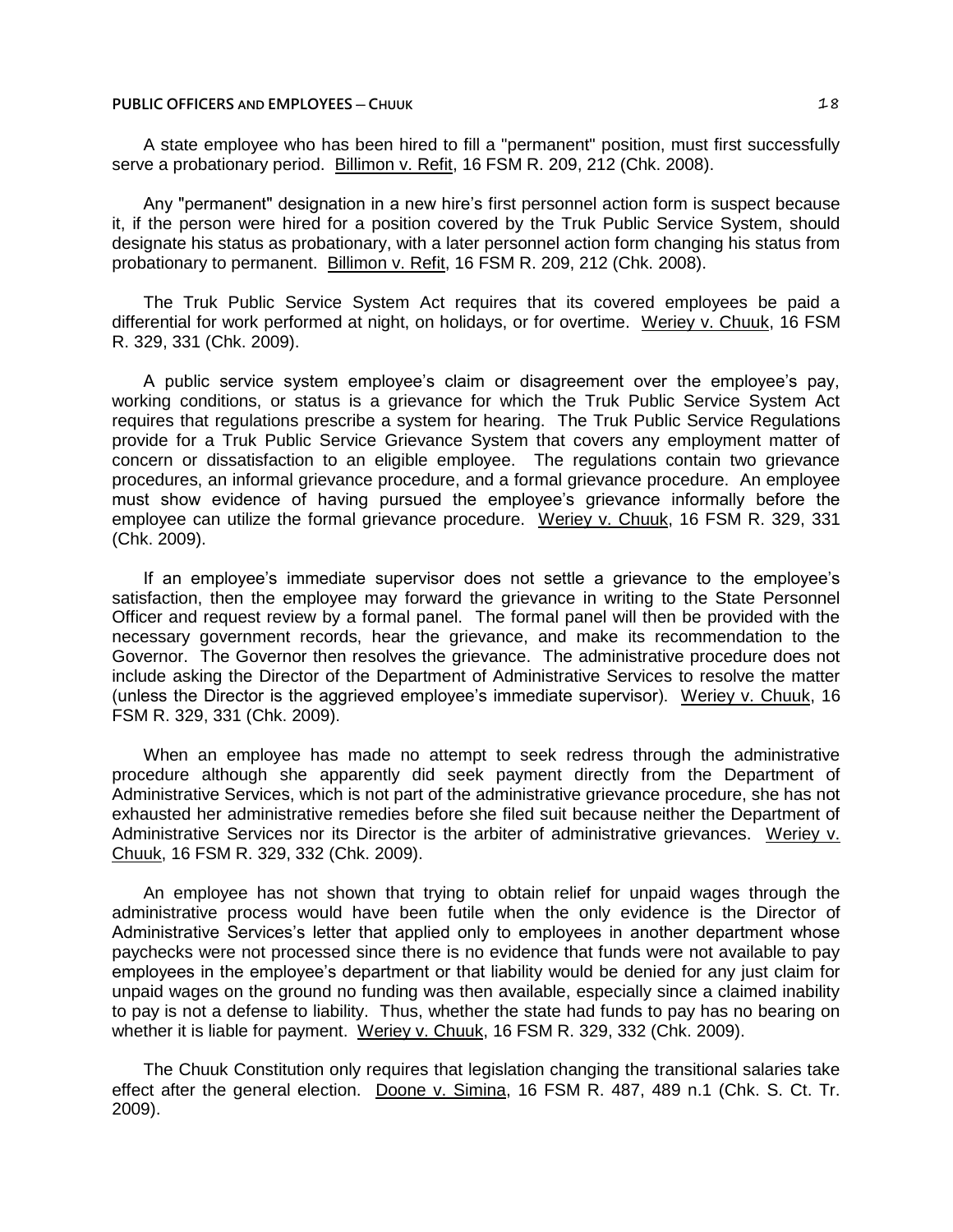The Constitution set the transitional salaries of the Governor (\$25,000) and Lieutenant Governor (\$22,000). The transitional salaries were to remain in effect until after the first general election in March of 1990. Then, new salaries could be statutorily prescribed. Under the new Constitution, salaries of the presiding members of the Legislature, Governor and Lieutenant Governor could only be increased by voter referendum and only by an amount not to exceed \$2,000 for each officer. Doone v. Simina, 16 FSM R. 487, 490 (Chk. S. Ct. Tr. 2009).

Constitutional, statutory, and regulatory provisions determine a public officer's right to a given salary. A public officer may only collect and retain such compensation as authorized by law. Doone v. Simina, 16 FSM R. 487, 490 (Chk. S. Ct. Tr. 2009).

Statutes setting salaries of public officials, like any other statutes, are presumed constitutional, and it is the court's duty to determine whether statutes conform to the Constitution, and if they do not, they will be treated as null and void. Doone v. Simina, 16 FSM R. 487, 490 (Chk. S. Ct. Tr. 2009).

The Chuuk Legislature was constitutionally authorized to initially set post-transitional salaries without a voter referendum. Doone v. Simina, 16 FSM R. 487, 491 (Chk. S. Ct. Tr. 2009).

The salaries of the governor and lieutenant governor were set by Chuuk Constitution article XV, section 10 during the transition period, and those salaries were only effective, according to that provision, until prescribed by statute. Doone v. Simina, 16 FSM R. 487, 491 (Chk. S. Ct. Tr. 2009).

As with the salaries of legislative member salaries, the salaries of the governor and lieutenant governor were only subject to the referendum provision once they had been initially set from the transitional salaries and since Chk. S.L. No. 6-91 was the first law under the new government to set the salaries of the governor and lieutenant governor, Chk. S.L. No. 6-91 validly set the salaries of the governor and lieutenant governor. Doone v. Simina, 16 FSM R. 487, 491 (Chk. S. Ct. Tr. 2009).

The court can find no provision in the public service system regulations that precludes a former state public service system employee from pursuing a grievance that arose during the state employee's period of employment through the public service system administrative grievance procedure even though the aggrieved party is no longer a public service system employee. Indeed, if the grievance involved termination, the regulations specifically provide for it. Aake v. Mori, 16 FSM R. 607, 609 (Chk. 2009).

It would seem incongruous, if a public service system employee could avoid the administrative grievance procedure and have an immediate right to resort to court action merely by retiring, resigning, or otherwise leaving public service system employment (especially if a grievance were pending at the time the employee left the public service system). A former state employee may still pursue a grievance through the public service system administrative procedure if the grievance arose while the former employee was a member of the public service system. Aake v. Mori, 16 FSM R. 607, 609 (Chk. 2009).

A position is either filled by a person identified on an eligibility list or a promotional list and the requirements for filling a position depend on the list. No requirement exists in the Chuuk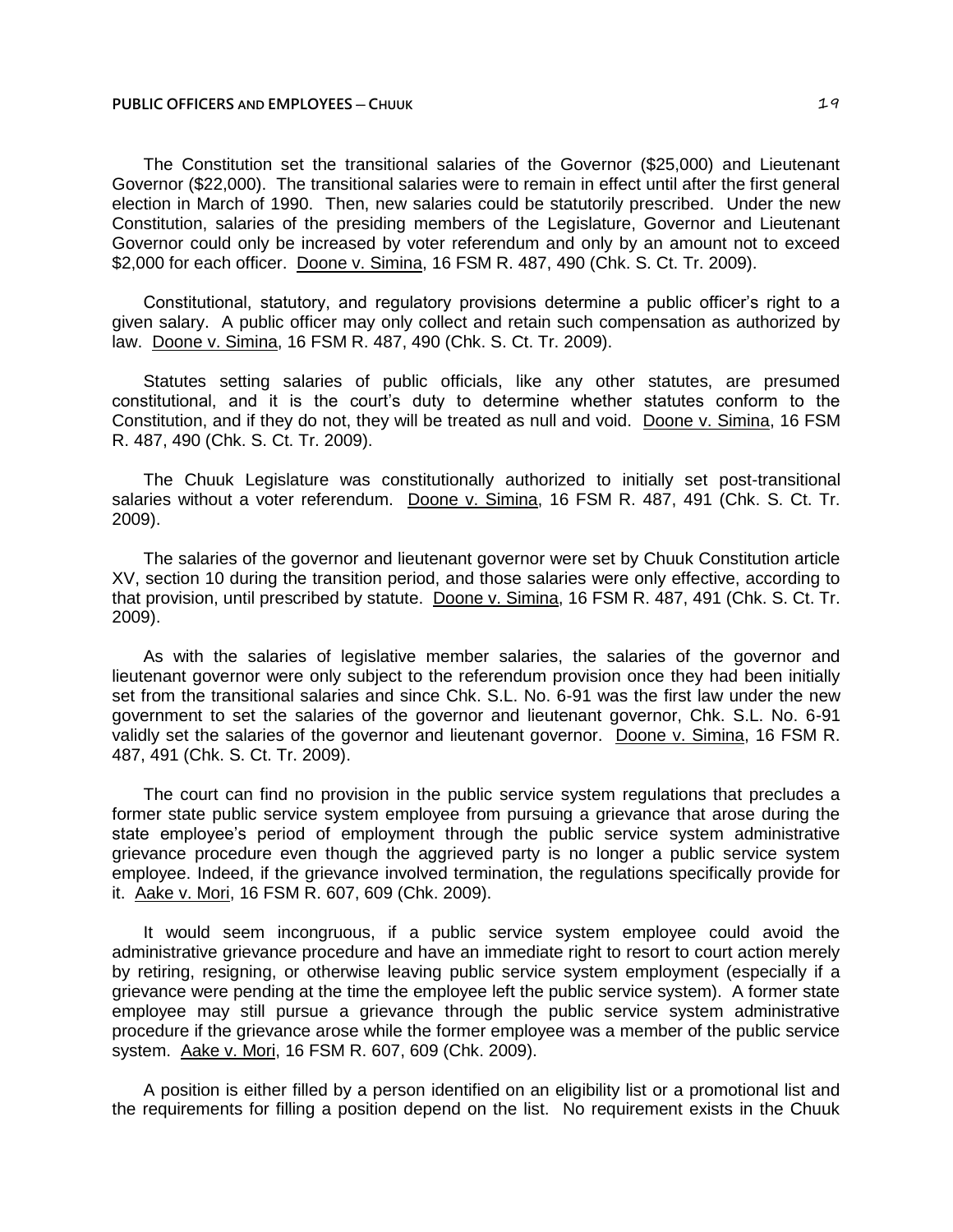Public Service System Act that an individual slated for promotion need to submit to an examination or that the position to which he or she is promoted be advertised. Simina v. Kimeuo, 16 FSM R. 616, 621, 623 (App. 2009).

Once an employee of the Public Service System reaches the age of sixty years, he must retire from the Public Service within thirty days. Simina v. Kimeuo, 16 FSM R. 616, 622 (App. 2009).

The Chuuk Board of Education has eight members who are appointed by the Governor with the advice and consent of the Senate. The Education Department head, who is also appointed by the Governor with the advice and consent of the Senate, serves as the Board's executive director. Chuuk State Bd. of Educ. v. Sony, 17 FSM R. 56, 60 (Chk. S. Ct. Tr. 2010).

A vacancy on the Board of Education occurs when a member dies; resigns; is removed from the Board; has been incapacitated or disabled; or becomes a Department of Education employee or staff, except the member who represents the public school system, and, if there is a vacancy, the Governor appoints a replacement member who serves for the duration of the departed member's term. The vacancy provision's plain meaning is that temporary appointments are only be made when a vacancy occurs for one of the enumerated reasons; otherwise, an incumbent's term must expire and a new appointee must first be confirmed by the Senate before the new incumbent can sit on the Board. Chuuk State Bd. of Educ. v. Sony, 17 FSM R. 56, 61 (Chk. S. Ct. Tr. 2010).

The Director's responsibilities to the Board of Education include duties and functions as assigned by the Board, attendance at Board meetings, and providing logistical and administrative needs to the Board and other needs as declared by the Board, and the Board is the only authority that may remove the Director, which is by a majority vote of all Board members for misconduct, incompetency, neglect of duty, or other good cause. Chuuk State Bd. of Educ. v. Sony, 17 FSM R. 56, 61 (Chk. S. Ct. Tr. 2010).

Since the expiration of a board member's term is not one of the enumerated occurrences giving rise to a vacancy, it follows that during any interim after the expiration of the incumbent's term and the confirmation of a new appointment, no vacancy is created. Chuuk State Bd. of Educ. v. Sony, 17 FSM R. 56, 61 (Chk. S. Ct. Tr. 2010).

The Board of Education Act should be read so that its provisions are internally consistent and sensible and each provision should be considered against the entire Act's background so as to arrive at a reasonable interpretation consistent with other specific provisions and the Act's general design. Since the Board's statutorily-mandated purpose is to provide control and direction and to formulate policy for the Chuuk educational system, if the Act were construed so as to render the Board unable to perform its duties each time members' terms expired without replacements having been confirmed, the Board's ability to discharge its duties would be severely handicapped and its purpose to act towards the betterment of education in Chuuk would be undermined and since the Act contemplates an independent board with the power to perform its functions without interruption, construing the provisions for filling vacancies and appointments, and taking into account the Board's statutory purpose and the Act's overall intent, holdover incumbents continue to hold their seat until there are new incumbents. Chuuk State Bd. of Educ. v. Sony, 17 FSM R. 56, 61 (Chk. S. Ct. Tr. 2010).

When no provision is made by law for an official's holdover, the official is regarded as a de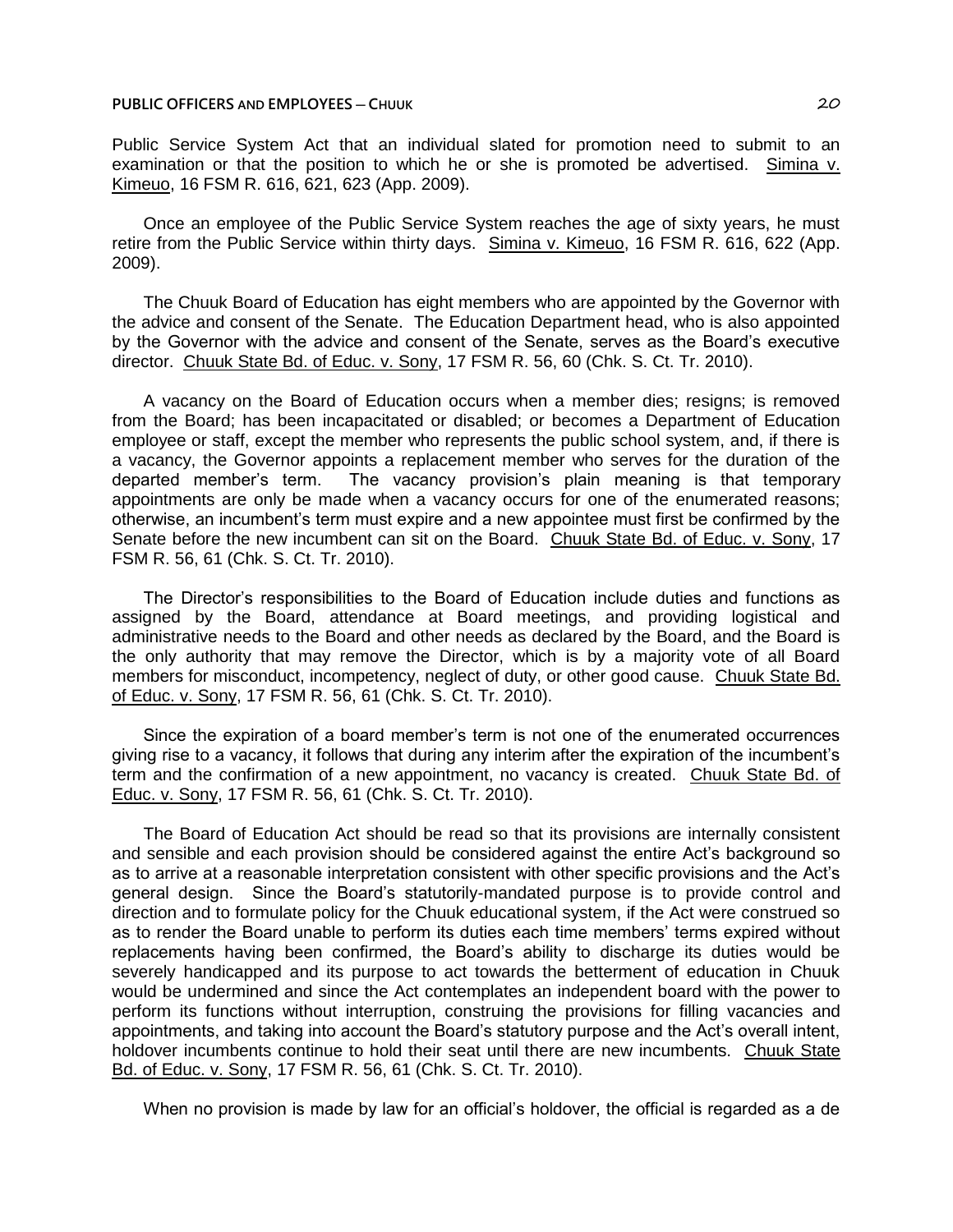facto official. A holdover official's de facto authority ends when the office is filled by appointment or election, as provided by law. Chuuk State Bd. of Educ. v. Sony, 17 FSM R. 56, 62 (Chk. S. Ct. Tr. 2010).

A de facto officer is one who is in possession of an office, and discharging its duties, under color of authority. In the context of incumbent de facto officials, "under color of authority" means authority derived from an election or appointment, however irregular or informal, so that the incumbent is not a mere volunteer. The principle of de facto authority is based on the public's interest in having a safeguard against unnecessary interruption of public governance. Chuuk State Bd. of Educ. v. Sony, 17 FSM R. 56, 62 (Chk. S. Ct. Tr. 2010).

The generally applied rule is that where a term of office is fixed by law simply for a period of time and no particular date is established for the beginning or ending of the term, each incumbent takes a term running from the date of his appointment equal in duration to the period of time fixed; and a new term does not begin at the end of the preceding term but only when the new incumbent is appointed, or holdover incumbent is reappointed. Thus, in the absence of a constitution or statue providing otherwise, an officer is entitled to hold his office until his successor is appointed or elected and has qualified. In this context, the term "holding over" when applied to an officer, implies that the office has a fixed term and the incumbent is holding the office into the succeeding term. Chuuk State Bd. of Educ. v. Sony, 17 FSM R. 56, 62 (Chk. S. Ct. Tr. 2010).

The de facto doctrine is applied even in cases of executive branch officials so long as it is not otherwise expressly, or by clear implication, prohibited by law. The reasons for the application of the de facto doctrine to independent board members appears to be even stronger than other executive branch officials, since they are statutorily mandated to exercise their duties and powers independently. Chuuk State Bd. of Educ. v. Sony, 17 FSM R. 56, 62 (Chk. S. Ct. Tr. 2010).

In instances where there is no FSM precedent, the court may consider cases from other jurisdictions in the common law tradition. Chuuk State Bd. of Educ. v. Sony, 17 FSM R. 56, 62 n.2 (Chk. S. Ct. Tr. 2010).

What is clear from the Board of Education Act is that a term's expiration does not create a vacancy and, other than the confirmation of new members, there is otherwise no provision that would allow the Board to proceed uninterrupted after the expiration of board member terms and since the Act does not set a fixed date for the beginning and ending of Board member terms but only for staggered five year terms and because the underlying public policy for the application of the de facto doctrine is especially applicable when the Board of Education's purpose is to provide uninterrupted educational services to the Chuuk public, a holdover incumbent Board member exercises de facto authority until there is a new incumbent. Chuuk State Bd. of Educ. v. Sony, 17 FSM R. 56, 63 (Chk. S. Ct. Tr. 2010).

Board members were due compensation and benefits while they continued discharging their duties as holdover members. Chuuk State Bd. of Educ. v. Sony, 17 FSM R. 56, 63 (Chk. S. Ct. Tr. 2010).

When Chuuk has acknowledged that any further pursuit by the employee of his administrative remedies would be futile, Chuuk cannot, since futility is a legal exception to the exhaustion of administrative remedies doctrine, prevail on its defense that the employee has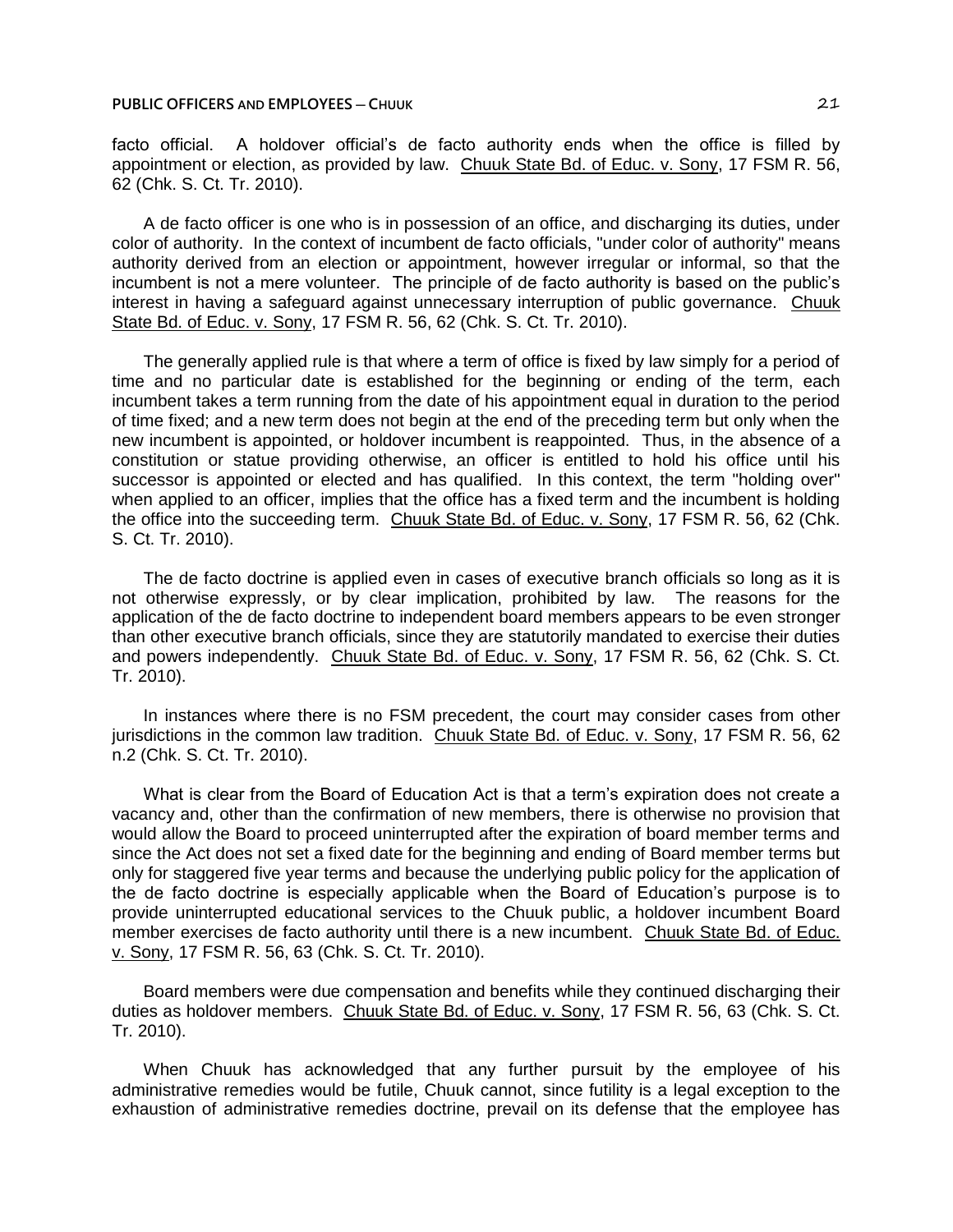failed to exhaust his administrative remedies or on the ground that the court lacks subjectmatter jurisdiction because that ground was based on the failure to exhaust his administrative remedies. Aunu v. Chuuk, 18 FSM R. 48, 50 (Chk. 2011).

Since, by statute, a governor must send a nomination to the Senate within 45 days of a vacancy in an office requiring the Senate's advice and consent and since a resignation is an act or an instance of surrendering or relinquishing of an office or a formal notification of relinquishing an office or position, when cabinet officers and special assistants have submitted "courtesy resignations," those offices are vacant and new nominations (or renominations) must be submitted. The court cannot discern any difference (in result) between a "courtesy resignation" and a resignation for other reasons since a resignation is a resignation. Senate v. Elimo, 18 FSM R. 137, 140 (Chk. S. Ct. Tr. 2012).

A state employee's speech that concerns genuine public issues is protected speech. Tither v. Marar, 18 FSM R. 303, 306 (Chk. 2012).

Since the Executive Director of the Department of Education is an office uniquely created by the Chuuk Constitution, and since both the Chuuk Constitution and the applicable statute provide the sole means by which an Executive Director may be removed, the court must conclude that the general statutory provisions of the Administrative Procedures Act do not apply to the removal of the head of the Education Department. When it comes to the Executive Director's removal, there is no higher administrative agency than the Board of Education. Macayon v. Chuuk State Bd. of Educ., 19 FSM R. 644, 648-49 (Chk. S. Ct. Tr. 2015).

─ Chuuk ─ Termination

While the principal officers and advisors serve during the current term of the appointing Governor unless sooner removed by the Governor, the dismissal of non-policy making employees from public employment solely on the ground of political affiliation is not permissible. Lokopwe v. Walter, 10 FSM R. 303, 306 (Chk. S. Ct. Tr. 2001).

The executive policy requiring resignation before running for a seat in the Chuuk Legislature adds a qualification prohibited by the Chuuk Constitution and is void, and therefore, the plaintiffs' forced resignation pursuant to the Governor's Executive Order or policy is unconstitutional and beyond his power. Lokopwe v. Walter, 10 FSM R. 303, 306 (Chk. S. Ct. Tr. 2001).

A public employer may not discharge either a tenured or a non-tenured employee for the reasonable exercise of constitutional rights such as freedom of speech. Lokopwe v. Walter, 10 FSM R. 303, 306 (Chk. S. Ct. Tr. 2001).

Termination resulting from the decision of any government employee (other than a "principal officer" or "advisor") to run for public office violates that employee's free speech and association rights as guaranteed by the Chuuk Constitution, as well as depriving the employee of a property interest (his right to continued employment) without due process of law. Tomy v. Walter, 12 FSM R. 266, 271-72 (Chk. S. Ct. Tr. 2003).

When plaintiffs sue the state for wrongful termination, the proper issue is whether the plaintiffs have shown a legal entitlement to permanent employment under the Truk State Public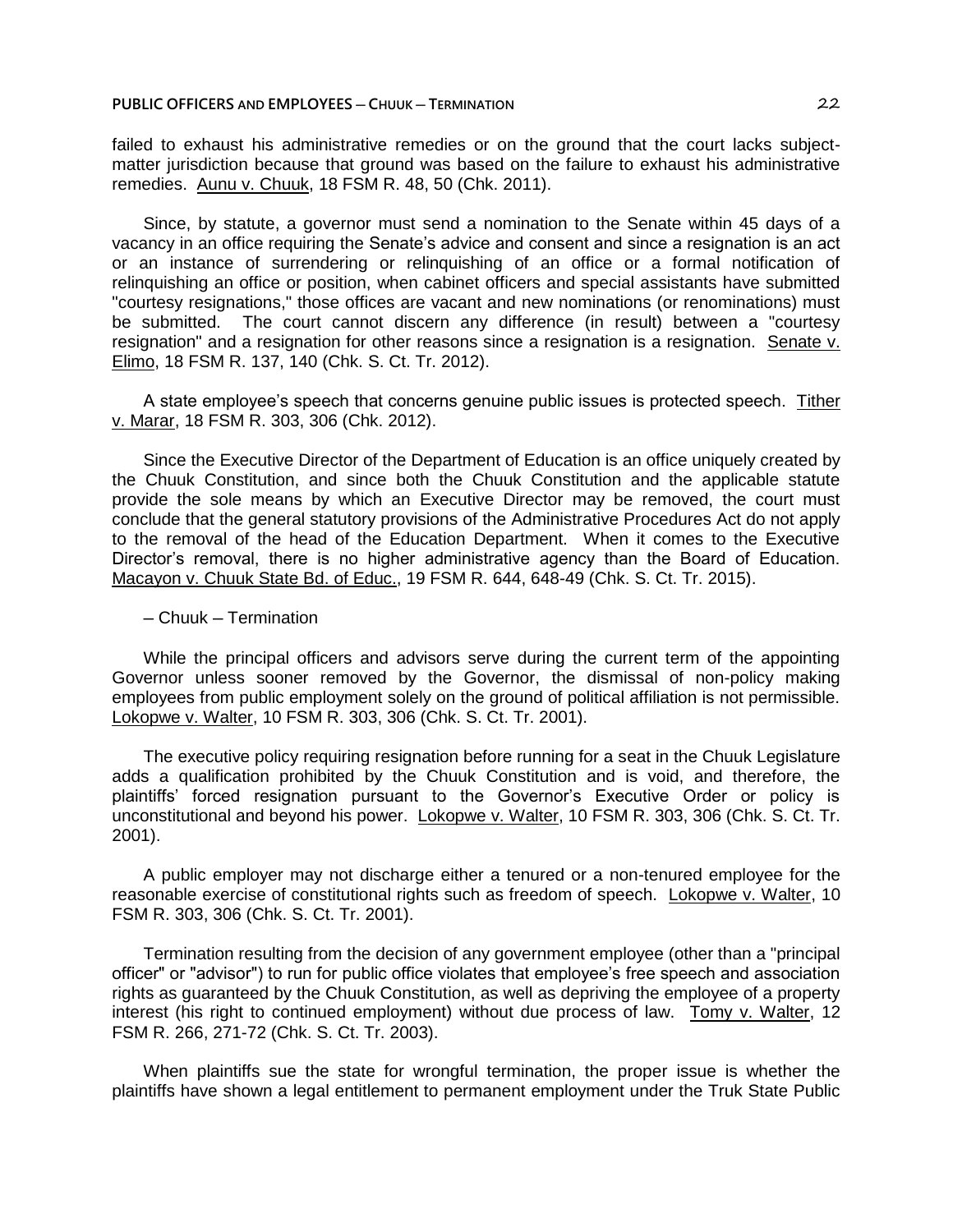Service System Act. But when none of the proper procedures were followed to hire any of the plaintiffs before (or after) the Governor appointed them to fill the permanent chief positions; when no competitive process was involved when the plaintiffs became chiefs, none of the plaintiffs have shown a legal entitlement to permanent employment under the Truk State Public Service System Act. Robert v. Simina, 14 FSM R. 438, 442 (Chk. 2006).

The Truk Public Service System Regulation that allows persons whose public service system positions have been abolished by a reduction in force to be reassigned, without the loss of permanent status, to another vacant public service position for which they are qualified applies only to persons who held permanent public service system positions before their positions were abolished. It does not apply to political appointees whose exempt advice-andconsent positions are abolished by the Legislature. Robert v. Simina, 14 FSM R. 438, 443 (Chk. 2006).

Even when a reduction in force of the public service system is necessary, a competitive process is mandated to assure equitable competition, recognition of merit, and the public interest. Robert v. Simina, 14 FSM R. 438, 443 (Chk. 2006).

When, even though discharged state employees held their position without legal entitlement, they are entitled to compensation for any work done for which they were not paid. Robert v. Simina, 14 FSM R. 438, 443 (Chk. 2006).

An employee of a state or local government who is discharged in violation of the civil rights statutes has a duty to actively look for and accept any reasonable offer of employment, otherwise back pay damages cannot be awarded. Robert v. Simina, 14 FSM R. 438, 443 (Chk. 2006).

When an employer has unlawfully discharged an employee in violation of his civil rights and the former employee obtains alternative employment, in calculating damages, the income from the alternative employment will be deducted from the back pay owed to the employee, since otherwise the plaintiff could recover a windfall, which would violate the principles of compensatory damages. Robert v. Simina, 14 FSM R. 438, 443 (Chk. 2006).

In order to recover compensatory damages, the plaintiffs must prove actual injury from the civil rights deprivation. When, if proper procedure had been followed, the plaintiffs still would have been terminated from their positions, there is no actual injury to compensate with back pay or other benefits. Nominal damages may, however, be awarded for the deprivation of the important right to procedural due process. Robert v. Simina, 14 FSM R. 438, 444 (Chk. 2006).

There is no authority, precedent, or principle of law that would require the state to obtain judicial approval before terminating an employee. Robert v. Simina, 14 FSM R. 438, 445 (Chk. 2006).

When plaintiffs sue the state for wrongful termination, the proper issue is whether the plaintiffs have shown a legal entitlement to permanent employment under the Truk State Public Service System Act. Kimeuo v. Simina, 15 FSM R. 664, 666 (Chk. 2008).

Reinstatement to his former position and back pay to the date of his termination to the date he is reinstated are remedies generally available to an employee who has shown wrongful discharge with the amount awarded in back pay reduced to the extent the plaintiff has mitigated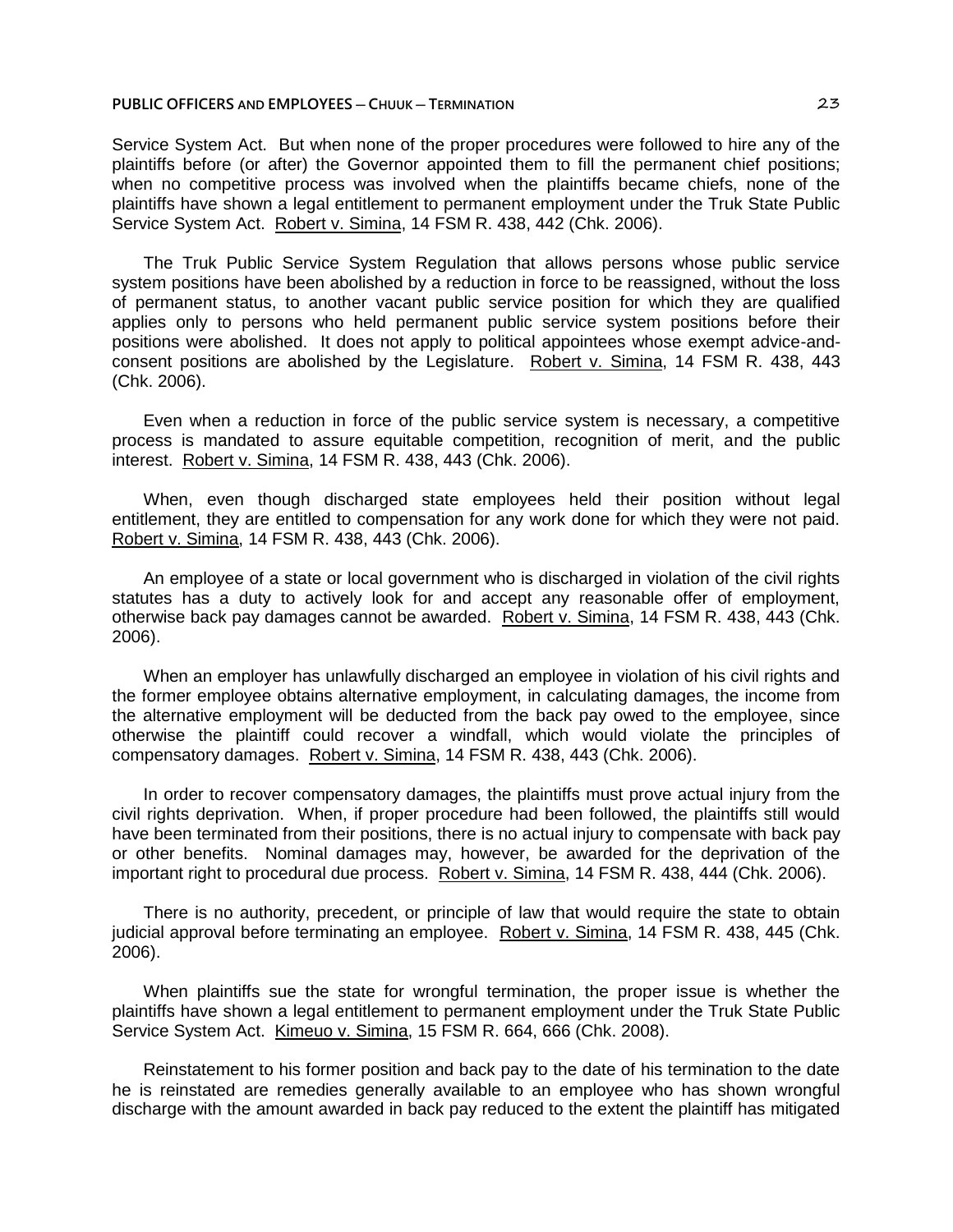his damages by securing other employment. But the court cannot reinstate a terminated employee in his former position when he is past the mandatory retirement age. It can only award him back pay for time before his retirement date, and any income through alternative employment that was received for employment after he would have had to retire from his Public Service System employment will not be used to reduce the back pay award. Kimeuo v. Simina, 15 FSM R. 664, 666 (Chk. 2008).

When no evidence was introduced at trial of how much, if any, unused annual leave the plaintiff had accrued before he was wrongfully terminated, the court cannot make an award for unused accrued annual leave. Kimeuo v. Simina, 15 FSM R. 664, 667 (Chk. 2008).

When, in a wrongful termination case, no evidence of physical pain or a physical manifestation of suffering was introduced, no damages can be awarded for pain and suffering because the rule is well settled that to award damages for pain and suffering, such must be the result of physical injury or of a physical manifestation of emotional distress. Kimeuo v. Simina, 15 FSM R. 664, 667 (Chk. 2008).

When a plaintiff sues the State of Chuuk (and its officers) for wrongful termination, the proper issue is whether the plaintiff has shown a legal entitlement to permanent employment under the Truk State Public Service System Act. But when the proper statutory procedures were not followed to hire the plaintiff as a "permanent" employee, the plaintiff has not shown a legal entitlement to permanent employment under the Truk State Public Service System Act. Billimon v. Refit, 16 FSM R. 209, 211 (Chk. 2008).

Since the State Public Service System applies to all state government employees unless the employee is exempt, when a state employee's position as a division chief was a lawful nonexempt position under the Executive Branch Organization Act, the proper issue for consideration regarding a wrongful termination matter is whether the plaintiff had a legal entitlement to permanent employment under the Public Service System Act. Simina v. Kimeuo, 16 FSM R. 616, 620-21 (App. 2009).

Removal of a Public Service System employee is a disciplinary action or termination and the employee must be given at least five work days advance written notice before removal. The action taken must be for good and justifiable cause and must be appropriate to the infraction, if there was one. The employee must also be informed of his appeal rights. Simina v. Kimeuo, 16 FSM R. 616, 622, 623-24 (App. 2009).

When the state employee was not given the required five business days' notice concerning removal/dismissal from permanent employment but was notified that effective immediately he was dismissed and replaced pursuant to an Executive Order and was not given notice of his appeal rights, this did not comply with the protections afforded a Public Service System classified employee and he was thus not afforded due process of law and was thus wrongfully terminated. Simina v. Kimeuo, 16 FSM R. 616, 622 (App. 2009).

A Public Service System classified employee has a legal entitlement to permanent employment under the Public Service System Act and should be afforded due process rights not available to an exempt political appointee. Termination of an exempt political appointee and non-exempt Public Service System employee are not handled the same way. Simina v. Kimeuo, 16 FSM R. 616, 623 (App. 2009).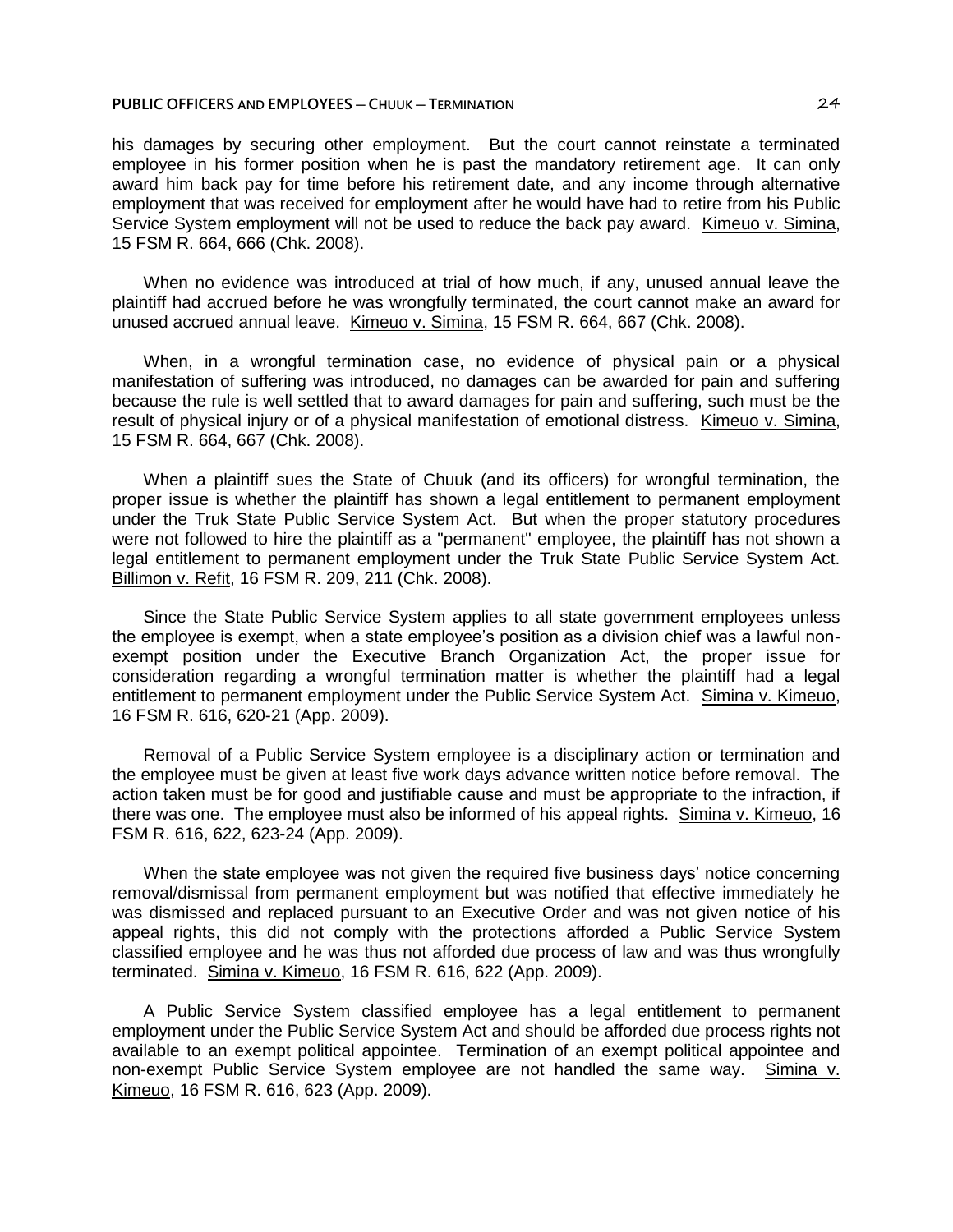Redress for a wrongfully-terminated state employee would include reinstatement and back pay, except when the former employee could not be reinstated due the Public Service System Act's mandatory retirement policy. But the former employee could be awarded back pay if he had mitigated his damages. Simina v. Kimeuo, 16 FSM R. 616, 624 (App. 2009).

Being forced to resign a Chuuk public service system job on December 2, 2002, because the employee was going to run for a seat in the Chuuk House of Representatives, was, as a matter of law, illegal because the statute and regulations requiring such resignations had already been held unconstitutional. Dungawin v. Simina, 17 FSM R. 51, 53 (Chk. 2010).

It would have been futile for Chuuk public service system employees, who were forced to resign in December 2002 because they wished to be candidates in the 2003 election, to pursue their administrative remedies before proceeding to court. Dungawin v. Simina, 17 FSM R. 51, 54 (Chk. 2010).

The applicable limitations period for a wrongful termination suit against the State of Chuuk is six years (subject to statutory tolling provisions). Dungawin v. Simina, 17 FSM R. 51, 54 (Chk. 2010).

Even if the Board of Education had the authority to terminate the Director, the Board was still required to adhere to appropriate procedures and requirements for the termination to be effective. Chuuk State Bd. of Educ. v. Sony, 17 FSM R. 56, 63 (Chk. S. Ct. Tr. 2010).

The remedies generally available to a state public service system employee who has shown that he was wrongfully discharged are reinstatement to his former position and back pay to the date of his termination. Sandy v. Mori, 17 FSM R. 92, 94 (Chk. 2010).

A wrongfully discharged government employee has a duty to mitigate his damages by actively looking for and accepting any reasonable offer of employment; otherwise back pay damages cannot be awarded. If the former government employee obtains other employment, the amount he is awarded in back pay must be reduced by the amount he mitigated his damages – by the amount he received from the other employment – since otherwise he could recover a windfall, which would violate the principles of compensatory damages. Sandy v. Mori, 17 FSM R. 92, 94 (Chk. 2010).

When the discharged employee has not presented any evidence about whether and where he sought employment during a certain time period, he has introduced no evidence of his efforts to mitigate his damages by attempting to secure a job during his periods of unemployment, and he is thus precluded from recovery of damages for those periods since it is the plaintiff's burden to prove every element of his case, including all of his damages. Sandy v. Mori, 17 FSM R. 92, 95 (Chk. 2010).

Back pay compensatory damages are the measure of compensatory damages for wrongful discharge. Compensation for an injury is not doubled just because the plaintiff has two different causes of action on which to base that recovery because only the injury itself is compensated. Sandy v. Mori, 17 FSM R. 92, 95-96 (Chk. 2010).

From awards of back pay damages the employer must deduct the applicable wage and salary taxes and social security taxes, which must then be remitted to the appropriate tax authorities. Sandy v. Mori, 17 FSM R. 92, 96 (Chk. 2010).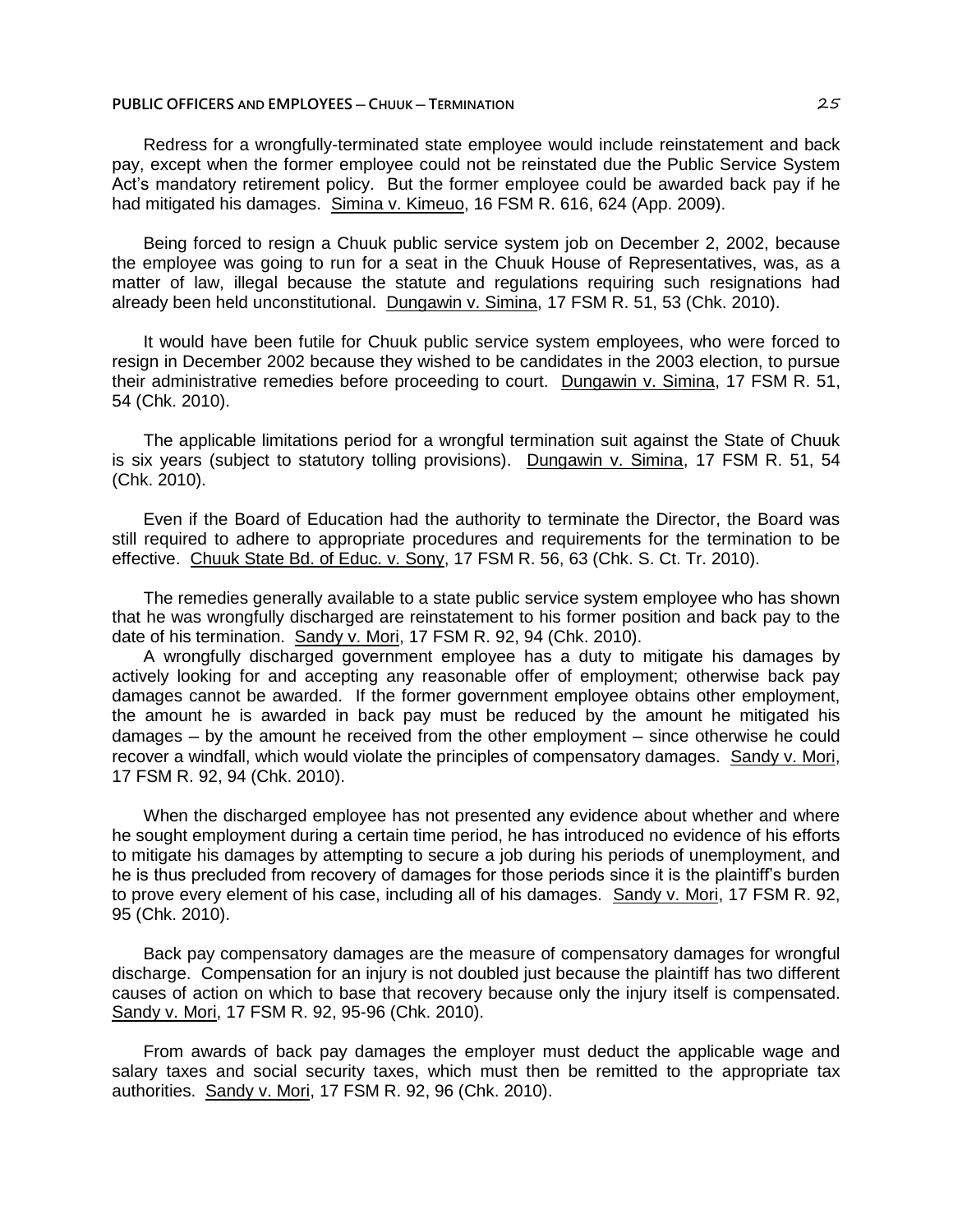Reinstatement to his former position (or its equivalent) is the usual remedy for a state public service system employee who has shown that he was wrongfully discharged. This is true even though the former position has been filled by another employee since if the existence of a replacement constituted a complete defense against reinstatement, then reinstatement could be effectively blocked in every case simply by immediately hiring an innocent third-party after the unlawful discharge has occurred, thus rendering the reinstatement remedy's deterrent effect a nullity. Sandy v. Mori, 17 FSM R. 92, 96 (Chk. 2010).

Since the appropriateness of an equitable remedy of reinstatement is determined by current conditions rather than past conditions, the court may reinstate a wrongfully-discharged state employee provided that the former employee is ready, willing, and able to work and is ready for assignment. Sandy v. Mori, 17 FSM R. 92, 96 (Chk. 2010).

In a case alleging a retaliatory discharge, the plaintiff bears the burden to demonstrate that his conduct is both constitutionally protected and a substantial or motivating factor in his government employer's decision to discharge him. If the employee has met this burden, then the burden shifts to the employer to demonstrate that it would have taken the same action in the absence of the protected conduct. Tither v. Marar, 18 FSM R. 303, 306 (Chk. 2012).

A plaintiff has not met his burden to prove that his protected speech was a substantial or motivating factor in his termination when he was not terminated because he engaged in protected speech about a patient's treatment but his termination occurred many months later and after a much more substantial ground and the more likely motivating factor — his behavior during the USNS *Mercy* visit and because his work performance while a probationary employee was not up to the level of professionalism expected of a practical nurse as shown by the series of incidents of unprofessional conduct. Tither v. Marar, 18 FSM R. 303, 306 (Chk. 2012).

A plaintiff's termination or discharge was not unlawful when, even if he had been able to prove that his constitutionally-protected conduct had been a substantial or motivating factor in his termination and the burden had have shifted to the defendants, he still would not prevail because the defendants demonstrated that they would have taken the same action in the absence of the protected conduct because of his probationary status and his unsatisfactory and unprofessional conduct prevented him from being converted from a probationary employee to a permanent employee and he would have been terminated anyway. Tither v. Marar, 18 FSM R. 303, 306 (Chk. 2012).

The Director of Education does not serve at the Board's, or the Governor's, pleasure. The Governor cannot remove the Director from office. Only the Board, by majority vote, can remove the Director, and then only for one or more of four reasons: misconduct, incompetency, neglect of duty, or other good cause. Macayon v. Chuuk State Bd. of Educ., 19 FSM R. 644, 649 (Chk. S. Ct. Tr. 2015).

When at a minimum, the Education Director should have been given notice of the allegations and evidence on which the Board based its resolution to terminate her, and she should have been given an opportunity to respond or to explain her actions or omissions and to rebut any false allegations but was not, her likelihood of success on her due process claim seems almost certain because this is the essence of due process — notice and an opportunity to be heard. Macayon v. Chuuk State Bd. of Educ., 19 FSM R. 644, 649 (Chk. S. Ct. Tr. 2015).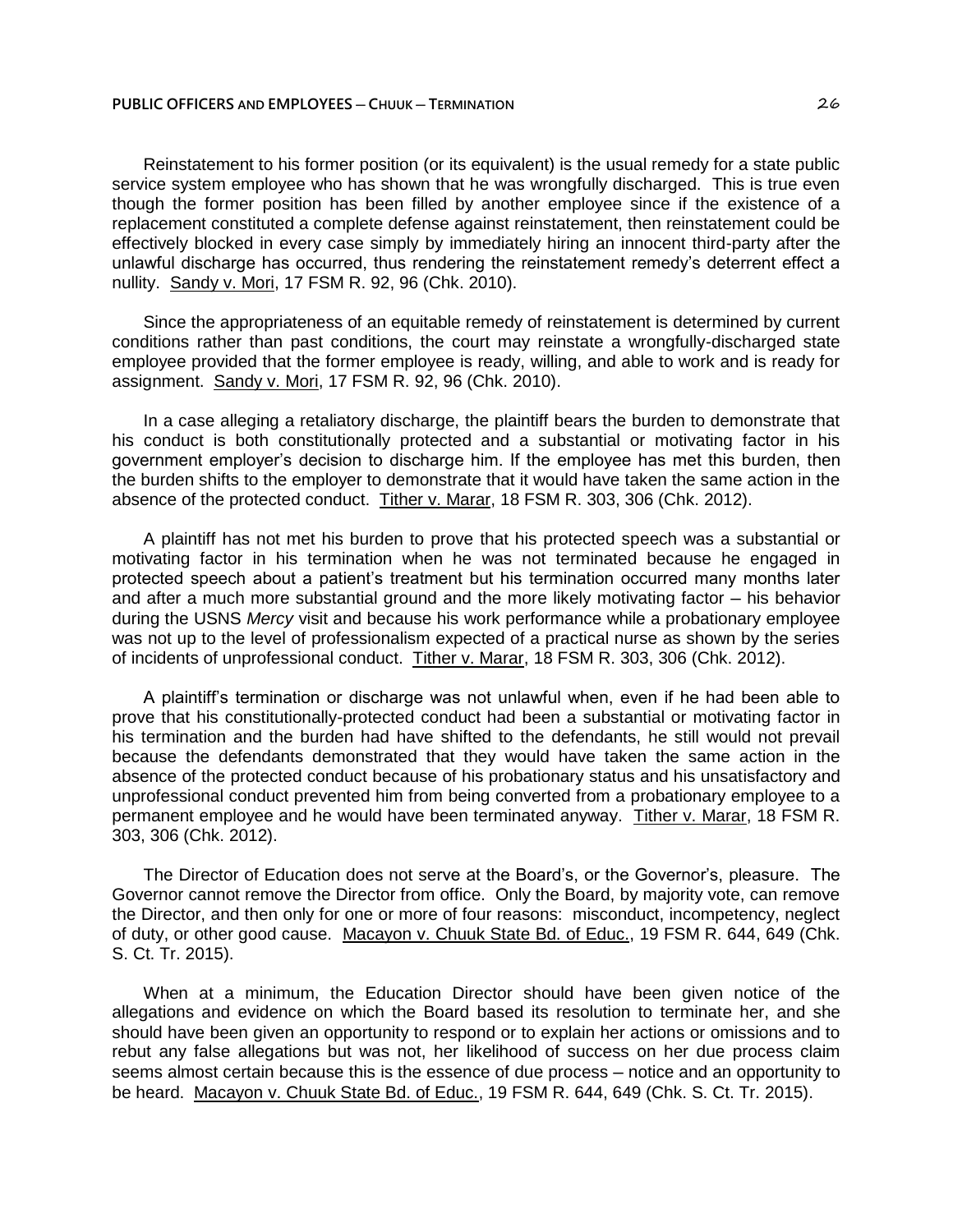### **PUBLIC OFFICERS AND EMPLOYEES ─ COMPENSATION** 27

When an agency action gives the court no record to review, the better course in most instances, and the most likely course of action is that the matter would be remanded to the administrative agency  $-$  in this case, the Board of Education  $-$  for it to give the terminated employee notice of which of her actions and omissions it considers might be grounds for her removal and to give her an opportunity to respond and explain or justify or rebut the allegations against her before it votes on whether to remove her. Macayon v. Chuuk State Bd. of Educ., 19 FSM R. 644, 649 (Chk. S. Ct. Tr. 2015).

## ─ Compensation

When an individual begins working for a federal government agency, he is justified in believing that he will be allowed to hold that position until terminated by a supervisor and in believing that he will be compensated for his work. Falcam v. FSM, 3 FSM R. 194, 198 (Pon. 1987).

An expectation of being paid for work already performed is a property interest qualifying for protection under the Due Process Clause of the FSM Constitution. Falcam v. FSM, 3 FSM R. 194, 200 (Pon. 1987).

Any withholding of private property, such as a government employee's paycheck, without a hearing can be justified only so long as it take the authorized payor to obtain a judicial determination as to the legality of the payment being withheld. Falcam v. FSM, 3 FSM R. 194, 200 (Pon. 1987).

The amount of compensation a public employee receives is not based on quasi-contract doctrines such as quantum meruit or unjust enrichment, but instead is set by law, even if the actual value of the services rendered by a public officer is greater than the compensation set by law. Sohl v. FSM, 4 FSM R. 186, 192 (Pon. 1990).

Public employees are only entitled to receive the benefits prescribed by law for positions to which they have been duly appointed, even if an officer or employee has performed duties or services above and beyond those of the appointed office. Sohl v. FSM, 4 FSM R. 186, 192 (Pon. 1990).

A public officer claiming certain compensation or other benefits must show a clear legal basis for his right to these emoluments; hopes and expectations, even reasonable ones, are not enough to create that legal entitlement, nor are any moral obligations which may be incurred, without clear warrant of law. Sohl v. FSM, 4 FSM R. 186, 193 (Pon. 1990).

The compensation of public officials in the FSM is not determined by a contract for specific services, express or implied, but by the judgment of the people, through their elected representatives and executive officials who properly exercise delegated power pursuant to statutory or other authorization; specifically, the FSM Constitution and statutes establish how a person may attain public office, and the National Public Service System Act and regulations thereunder set the compensation to be paid to holders of the respective offices. Sohl v. FSM, 4 FSM R. 186, 194 (Pon. 1990).

Where a public official claims additional compensation, it is inappropriate to ask whether he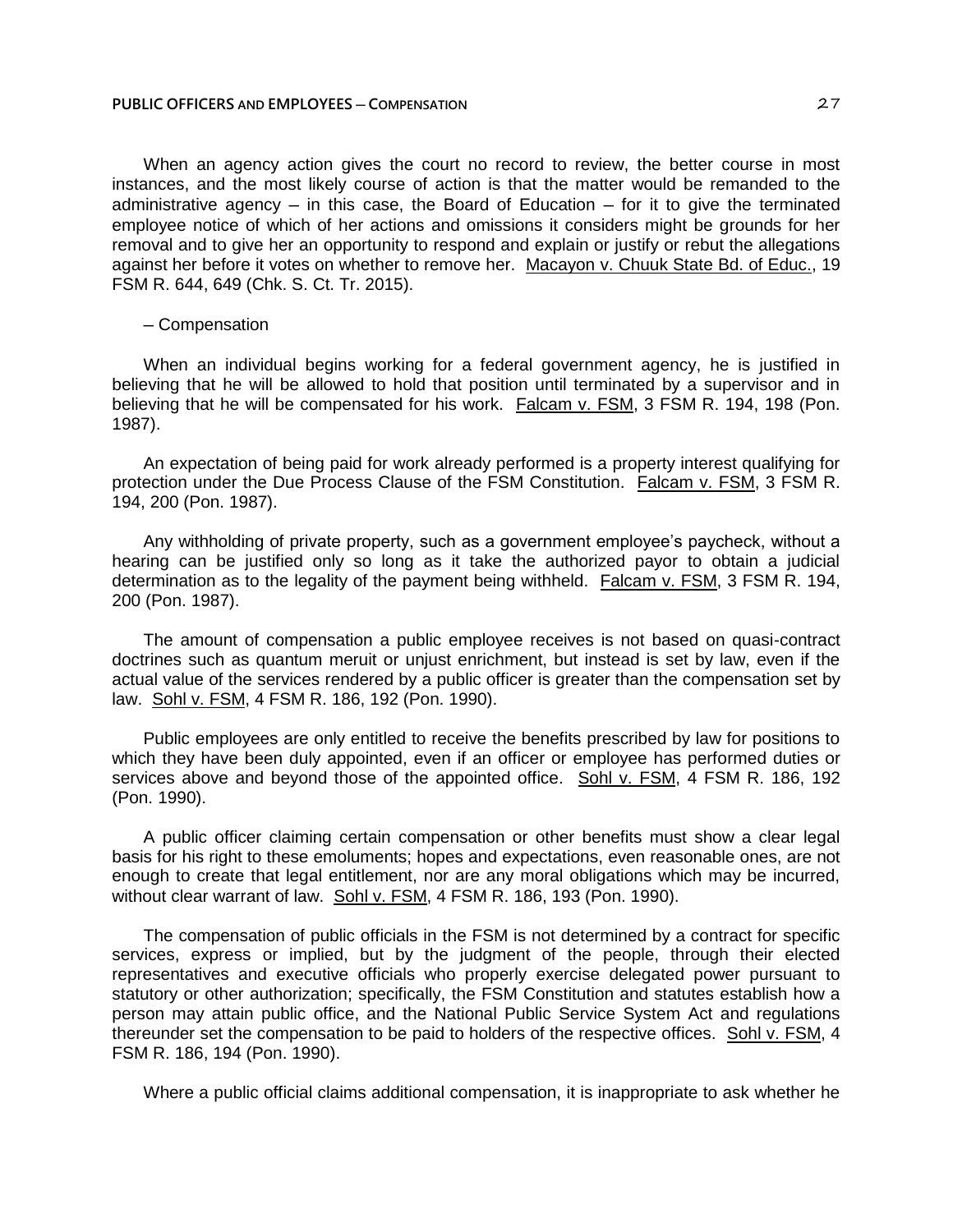### **PUBLIC OFFICERS AND EMPLOYEES ─ COMPENSATION** 28

received compensation equal to the value of his services to the public, but instead the court must inquire whether he received the amount that was due to him by law or whether he can demonstrate a clear legal entitlement to the office which would have provided the compensation he now seeks. Sohl v. FSM, 4 FSM R. 186, 194 (Pon. 1990).

A temporarily-promoted employee is compensated at the step in the new pay level which is next above his current pay, and the employee must be informed in advance and must agree in writing that at the end of the temporary promotion, he will be returned to the former salary (grade and step) that he would be receiving had he remained in his former position. No temporary promotion can exceed one year. Isaac v. Weilbacher, 8 FSM R. 326, 332 (Pon. 1998).

Every permanent and probationary employee is to receive an annual written rating of performance. Employees who receive "Satisfactory" or "Exceptional" ratings are eligible for step increases within their pay level. Employees who receive "Less than Satisfactory" ratings are not eligible. The absence of a performance evaluation gives rise to the presumption that the individual was performing at a "Less than Satisfactory" level. Pay and step increases are discretionary. Isaac v. Weilbacher, 8 FSM R. 326, 336-37 (Pon. 1998).

Because Congress has not explicitly made employment contracts which violate 11 F.S.M.C. 1305 unenforceable, the FSM Supreme Court may properly decide whether a contravention of public policy is grave enough to warrant unenforceabillty. FSM v. Falcam, 9 FSM R. 1, 4 (App. 1999).

When an employer has unlawfully discharged an employee in violation of his civil rights and the former employee obtains alternative employment, in calculating damages, the income from the alternative employment will be deducted from the back pay owed to the employee, since otherwise the plaintiff could recover a windfall, which would violate the principles of compensatory damages. Robert v. Simina, 14 FSM R. 438, 443 (Chk. 2006).

Under 52 F.S.M.C. 164(3),overtime is determined by a three-prong test: 1) the employee is directed to work; 2) the employee does work; and 3) the employee has first worked forty hours straight time in the same week and more than eight hours on any single day. "Directed to work," indicates that an employee cannot work overtime on his own initiative, but must be instructed to work or have received prior approval by a supervisor or government official. "Does work," indicates that overtime compensation only accrues when an employee worked outside regular working hours, in accordance with instructions or directions given by the supervising authority. And an employee cannot begin to accrue overtime hours until and unless the employee first worked a minimum of forty hours in a regularly scheduled workweek and more than eight hours on any single day worked. Esiel v. FSM Dep't of Fin., 19 FSM R. 72, 76 (Pon. 2013).

Sea vessels and aircraft arriving in the FSM must compensate the FSM Treasury for the actual costs of overtime that immigration officials accrue clearing sea vessels and aircraft into the FSM. These costs must be 1) associated with the arrival of sea vessels and aircraft into the FSM; 2) actual; 3) originate in the official duties of immigration officers carrying out Title 50's requirements; and 4) accrue outside immigration officers' normal working hours. "Actual hours worked" will always correlate with hours that have already been worked or performed and the FSM Treasurer will not be compensated for subjective or imputed work. Esiel v. FSM Dep't of Fin., 19 FSM R. 72, 77 (Pon. 2013).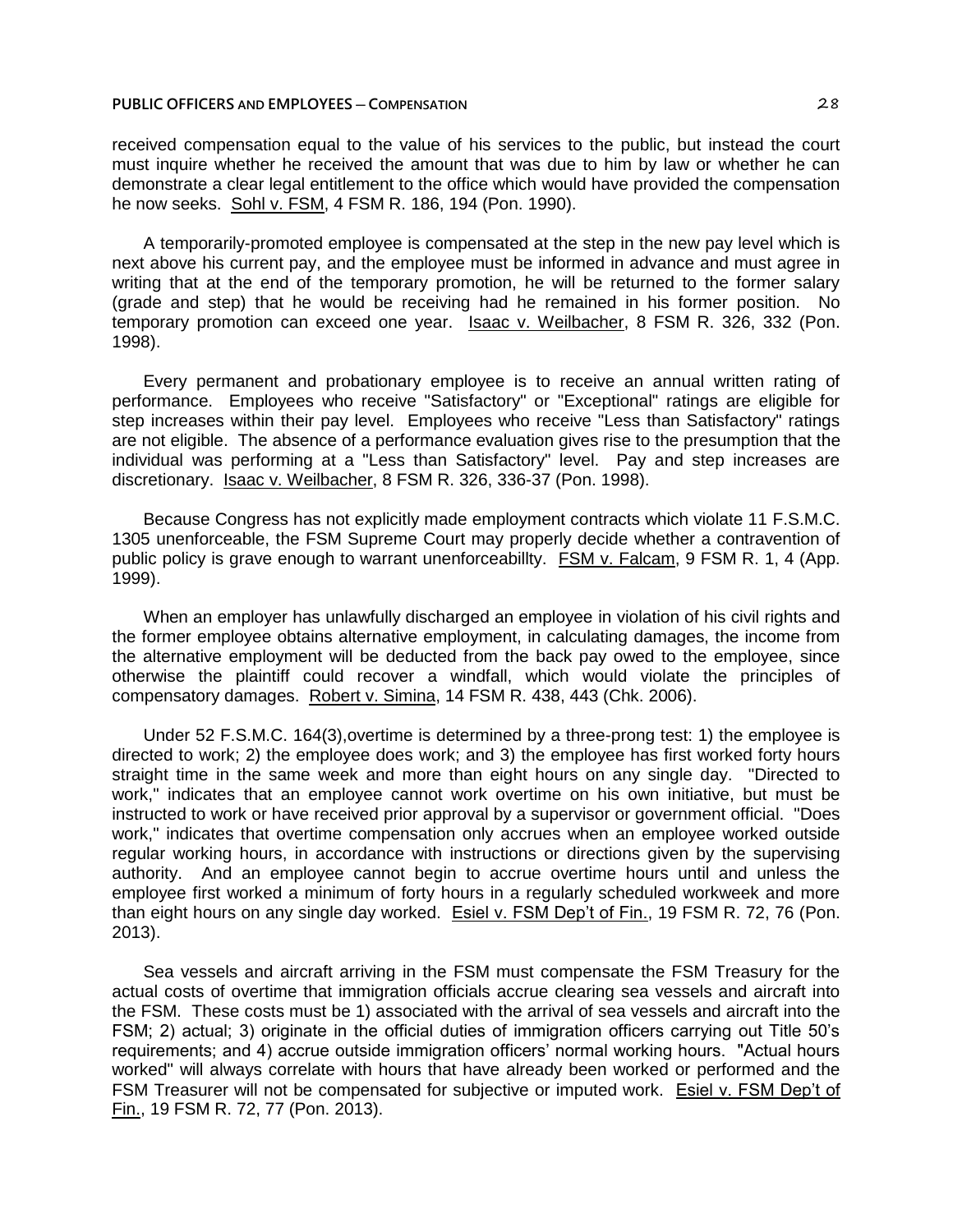Reading 52 F.S.M.C. 164(3) and 50 F.S.M.C. 115, jointly in order to ensure that the FSM Treasurer is compensated for all actual overtime expenses, the cost of overtime compensation allotted to employees under § 164(3) must equal the compensation the treasury receives under the second part of § 115, and as the treasury is compensated only for actual hours worked, it is clear that the treasury may remunerate employees only for actual hours worked. Esiel v. FSM Dep't of Fin., 19 FSM R. 72, 77 (Pon. 2013).

A calculation of actual hours worked may not include imputed hours because the meaning of the pertinent statutes regarding overtime is plain and unambiguous that overtime compensation will be allotted for actual hours worked only. Esiel v. FSM Dep't of Fin., 19 FSM R. 72, 77 (Pon. 2013).

Because overtime is based on actual hours worked, the automatic two-hour credit provision under the regulations is inconsistent with the statute and is, therefore, null and void. Esiel v. FSM Dep't of Fin., 19 FSM R. 72, 77 (Pon. 2013).

When Congress enacted unambiguous statutes it chose what the public policy is  $-$  that the FSM national government be paid in full for its expenses in clearing the ships and planes after hours and that those ships and planes pay for actual overtime work. Esiel v. FSM Dep't of Fin., 19 FSM R. 590, 594 (App. 2014).

When no one ever notified the plaintiffs that they must stop working in their respective positions or that they would not be paid for the work done from October 2014 to April 2015; when the government continued to assign them projects and retained the benefits conferred by their work, but did not compensate them for the work; when the plaintiffs never received notification from the government that their contracts had not or would not be renewed although the plaintiffs eventually became aware that the Project Control Documents that controlled their contracts were unsigned; when the government's consistent delay in renewing the contracts and disbursing wages was a common occurrence experienced by the plaintiffs during their previous years' contracts; and when the government continued to accept, approve, sign, and maintain the plaintiffs' submitted time sheets thereby implying assurances of forthcoming wages, the evidence, viewed in its entirety, presents a situation whereby the plaintiffs had a reasonable justified expectation to continued employment and, therefore, payment for those services rendered to the government's benefit between October 2014 and April 2015. Linter v. FSM, 20 FSM R. 553, 558 (Pon. 2016).

A government employee's pay is a form of property that a government cannot deprive the employee of without due process. Linter v. FSM, 20 FSM R. 553, 559 (Pon. 2016).

When the government has willingly deprived the plaintiffs of wages that they are entitled to without due process of law, it is civilly liable under 11 F.S.M.C. 701(3) for violating the plaintiffs' civil rights. Linter v. FSM, 20 FSM R. 553, 559 (Pon. 2016).

When the evidence shows that the plaintiffs did in fact perform work during the relevant time period and that the standard operating procedure for many years was to submit employeecreated time sheets similar to those that the plaintiffs submitted and when the government concedes that, if there was a valid contract, the plaintiffs would have been paid based on the submission of the same time sheets, there is sufficient evidence to carry the plaintiffs' burden on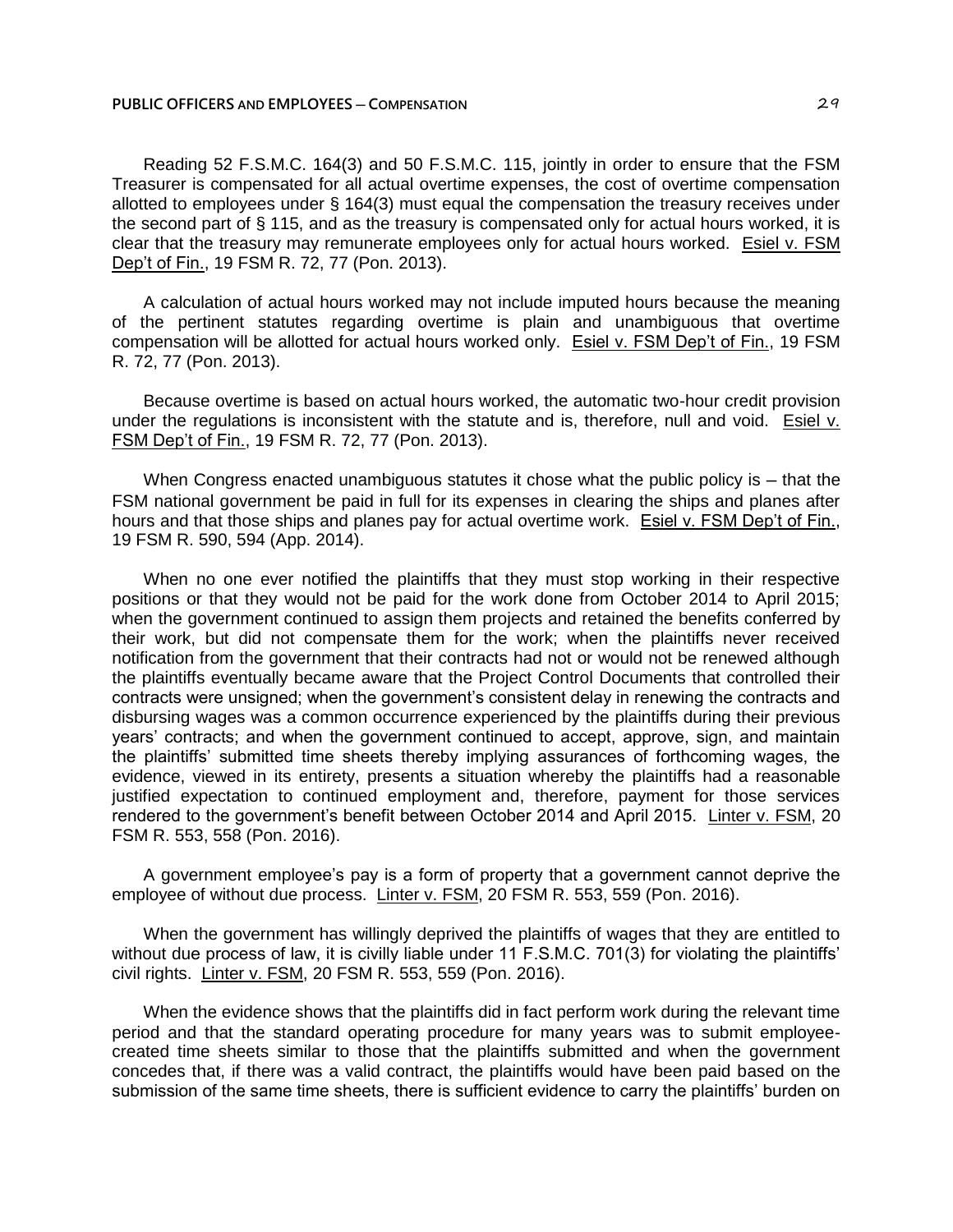### **PUBLIC OFFICERS AND EMPLOYEES ─ IMPEACHMENT** 30

damages. Linter v. FSM, 20 FSM R. 553, 562 (Pon. 2016).

### ─ Impeachment

Although the Chuuk Constitution does subject members of the judiciary to removal from office by impeachment, the court need not decide if this is the sole method a judge may be removed from office because the issuance of a writ of mandamus is not a removal action. All the court did by issuing the writ is to require the judge to follow the applicable law and remove himself from office by resignation when he became a political candidate. In re Failure of Justice to Resign, 7 FSM R. 105, 110 (Chk. S. Ct. App. 1995).

The Chuuk House of Representatives possesses the sole authority and power to pass a Bill of Impeachment seeking to remove those state officials responsible for misfeasance or malfeasance. In re Legislative Subpoena, 7 FSM R. 261, 266 (Chk. S. Ct. Tr. 1995).

The Chuuk House of Representatives has no criminal prosecution function. It is limited to passing laws and under the proper circumstance bringing bills of impeachment, which are not criminal in nature. In re Legislative Subpoena, 7 FSM R. 261, 266 (Chk. S. Ct. Tr. 1995).

A committee of the legislative house constitutionally charged with the function of impeachment whose authorizing resolution empowered it to investigate the state's insolvency and the executive branch officers' misfeasance, malfeasance, or failure to carry out their duties and responsibilities, presented with evidence that the governor has illegal sources of income that may involve state funds is seeking relevant material related to its function when it seeks to subpoena the governor's bank records. In re Legislative Subpoena, 7 FSM R. 328, 333 (Chk. S. Ct. App. 1995).

All Chuuk public officers are statutorily required to cooperate with legislative investigations, but an officer being tried in the Senate on a case of impeachment after the House of Representatives has voted a bill of impeachment is no longer required to cooperate. In re Legislative Subpoena, 7 FSM R. 328, 336 (Chk. S. Ct. App. 1995).

A criminal information filed against a legislator who is the chairman of an impeachment committee while there is an article of impeachment currently being investigated will not be dismissed on the basis of a statute that provides criminal penalties for attempting to interfere with the impeachment process since the statute could not provide a blanket protection against prosecution for any member of an impeachment proceeding or it would lead to the absurd result that a member of an impeachment proceeding could commit any crime with impunity. Chuuk v. Robert, 15 FSM R. 419, 425 (Chk. S. Ct. Tr. 2007).

When an official has been impeached, a trial on criminal charges is not foreclosed by the principle of double jeopardy. Helgenberger v. U Mun. Court, 18 FSM R. 274, 279 (Pon. 2012).

Under ancient English practice, impeachment was a criminal proceeding to which "jeopardy of life or limb" attached; that is, anciently criminal punishment could be imposed in the impeachment proceeding but now a conviction on impeachment affects only the right to hold office and does not include criminal punishment or other public remedy. Helgenberger v. U Mun. Court, 18 FSM R. 274, 279 (Pon. 2012).

Under the practice in the FSM that has been inherited from the U.S., the extraordinary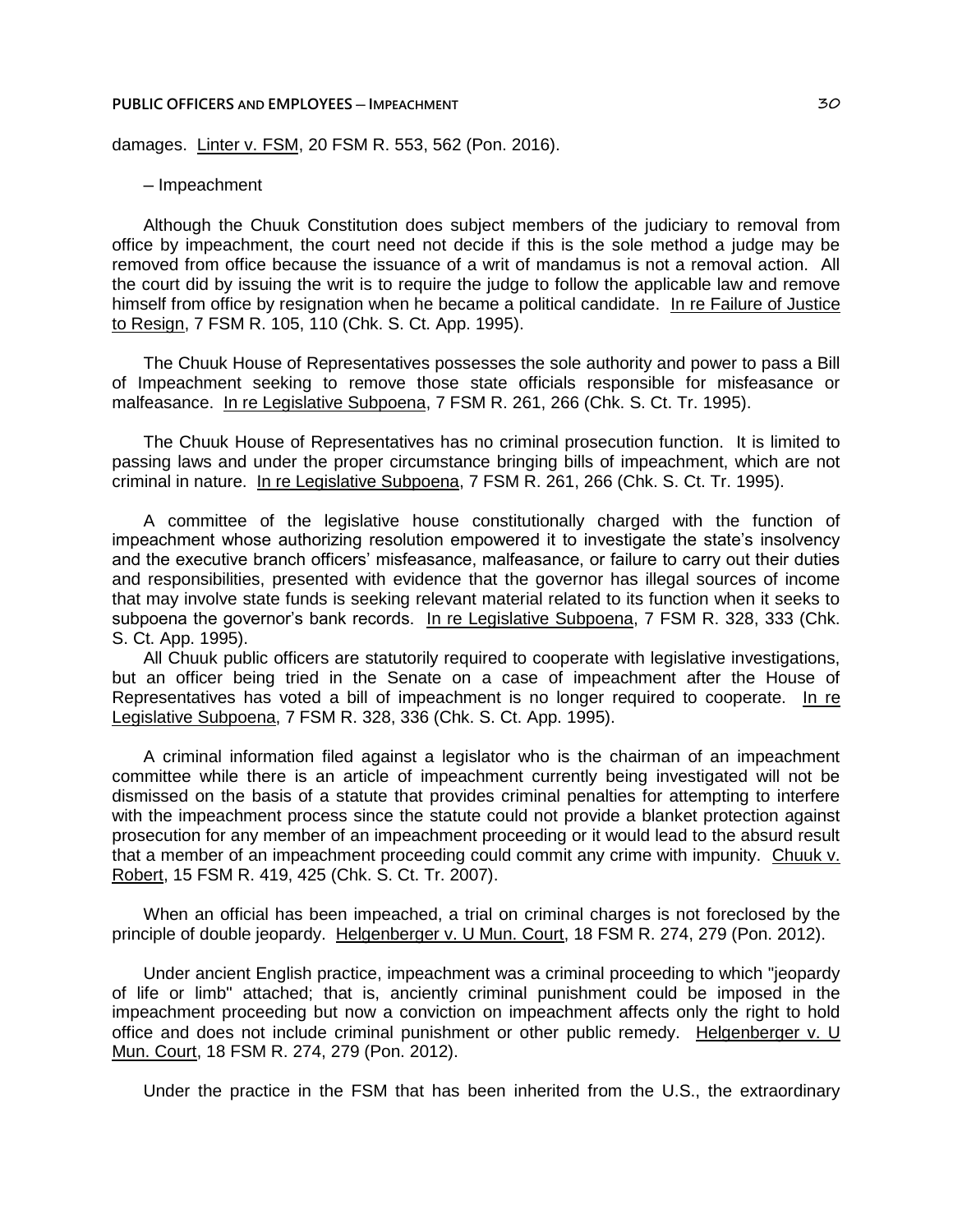### **PUBLIC OFFICERS AND EMPLOYEES ─ IMPEACHMENT** 31

remedy by impeachment does not prevent an indictment and conviction thereunder, and does not extend beyond a removal from office and a disqualification to hold office. Helgenberger v. U Mun. Court, 18 FSM R. 274, 280 (Pon. 2012).

The remedy of impeachment has the single role of affecting only the right to hold office and is not intended to bar or delay another remedy for a public wrong. The other remedy is often a criminal prosecution. This is because the remedy of impeachment is not exclusive of any other public remedy for the same misbehavior, and if the cause for which the officer is punished is a public offense, he may also be indicted, tried, and punished. Helgenberger v. U Mun. Court, 18 FSM R. 274, 280 (Pon. 2012).

A single act of misconduct may offend the public interest in a number of areas and call for the appropriate remedy for each hurt. Thus it may require removal from office. It may also require criminal prosecution. Helgenberger v. U Mun. Court, 18 FSM R. 274, 280 (Pon. 2012).

Impeachment and removal from office is not criminal punishment under the FSM Constitution's double jeopardy clause. Helgenberger v. U Mun. Court, 18 FSM R. 274, 280 (Pon. 2012).

A government official's misconduct does not present a government with an irrevocable choice to either criminally prosecute the official or to impeach and try to remove that official from office. If the offending official has not resigned from office first, the government may do, and is usually expected to do, both. Helgenberger v. U Mun. Court, 18 FSM R. 274, 280 (Pon. 2012).

A former government official cannot claim he was subjected to double jeopardy because he was convicted of public offenses and then impeached and removed from office for those same offenses. Nor could he have claimed double jeopardy if he had first been impeached and removed from office and then prosecuted for the same public offenses. Helgenberger v. U Mun. Court, 18 FSM R. 274, 280 (Pon. 2012).

Since, in a criminal case, a court is not constitutionally required to allow defense counsel to withdraw or to be replaced at a strategic moment in the proceedings, the right to counsel of an official who wanted to switch trial counsel before the end of his impeachment trial has not been violated even if that official had a constitutional right to counsel during his impeachment trial. Helgenberger v. U Mun. Court, 18 FSM R. 274, 281 (Pon. 2012).

While an impeachment conviction may not be appealable, a contempt conviction certainly is. Helgenberger v. U Mun. Court, 18 FSM R. 274, 282 n.6 (Pon. 2012).

Bills or resolutions of impeachment are not criminal in nature, and impeachment and removal from office is not criminal punishment. Rodriguez v. Ninth Pohnpei Legislature, 21 FSM R. 276, 279 (Pon. 2017).

While it may be true that, in two recent instances impeachment proceedings and criminal prosecutions were pursued consecutively rather than simultaneously, nothing requires that it be done that way. Simultaneous proceedings are not only probable, but sometimes expected or likely. Rodriguez v. Ninth Pohnpei Legislature, 21 FSM R. 276, 279 (Pon. 2017).

The Pohnpei Constitution clearly and demonstrably textually commits the investigation of, and the impeachment of Pohnpei state government officials, including the Pohnpei Chief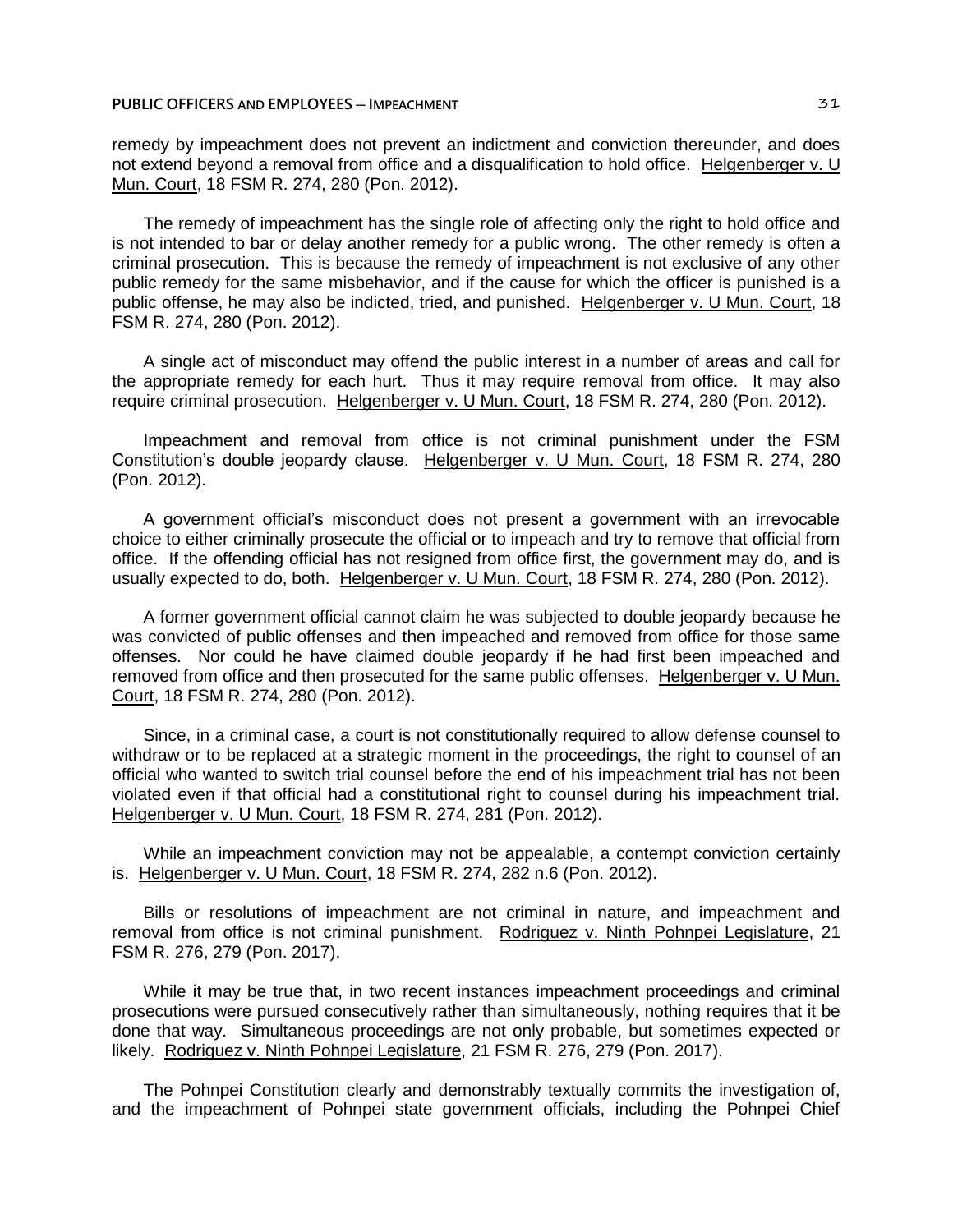Justice, to the Pohnpei Legislature. An impeachment proceeding's procedure, including its timing, is thus also a non-justiciable political question. Rodriguez v. Ninth Pohnpei Legislature, 21 FSM R. 276, 280 (Pon. 2017).

The Pohnpei Legislature's procedures for, including the timing of, its investigation and possible impeachment of the Pohnpei Chief Justice, are non-justiciable. Rodriguez v. Ninth Pohnpei Legislature, 21 FSM R. 276, 280 (Pon. 2017).

A preliminary injunction seeking to enjoin the possible impeachment of the Pohnpei Chief Justice, will be denied when there is no possibility of success on the merits because the case involves a non-justiciable political question, and the equities all favor the Pohnpei Legislature, and the public interest will be served by permitting the Legislature's investigation of a possible impeachment to proceed. Rodriguez v. Ninth Pohnpei Legislature, 21 FSM R. 276, 281 (Pon. 2017).

Impeachment is only a preliminary step to the removal of a person from a public office, and for Kitti municipal offices, impeachment by the Kitti Legislature results in suspension from office and is preliminary to an impeachment trial before a different municipal tribunal, at which the impeached official is either convicted or acquitted of the charges in the articles of impeachment. Luhk v. Anthon, 22 FSM R. 69, 71 (Pon. 2018).

### ─ Kosrae

Written notice in a letter giving a limited-term employee three days' notice of the reasons for his two week suspension from work is sufficient compliance with the requirement of 61 TTC 10(15)(a), which provides that a suspended employee must receive notice of the reasons for suspension, and is also sufficient compliance with the notice requirements of due process under the Kosrae Constitution. Taulung v. Kosrae, 3 FSM R. 277, 279 (Kos. S. Ct. Tr. 1988).

To be property protected under the Constitution, the employment right must be supported by more than merely the employee's own personal hope. There must be a claim of entitlement based upon governmental assurance of continual employment or dismissal for only specified reasons. Taulung v. Kosrae, 3 FSM R. 277, 280 (Kos. S. Ct. Tr. 1988).

A public officer's right to a given salary is based primarily upon constitutional, statutory, and regulatory provisions. Edwin v. Kosrae, 4 FSM R. 292, 298 (Kos. S. Ct. Tr. 1990).

The Kosrae Code contemplates the problem of persons performing services in excess of their prescribed duties, and KC 5.427 provided a means for compensating such extra labor. Edwin v. Kosrae, 4 FSM R. 292, 299 (Kos. S. Ct. Tr. 1990).

When a Kosrae state employee makes a claim for additional compensation or benefits, on grounds that he has been temporarily assigned to a position by detail, "acting" assignment, or temporary promotion and is performing services in excess of prescribed duties, the burden is on the employee to show that a clear legal basis exists for the employee's right to those emoluments. Edwin v. Kosrae, 4 FSM R. 292, 299 (Kos. S. Ct. Tr. 1990).

There is no provision in the laws of Kosrae that provides that Kosrae State is entitled to reimbursement of salary paid over and above a state employee's pay level. Edwin v. Kosrae, 4 FSM R. 292, 300 (Kos. S. Ct. Tr. 1990).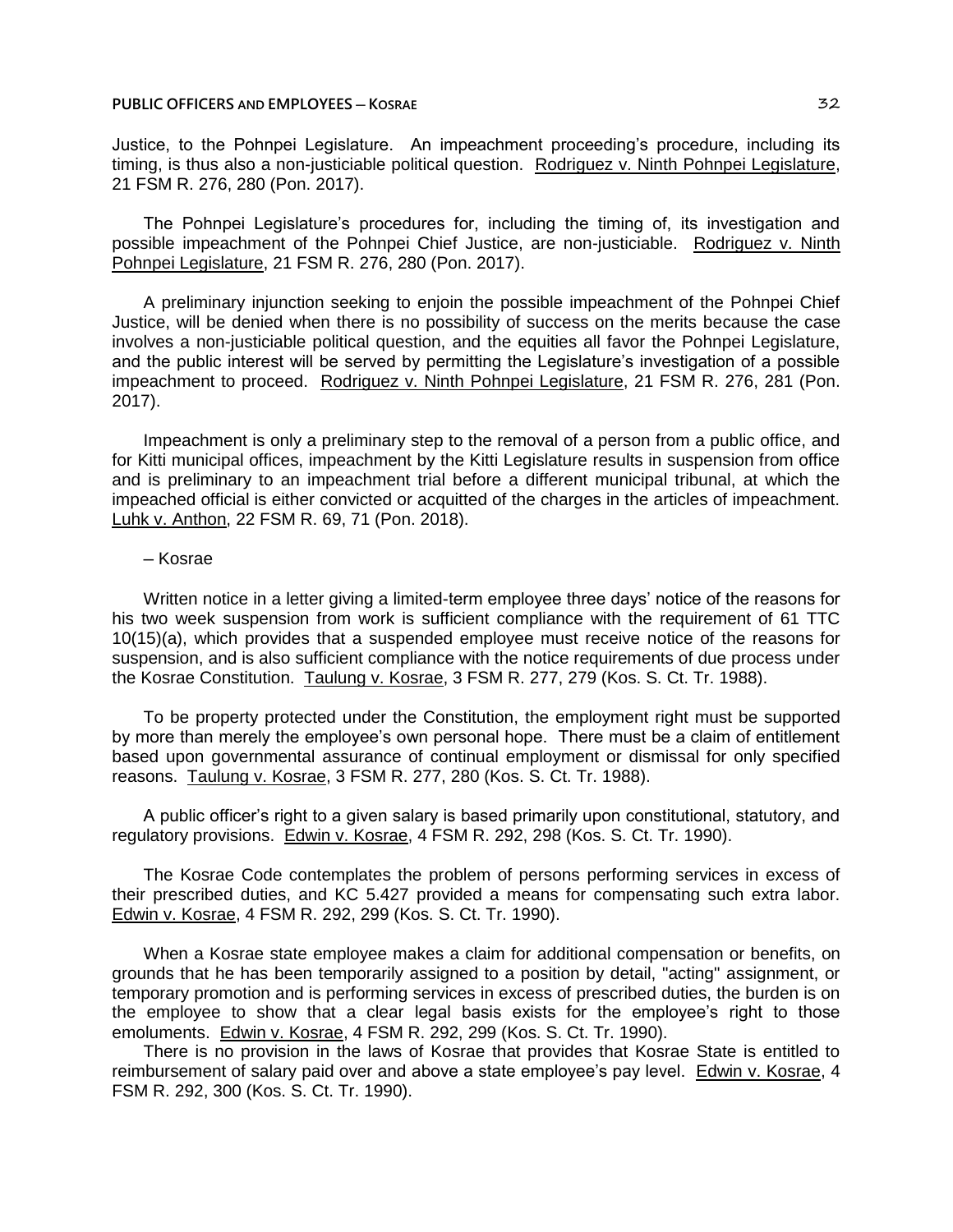Representations by officials with authority to set and change salaries can alter the general rule that salaries are set by law and not contract. Edwin v. Kosrae, 4 FSM R. 292, 300 (Kos. S. Ct. Tr. 1990).

In order for a Kosrae state employee's salary to be set by contract and not law, it must be shown that direct representations were made to the employee regarding the fixing of a salary not otherwise determined by law and made by an official with legal discretion to do so. Edwin v. Kosrae, 4 FSM R. 292, 300 (Kos. S. Ct. Tr. 1990).

In Kosrae, a permanent employee has the right to hold his position during good behavior, subject to suspension, demotion, reduction-in-force, or dismissal, except when an employment contract provides otherwise. Edwin v. Kosrae, 4 FSM R. 292, 302 (Kos. S. Ct. Tr. 1990).

The right of Kosrae State to demote an employee is limited to disciplinary reasons based on good cause. Edwin v. Kosrae, 4 FSM R. 292, 303 (Kos. S. Ct. Tr. 1990).

Kosrae State has the right and the power to adjust its employment scheme according to the availability of funds and work. Edwin v. Kosrae, 4 FSM R. 292, 303 (Kos. S. Ct. Tr. 1990).

When a public officer is requested to perform a duty mandated by law which he feels would violate the constitution, he has standing to apply to the court for a declaratory judgment declaring the statute unconstitutional. Siba v. Sigrah, 4 FSM R. 329, 334 (Kos. S. Ct. Tr. 1990).

The public service system applies to all state employees except for listed exemptions, which include positions of a temporary nature. Taulung v. Kosrae, 8 FSM R. 270, 273 (App. 1998).

A regular or permanent state employee is an employee who has been appointed to a position in the public service in accordance with the statute and who has successfully completed an initial probation period of not less than six months nor more than one year. Taulung v. Kosrae, 8 FSM R. 270, 273 (App. 1998).

A state employee appointed to successive, discrete six-month temporary positions with terminations at the end of some of them, is not a permanent state employee or a member of the public service system. Taulung v. Kosrae, 8 FSM R. 270, 273-74 (App. 1998).

A management official may not suspend any employee without pay for a period of three working days or more, unless the management official gives the employee a written notice setting forth the specific reasons upon which the suspension is based and files a copy of the statement with the director. Taulung v. Kosrae, 8 FSM R. 270, 274 (App. 1998).

A limited-term employee does not have an assurance of continual employment in the sense of continuing indefinitely in time without interruption, but he is assured of employment until the end of his limited term, and of dismissal for only specified reasons, namely, when the good of the service will be served thereby. Taulung v. Kosrae, 8 FSM R. 270, 275 (App. 1998).

The procedural due process requirements of notice and an opportunity to be heard are met when Kosrae provides a limited-term employee being suspended for two weeks the notice mandated by 61 TTC 10(15)(a) and an opportunity to be heard by the official suspending him. Taulung v. Kosrae, 8 FSM R. 270, 275 (App. 1998).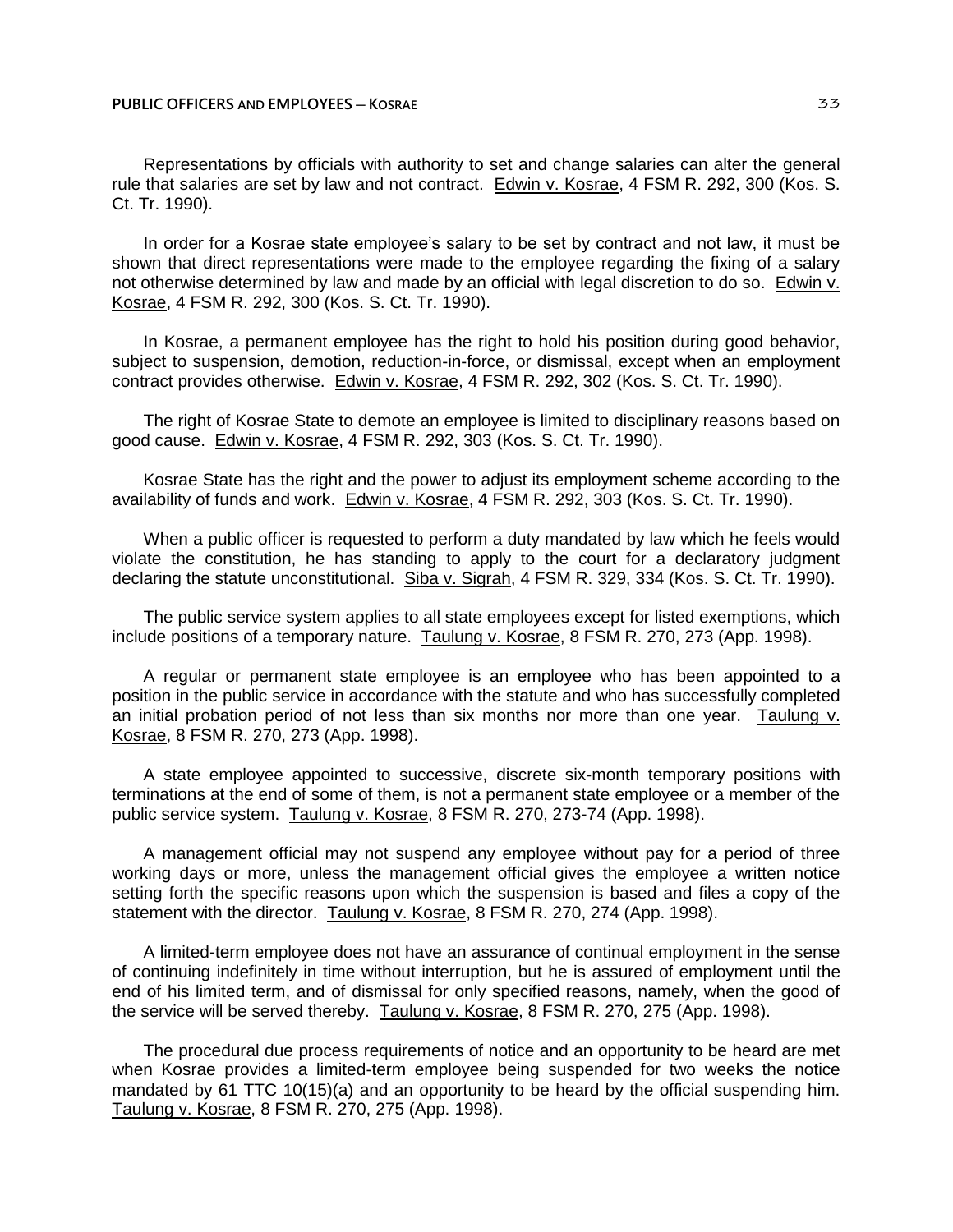A salient feature of Chapter 5 of Title 5 of the 1985 Code drew a distinction between the employees whose compensation was determined according to specific contract, which the sections anticipate and authorize, and those permanent state employees whose salary was determined according to the base salary schedule contained in § 5.502. Chapter 4 conferred a wide range of rights on permanent employees that contract employees did not enjoy, such as the right given by § 402 to continued employment "during good behavior." Cornelius v. Kosrae, 8 FSM R. 345, 350-51 (Kos. S. Ct. Tr. 1998).

There is a dichotomy between employees whose salaries are set by statute  $-$  "as prescribed by law" ─ and those whose salaries are subject to individual contract. Certain individuals or groups are subject to individual contracts, and excluded from the Public Service System. The Public Service System gives substantial rights to permanent employees that are denied contract employees. Cornelius v. Kosrae, 8 FSM R. 345, 351 (Kos. S. Ct. Tr. 1998).

Kosrae law has historically recognized a permanent work force of employees given specified rights whose compensation is statutorily determined; and a second group of employees who do not have the specified rights given permanent employees, who serve for a contract term, and whose compensation is determined by those contracts. It is this former group whose salaries were subject to reduction by S.L. No. 6-132. Cornelius v. Kosrae, 8 FSM R. 345, 352 (Kos. S. Ct. Tr. 1998).

The phrase "all State Government employees" as it appears in article VI, section 5, means those employees whose salaries are "prescribed by law." Only those employees whose salaries are set in the first place by statute are the employees to whom subsequent statutory reductions should apply. Cornelius v. Kosrae, 8 FSM R. 345, 352 (Kos. S. Ct. Tr. 1998).

The phrase "all State Government employees" means employees whose compensation is determined by statute, and does not include those employees who have individual contracts with Kosrae. Therefore a state law reducing state public service system employees' pay can constitutionally be applied to a Kosrae State Court justice's pay. Cornelius v. Kosrae, 8 FSM R. 345, 352 (Kos. S. Ct. Tr. 1998).

In reviewing appeals from the Executive Service Appeals Board, the Kosrae State Court is empowered to overturn or modify the ESAB's decision if it finds a violation of law or regulation, but the court is precluded from re-weighing the ESAB's factual determinations. If there is any factual basis for the ESAB's decision, it will be upheld, assuming no other violation or law or regulation. Langu v. Kosrae, 8 FSM R. 427, 432 (Kos. S. Ct. Tr. 1998).

The statutory and regulatory authorities in effect during the time the employees' grievances took place will be applied to the decision. Langu v. Kosrae, 8 FSM R. 427, 432 (Kos. S. Ct. Tr. 1998).

Upon successfully completing probation, an employee becomes a permanent employee. Positions in the Executive Service are either permanent or temporary. Permanent positions are authorized to last longer than one year. Temporary positions are authorized to last up to twelve months. Permanent employment may be part-time, so long as the work time exceeds sixty hours per month. Temporary or limited-term appointments may be either full-time or part-time. Langu v. Kosrae, 8 FSM R. 427, 432 (Kos. S. Ct. Tr. 1998).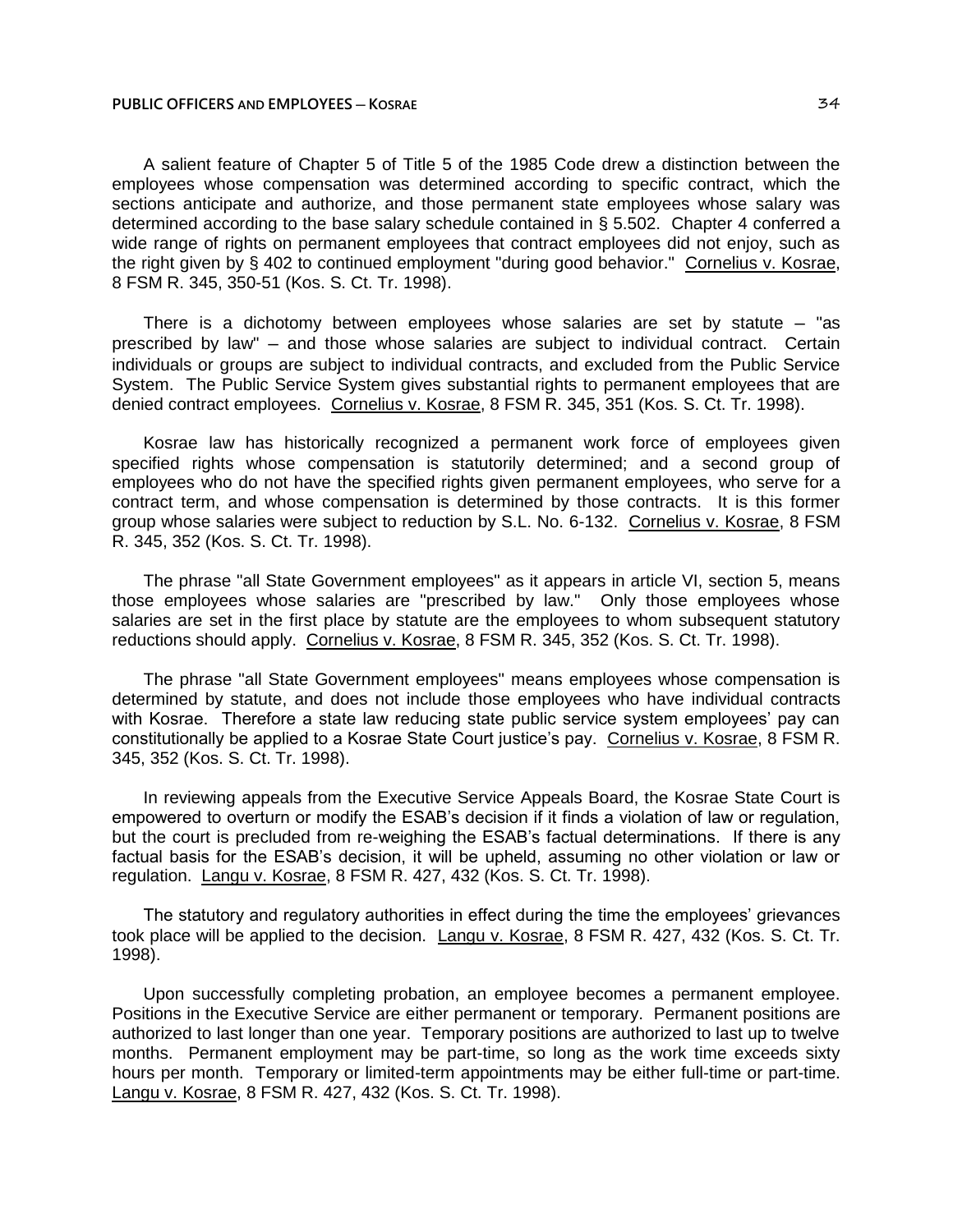When employees were classified as permanent employees on their Personnel Action Forms, their scheduled work time during the school year was full-time, and their bi-weekly salaries were full-time base salaries, the employees were full-time permanent employees of the Kosrae Executive Service System. Langu v. Kosrae, 8 FSM R. 427, 433 (Kos. S. Ct. Tr. 1998).

Permanent employees have the right to hold their position during good behavior, subject to suspension, demotion, reduction-in-force or dismissal, unless an employment contract provides otherwise. Langu v. Kosrae, 8 FSM R. 427, 433 (Kos. S. Ct. Tr. 1998).

Suspension and demotion of a permanent employee are actions that may be taken only for disciplinary reasons based on good cause. Langu v. Kosrae, 8 FSM R. 427, 433 (Kos. S. Ct. Tr. 1998).

When an employee has been laid off for the summer, it is not a termination for disciplinary reasons or a reduction-in-force. A layoff is a termination of employment at the will of the employer, which may be temporary or permanent. Langu v. Kosrae, 8 FSM R. 427, 434 (Kos. S. Ct. Tr. 1998).

A state employee's right to a given salary is based primarily upon constitutional, statutory and regulatory provisions. Langu v. Kosrae, 8 FSM R. 427, 434 (Kos. S. Ct. Tr. 1998).

A permanent Kosrae government employee's right to hold his position during good behavior is not subject to a "lay off" because neither the term "lay off," nor the concept of a "lay off" is present anywhere in Title 5. Langu v. Kosrae, 8 FSM R. 427, 434 (Kos. S. Ct. Tr. 1998).

Leave with pay (annual leave) must be requested by the employee in advance on a written form. Langu v. Kosrae, 8 FSM R. 427, 434 (Kos. S. Ct. Tr. 1998).

Leave without pay may be granted to an employee if the reason is sufficient and is in the best interests of the Executive. The maximum is thirty calendar days. Leave without pay is not a disciplinary tool to be imposed upon an employee who has not requested it; instead it is a benefit to be granted to the employee in appropriate circumstances. Langu v. Kosrae, 8 FSM R. 427, 434 (Kos. S. Ct. Tr. 1998).

There is no authority that permits the Kosrae government to impose annual leave or leave without pay upon its permanent employees. Langu v. Kosrae, 8 FSM R. 427, 434 (Kos. S. Ct. Tr. 1998).

When state employees have been required to apply for annual leave, if it was available, and did receive their salary during the annual leave, the employees have not suffered any monetary damages with respect to their annual leave. Langu v. Kosrae, 8 FSM R. 427, 434 (Kos. S. Ct. Tr. 1998).

The state's imposition upon its employees of leave without pay violated the Kosrae State Code, Title 5, and deprived them of their right to continued employment and salary. Langu v. Kosrae, 8 FSM R. 427, 434 (Kos. S. Ct. Tr. 1998).

The Kosrae State Court cannot substitute its judgment for that of the Executive Service Appeals Board, but in reviewing the ESAB's findings it may examine all of the evidence in the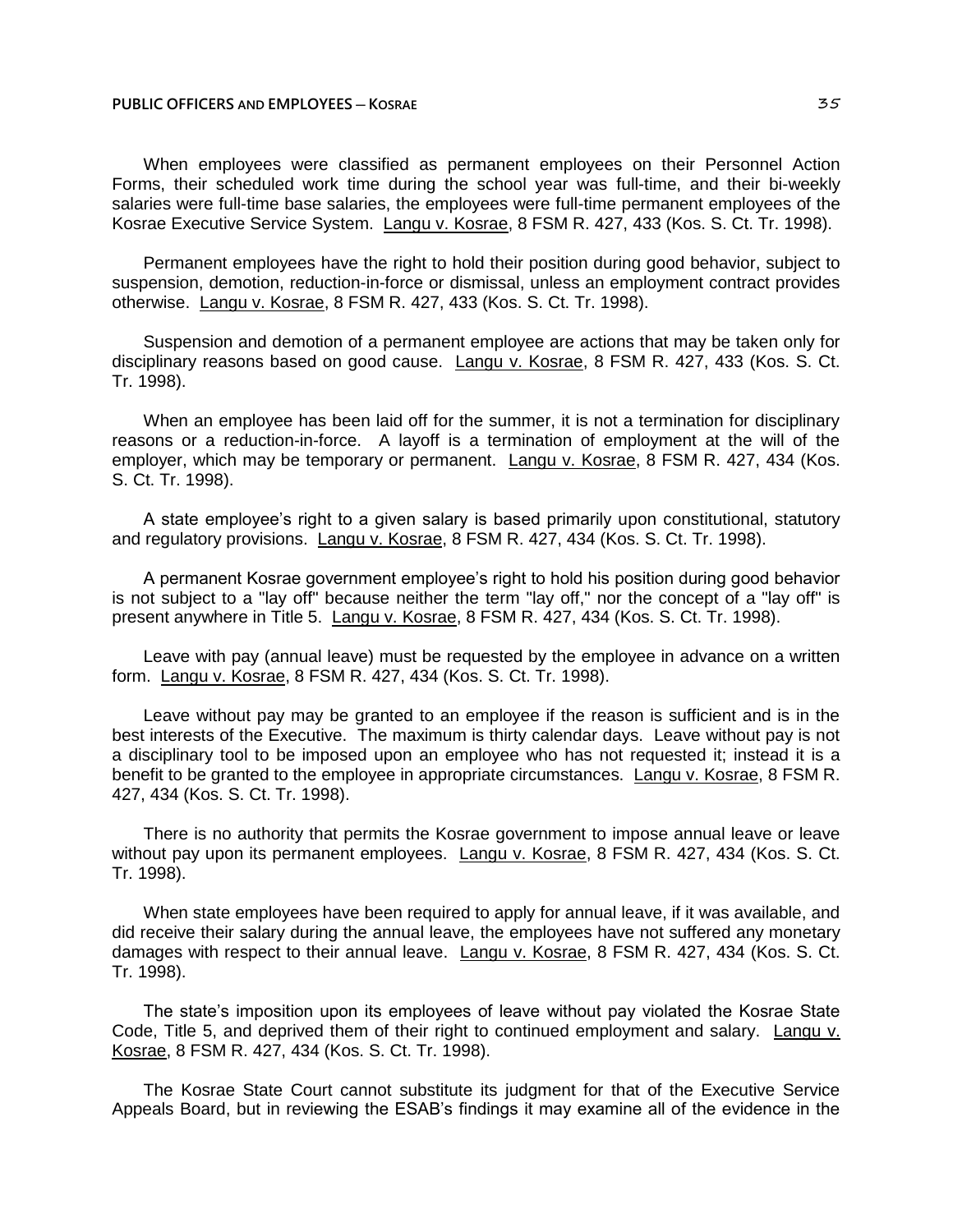record in determining whether the factual findings are clearly erroneous, and if it is left with the definite and firm conviction that a mistake has been committed with respect to the findings, it must reject the findings as clearly erroneous. Langu v. Kosrae, 8 FSM R. 427, 435 (Kos. S. Ct. Tr. 1998).

Permanent state employees are subject to the laws and regulations implementing the Executive Service System, and a finding that some were exempted from all regulations and policies applicable to Kosrae government employees is clearly erroneous. Langu v. Kosrae, 8 FSM R. 427, 435 (Kos. S. Ct. Tr. 1998).

Although the statutory time periods are directory and not mandatory, a significant delay in proceedings can deprive the Executive Service Appeals Board procedure of its meaningfulness, in violation of the due process rights protected by the Constitution. Langu v. Kosrae, 8 FSM R. 427, 435 (Kos. S. Ct. Tr. 1998).

State employees are entitled to recover the base salary that they would have received during the periods of time that they were placed on leave without pay because the state's imposition of a "lay off" and leave without pay violated the employees' right to continued employment under the Kosrae Constitution and the Kosrae State Code. Langu v. Kosrae, 8 FSM R. 427, 436 (Kos. S. Ct. Tr. 1998).

Employee grievances were subject to judicial review by the Kosrae State Court, following the completion of certain administrative procedures, specifically review by the Executive Service Appeals Board. The court may reverse or modify ESAB's decision only if finds a violation of law or regulation. Langu v. Kosrae, 8 FSM R. 455, 457, 458 (Kos. S. Ct. Tr. 1998).

Under Kosrae state law, a "grievance" is an employee action to present and resolve a difficulty or dispute arising in the performance of his duties and not from a disciplinary action. Abraham v. Kosrae, 9 FSM R. 57, 61 (Kos. S. Ct. Tr. 1999).

There are no provisions in Title 18 that prohibit an the filing of a civil action by nonemployee for a grievance based upon facts which occurred during his or her employment with the Kosrae state government. For employees, Title 18 provides that an administrative procedure must be followed first, as prescribed by their branch heads. Abraham v. Kosrae, 9 FSM R. 57, 61 (Kos. S. Ct. Tr. 1999).

Disciplinary actions, suspensions, demotions and dismissals, taken in conformance with Title 18 are in no case subject to review in the courts until the administrative remedies have been exhausted. Grievances are not disciplinary actions. Title 18 does not provide any limitations on the court's review of grievances or grievance appeals. There is no limitation of judicial review with respect to grievances. Abraham v. Kosrae, 9 FSM R. 57, 61 (Kos. S. Ct. Tr. 1999).

Under Title 18, there is no limitation on the court's jurisdiction to hear claims based upon a grievance filed by a former employee of the Executive Branch. Abraham v. Kosrae, 9 FSM R. 57, 61 (Kos. S. Ct. Tr. 1999).

Under the Executive Services Regulations when they were in effect, a Kosrae state employee may present a grievance concerning a continuing practice or condition at any time. Kosrae v. Langu, 9 FSM R. 243, 246 & n.1 (App. 1999).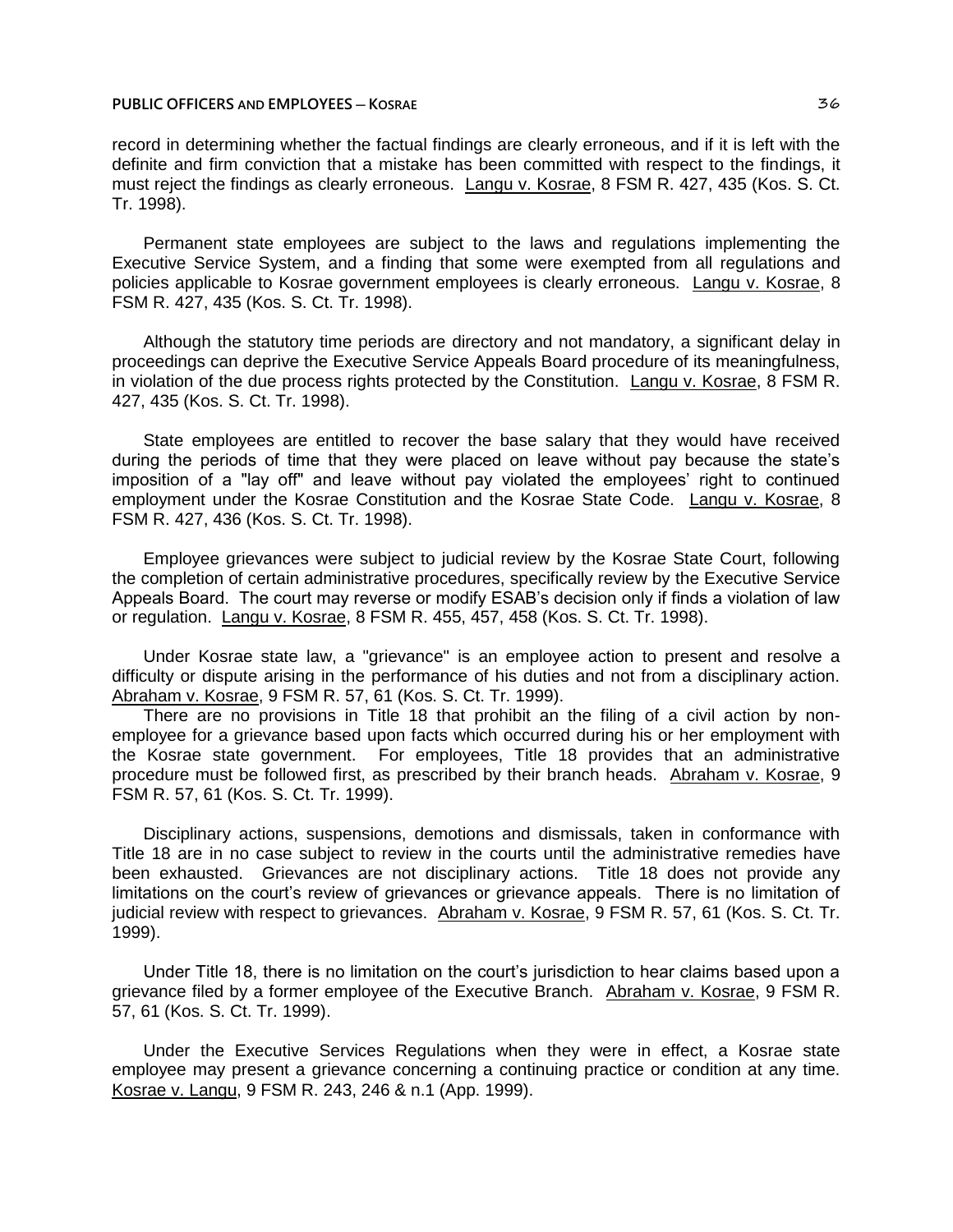Under the Executive Service Regulations, when they were in effect, an appeal from a grievance was identical to that for an appeal from a disciplinary action, and was made to the Executive Service Appeals Board. Kosrae v. Langu, 9 FSM R. 243, 246 (App. 1999).

An appeal from the Executive Service Appeals Board's decision to the Kosrae State Court was available for state employee grievances. The Kosrae State Court trial division's jurisdiction to reverse or modify a finding of the ESAB was limited under Kosrae State Code section 5.421(2) to violations of law or regulation. In this regard, the state court acted as an appellate tribunal. Kosrae v. Langu, 9 FSM R. 243, 246 & n.2 (App. 1999).

On an appeal from the Executive Service Appeals Board's decision it was not within the authority of the Kosrae State Court to make new factual determinations in light of the express stricture in section 5.421(2) that the state court could reverse or modify an ESAB finding only if it finds a violation of law or regulation. Kosrae v. Langu, 9 FSM R. 243, 248 (App. 1999).

Although an inquiry whether state employees were not exempt, but were permanent employees under section 5.409, is fact driven - the court or other administrative body must determine material facts before it can apply the statute to those facts — the final determination whether an individual falls within a specific category defined by statute is necessarily one of law, not fact. Kosrae v. Langu, 9 FSM R. 243, 248 (App. 1999).

Issues of law, such as whether cooks were permanent state employees in the legal sense such that they were entitled to all the protections afforded to them under the statute and regulations, are reviewed de novo on appeal. Kosrae v. Langu, 9 FSM R. 243, 248 (App. 1999).

Kosrae state employees must fall within one of three categories — exempt, i.e., exempt from the protections afforded to state employees by the Kosrae Executive Service as it was then structured; probationary; or permanent. Kosrae v. Langu, 9 FSM R. 243, 248 (App. 1999).

A permanent state employee has the right to hold his position during good behavior, subject to suspension, demotion, reduction-in-force, or dismissal, except when an employment contract provides otherwise. Kosrae v. Langu, 9 FSM R. 243, 249 (App. 1999).

A summer layoff of school cooks that required the cooks to take annual leave first, then leave without pay when school was not in session was not a reduction-in-force because a reduction-in-force means an employee's termination. Kosrae v. Langu, 9 FSM R. 243, 250 (App. 1999).

Once the Kosrae State Court has correctly determined that placing cooks on unpaid leave was a violation of law or regulation, the appropriate factfinder for the determination of cooks' back pay, which constitutes their damages, is the Executive Service Appeals Board or its successor, not the state court. Kosrae v. Langu, 9 FSM R. 243, 250 (App. 1999).

When an administrative procedure and ensuing appeal has afforded parties complete relief for their grievances pursuant to statutes and regulations and the parties' constitutional claims are not the basis for any separate or distinct relief, the constitutional issue need not be reached. Kosrae v. Langu, 9 FSM R. 243, 250-51 (App. 1999).

Under Kosrae State Code, Title 18, there is no limitation on the Kosrae State Court's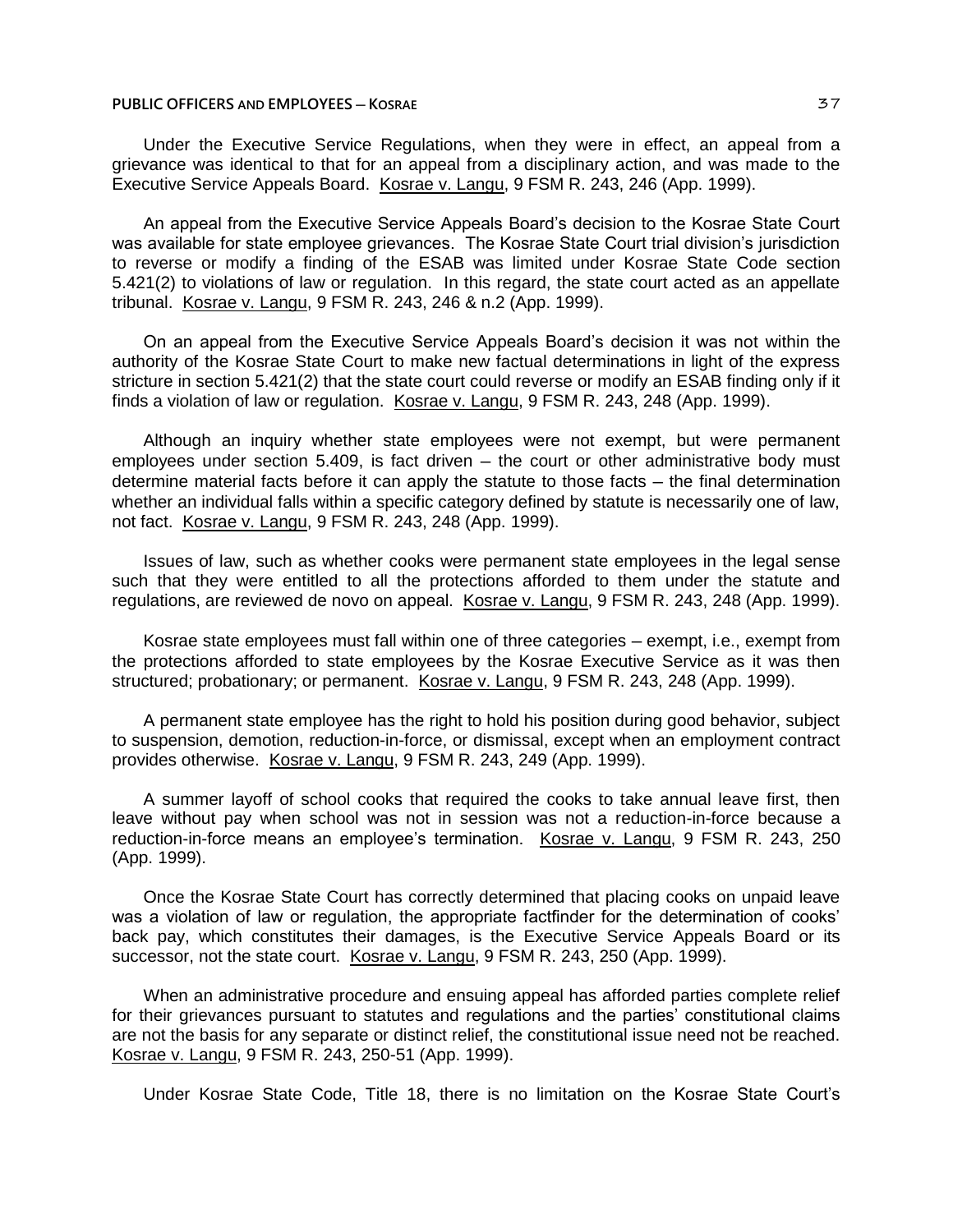jurisdiction to hear claims based upon a grievance, filed by a former Executive Branch employee. There is no limitation on a plaintiff's right, as a former employee, to file suit on his grievance and his right to file suit on his grievance arose in 1997, when he took early retirement and terminated his state employment. Skilling v. Kosrae, 9 FSM R. 608, 612-13 (Kos. S. Ct. Tr. 2000).

While the plaintiff was a state employee, he was subject to the administrative procedures specified for grievances, but when his administrative action was still pending when he retired in 1997, because his grievance had never been ruled on, he was no longer an employee required to comply with the administrative procedures. His right to bring suit on his claim did not become complete and his cause of action therefore did not accrue his early retirement resulted in termination from state government employment. Skilling v. Kosrae, 9 FSM R. 608, 613 (Kos. S. Ct. Tr. 2000).

When two Directors of Education failed to act properly by not acting upon the plaintiff's grievance and not making a written finding on plaintiff's grievance, as required by regulation, the State cannot invoke the equitable doctrine of laches in its defense. Skilling v. Kosrae, 9 FSM R. 608, 613 (Kos. S. Ct. Tr. 2000).

A public officer's right to a given salary is based primarily upon constitutional, statutory, and regulatory provisions. The amount of compensation a public employee receives is set by law. Palsis v. Mayor of Tafunsak, 10 FSM R. 141, 144 (Kos. S. Ct. Tr. 2001).

Because the Tafunsak Municipal Constitution requires that salaries for elected Council members be established by ordinance and because a public officer's right to compensation depends entirely upon him being able to show clear authority of law entitling him to remuneration for performance of public duties, Tafunsak public officials' salaries must be appropriated by municipal ordinance. Palsis v. Mayor of Tafunsak, 10 FSM R. 141, 144 (Kos. S. Ct. Tr. 2001).

Compensation for a public officer's official services depends entirely upon the law. A public officer may only collect and retain such compensation as is specifically provided by law. Palsis v. Mayor of Tafunsak, 10 FSM R. 141, 144 (Kos. S. Ct. Tr. 2001).

When no Tafunsak municipal ordinance has been enacted to establish and pay salary for council members, other municipal officers and employees, there is no authority, as required by the municipal constitution, to pay salaries to Tafunsak municipal public officers and employees. A municipal council member is thus not entitled to receive unpaid salary, particularly when no evidence has been presented of a Tafunsak municipal ordinance enacted for appropriation of funds for payment of salaries for the 4th quarter of 1998 and when the municipal constitution requires that all payments from the municipal treasury be made according to appropriation by ordinance. Palsis v. Mayor of Tafunsak, 10 FSM R. 141, 144 (Kos. S. Ct. Tr. 2001).

Any payments for salaries of elected officials and staff made from the Tafunsak municipal treasury without the authority of a municipal ordinance establishing such salary and appropriating funds for the payment of such salary have been made in violation of the municipal constitution. Palsis v. Mayor of Tafunsak, 10 FSM R. 141, 144 (Kos. S. Ct. Tr. 2001).

While it appears that elected officials and staff of Tafunsak municipal government have been paid and continue to be paid salaries without authority of law, the Kosrae State Court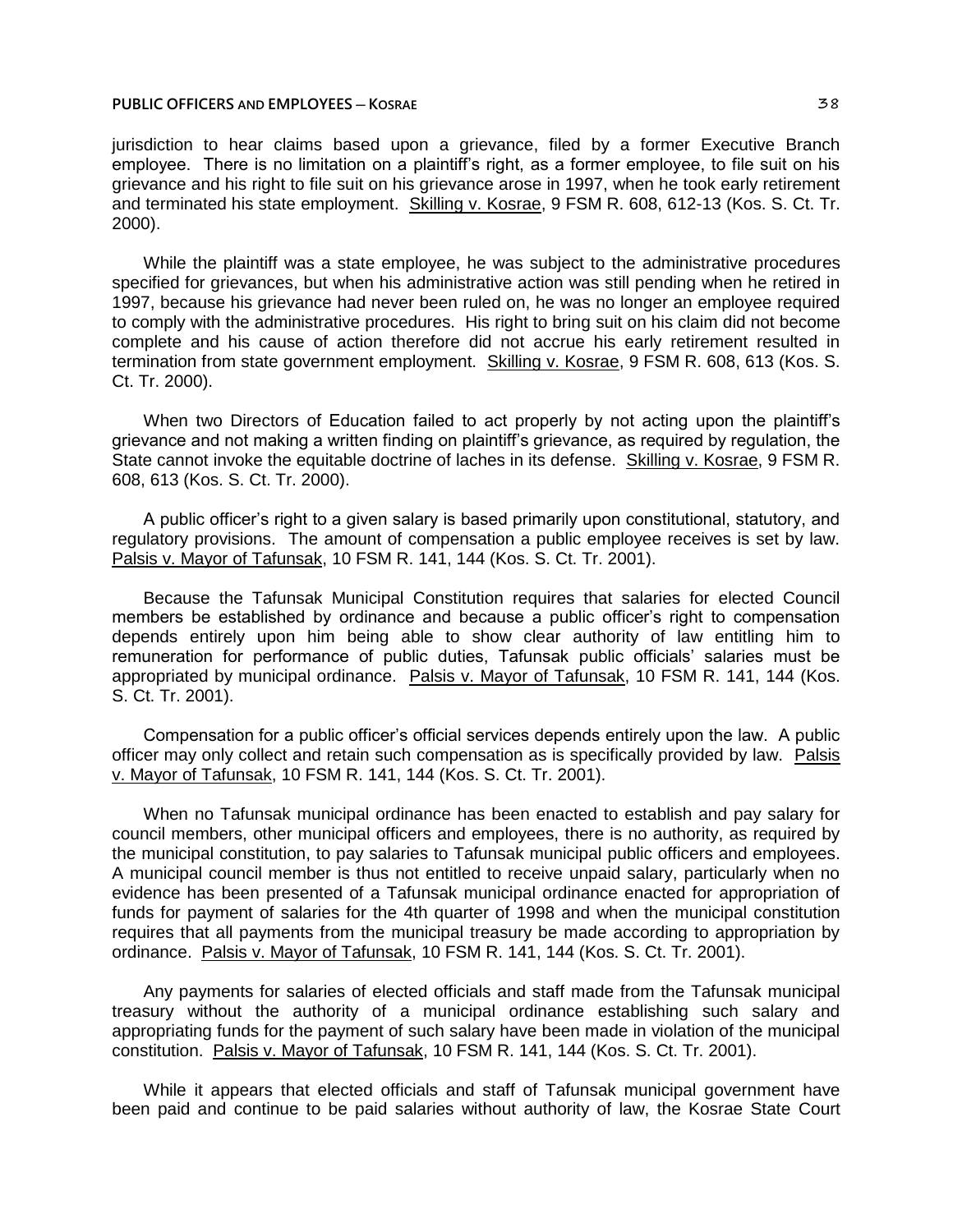cannot approve or order any salary to be paid to a Tafunsak Municipal Council member in violation of the municipal constitution. Palsis v. Mayor of Tafunsak, 10 FSM R. 141, 144 (Kos. S. Ct. Tr. 2001).

When the Kosrae State Code Section 18.506 requires a branch head to make and transmit his final decision to the Director of Administration and the appellant within 14 days of receipt of the committee's recommendation and more than 14 days have elapsed since the branch head's receipt with no final decision by him, the branch head has failed to carry out his clear, nondiscretionary duty to issue and transmit his final decision within the time period provided by law. The petitioner's right to the writ of mandamus is thus clear and undisputable and the writ will issue. Jackson v. Kosrae, 10 FSM R. 198, 199 (Kos. S. Ct. Tr. 2001).

Because the Oversight Board has not adopted any policies, rules or regulations, the Director of Administration, who is responsible for administration of the Public Service System consistent with Title 18, and any policies, rules and regulations adopted by the Oversight Board, must implement all the Speaker's decisions pertaining to the Legislative Branch's public service employees, as long as the decision is not inconsistent with Kosrae State Code, Title 18. Seventh Kosrae State Legislature v. Abraham, 10 FSM R. 299, 302 (Kos. S. Ct. Tr. 2001).

When two legislative branch employees, effective October 1, 1998, had met the statutory requirements to qualify for performance increases, but the personnel action forms to implement the increases were never submitted to the Department of Administration for processing due to administrative oversight at the Legislature; when in June 2001, the Speaker ordered the Director of Administration to implement the performance increases effective October 1, 1998 and backdated personnel action forms were submitted on both employees' behalf; when the personnel action forms contemplate an effective date that may be different than the approval date; when backdating of personnel action forms was a common practice in all three branches of state government and are routinely processed and implemented by the Department of Administration; when the Department's refusal to process the backdated personnel actions deprives both employees of the performance increases they qualified for and are entitled to by law; and when backdating employees' personnel action forms is consistent with all three state government branches' accepted and continuing practice and is not inconsistent with Kosrae State Code, Title 18; the Director of Administration is required to implement the performance increase, retroactive to October 1, 1998, and subsequent pay level adjustments ordered by the Speaker. Seventh Kosrae State Legislature v. Abraham, 10 FSM R. 299, 302-03 (Kos. S. Ct. Tr. 2001).

The Kosrae Executive Service System provides for the systemic classification of positions and for one pay level for each class of positions, and the state's action in assigning two different pay levels to the same class of positions was a violation of Kosrae State Code §§ 5.401(6), 5.410(1) and 5.506(1). Jonas v. Kosrae, 10 FSM R. 441, 444 (Kos. S. Ct. Tr. 2001).

When plaintiffs should have been classified at the time the state hired them in 1997 at the same pay level as the medical officers who the state hired as Staff Physicians I prior to the plaintiffs and when the plaintiffs' grievances were granted increasing their pay in 2000 only partially corrected the situation from May 1, 2000 forward, the plaintiffs are entitled to summary judgment for a retroactive adjustment to their entrance salary. Jonas v. Kosrae, 10 FSM R. 441, 444-45 (Kos. S. Ct. Tr. 2001).

Pre-judgment interest is rarely awarded as an element of damages. Because tort claims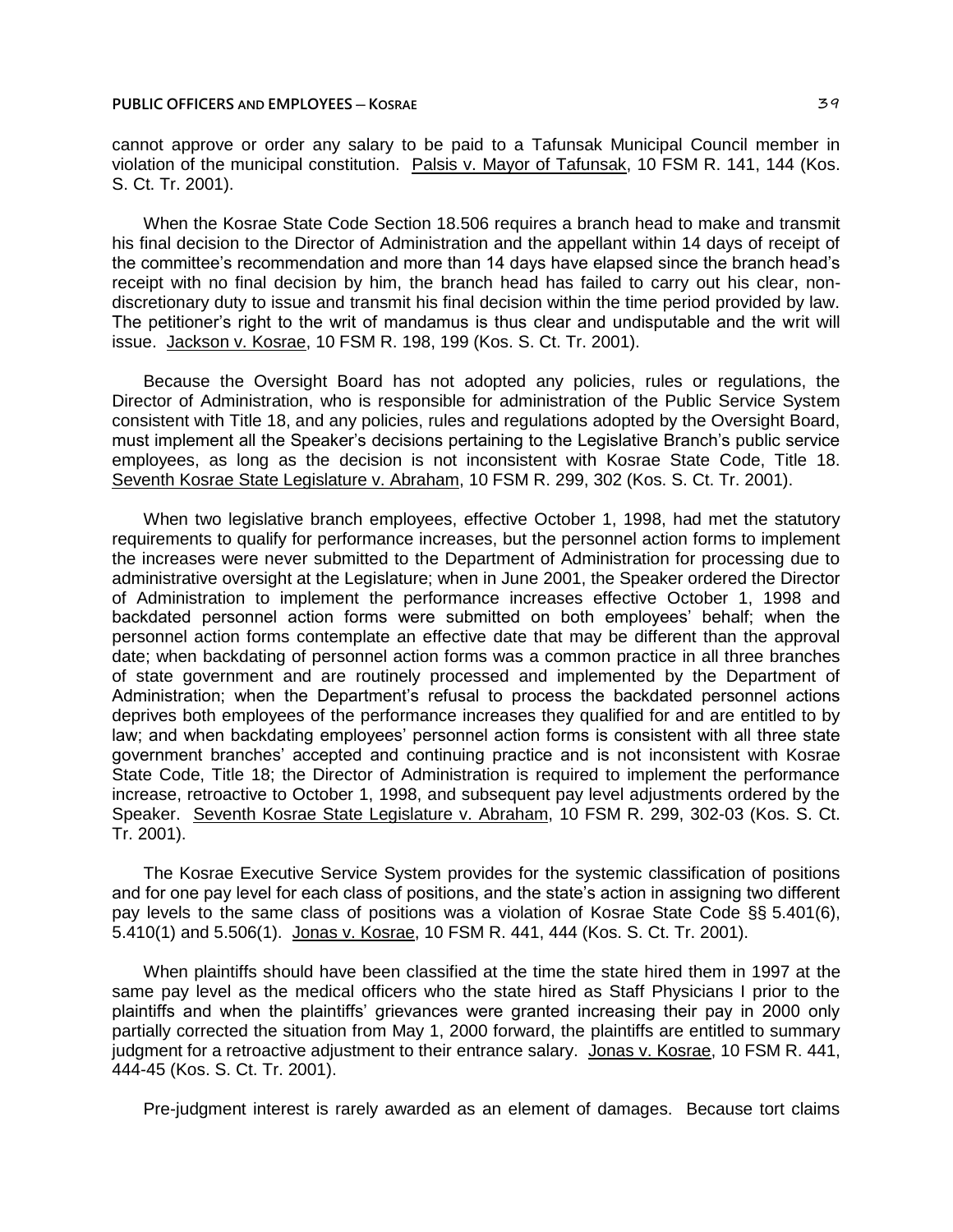are generally "unliquidated" in that the defendant does not know the precise amount he will be obligated to pay, most courts will not award interest on unliquidated monetary claims, which amount cannot be computed without a trial. Jonas v. Kosrae, 10 FSM R. 441, 445 (Kos. S. Ct. Tr. 2001).

There is no Kosrae statute allowing or directing the court to award pre-judgment interest in public employment cases involving violation of law or regulations, and although pre-judgment interest has been allowed in certain contract and conversion cases, it has not been awarded in these type of cases and will be denied. Jonas v. Kosrae, 10 FSM R. 441, 445 (Kos. S. Ct. Tr. 2001).

The Kosrae State Court's standard of review in its judicial review of State Public Service System final decisions is that the court will decide all relevant questions of law and fact, interpret constitutional and statutory provisions, and determine the meaning or applicability of the terms of an agency action, and the court is authorized to compel, or hold unlawful and set aside agency actions. Jonas v. Kosrae, 10 FSM R. 453, 458 (Kos. S. Ct. Tr. 2001).

Former Kosrae State Code, Title 5 (repealed) and Regulation 11 (repealed) are applicable to positions within the Executive Service System from 1990 through 1992. Jonas v. Kosrae, 10 FSM R. 453, 458 (Kos. S. Ct. Tr. 2001).

An employee was required to present a grievance related to a particular act or occurrence within 15 calendar days of the date of occurrence or the date when the employee should have become aware of it had he been exercising reasonable diligence. Jonas v. Kosrae, 10 FSM R. 453, 459-60 (Kos. S. Ct. Tr. 2001).

The time limits prescribed in the Executive Service Laws and Regulations are directory and not mandatory because the law and the regulations do not prescribe what happens if the prescribed time limits are not met. Jonas v. Kosrae, 10 FSM R. 453, 459 (Kos. S. Ct. Tr. 2001).

Because the regulation that an employee grievance be presented no later than 15 days after the subject action is directory and not mandatory, a plaintiff's late presentation of his grievance after the specified 15 day period does not bar his claim. Jonas v. Kosrae, 10 FSM R. 453, 459 (Kos. S. Ct. Tr. 2001).

An Executive Service position is a defined set of work responsibilities in the Executive. Jonas v. Kosrae, 10 FSM R. 453, 460 (Kos. S. Ct. Tr. 2001).

Each Executive Service position was required to be classified by the Director of the Department of Personnel and Employment Services and all executive branch employee positions fall within the Executive System and Kosrae State Code, Title 5, chapters 4 and 5, unless exempted under section 5.101(18). When the Director failed to classify the Head Teacher position before, during, or after the plaintiff was moved into that position, he did not perform his duties as required, and therefore violated state law. Jonas v. Kosrae, 10 FSM R. 453, 460 (Kos. S. Ct. Tr. 2001).

If an employee performs duties in addition to those stated in the classification plan for his regular position and the compensation for the position which normally includes the additional duties is greater than his regular salary, he receives the greater salary during the period of performance. Jonas v. Kosrae, 10 FSM R. 453, 460 (Kos. S. Ct. Tr. 2001).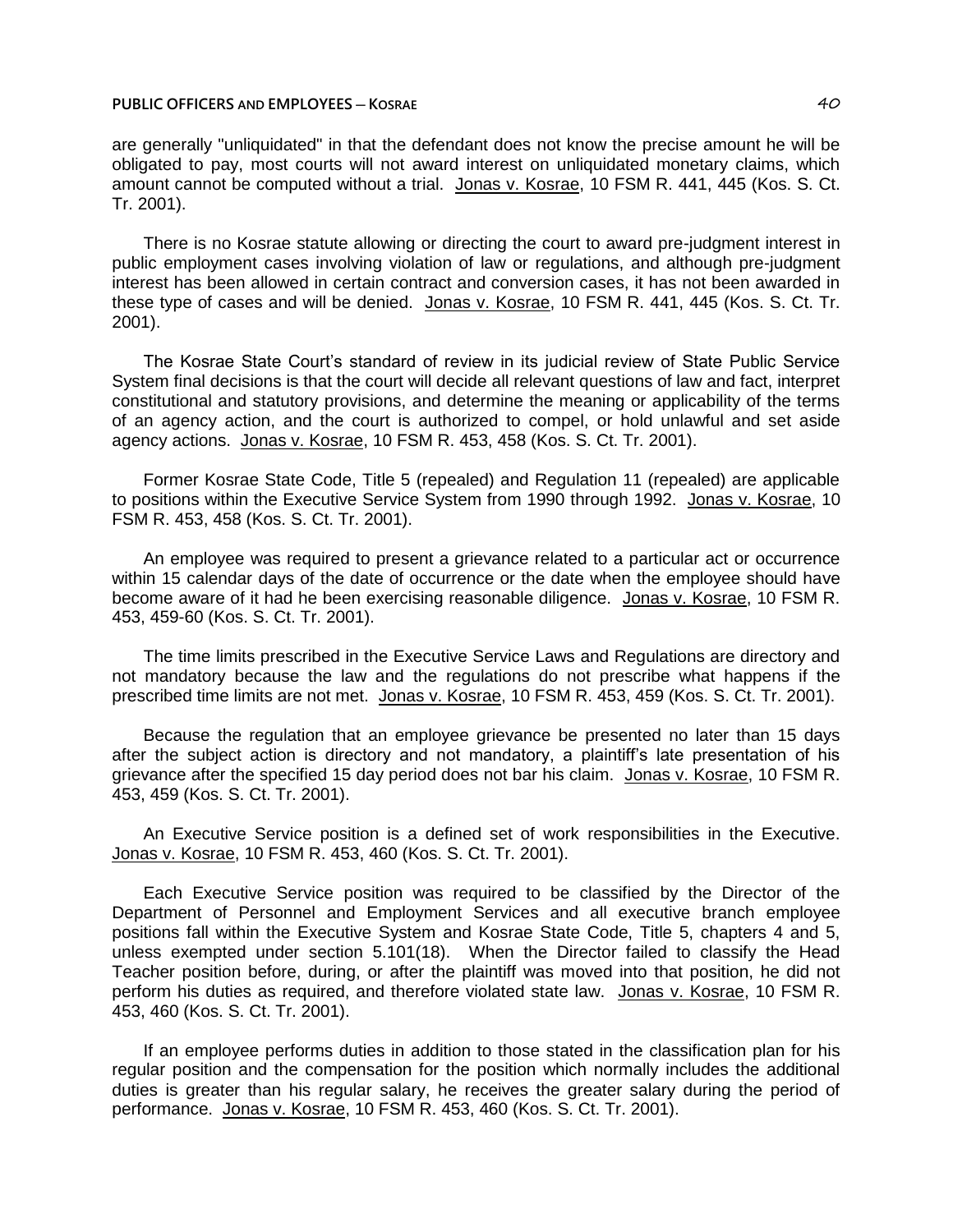There are several types of salary adjustment for additional duties: detail, acting assignment and temporary promotion. Jonas v. Kosrae, 10 FSM R. 453, 460 (Kos. S. Ct. Tr. 2001).

A detail is an employee's temporary assignment to a different position for a specified period, with the intention that the employee will return to his regular position and duties at the end of the detail. A position is not filled by detail, as the employee continues to the incumbent of the position from which detailed. A teacher's temporary assignment to the different position of Head Teacher for a maximum period of one year, with the intention that he would return to his regular position of Classroom Teacher II at the end of the detail no later than one year later, is a detail. Jonas v. Kosrae, 10 FSM R. 453, 461 (Kos. S. Ct. Tr. 2001).

An employee who is temporarily assigned to a position by detail will be compensated at the step in the new pay level which is equivalent to a two step increase above his regular salary. A one step increase is unlawful and is therefore set aside. Jonas v. Kosrae, 10 FSM R. 453, 461 (Kos. S. Ct. Tr. 2001).

The term demotion means reduction to lower rank or grade, or to lower type of position, or to lower pay scale. For disciplinary reasons based upon good cause a management official may demote an employee. An employee's demotion is not effective for any purpose until a management official gives the employee written notice stating the reasons for the demotion and the employee's right of appeal. Demotion for a non-disciplinary reason is a statutory violation. Jonas v. Kosrae, 10 FSM R. 453, 461-62 (Kos. S. Ct. Tr. 2001).

A regulation that permits demotions for non-disciplinary reasons is in conflict with Kosrae State Code § 5.418 and is therefore an impermissible extension of the statute. Jonas v. Kosrae, 10 FSM R. 453, 462 (Kos. S. Ct. Tr. 2001).

The state's failure to give an employee the required written notice of his demotion and his right of appeal is a statutory violation, and makes the demotion ineffective for any purpose. Jonas v. Kosrae, 10 FSM R. 453, 462 (Kos. S. Ct. Tr. 2001).

After successfully serving a maximum probation period of one year, an employee may be converted to a permanent employee. Jonas v. Kosrae, 10 FSM R. 453, 462 (Kos. S. Ct. Tr. 2001).

A position which is established to meet continuing government need and which is authorized to last longer than one year, must be identified as a permanent position. Jonas v. Kosrae, 10 FSM R. 453, 462 (Kos. S. Ct. Tr. 2001).

When an employee successfully served the full one year probationary period as Head Teacher, his position as Head Teacher with its higher pay level, became a permanent position when the probationary period expired. Jonas v. Kosrae, 10 FSM R. 453, 462 (Kos. S. Ct. Tr. 2001).

When a state employee's demotion was unlawful and is set aside, his salary will be established as if the demotion never occurred. Jonas v. Kosrae, 10 FSM R. 453, 462 (Kos. S. Ct. Tr. 2001).

The Kosrae State Court's standard of review in its judicial review of State Public Service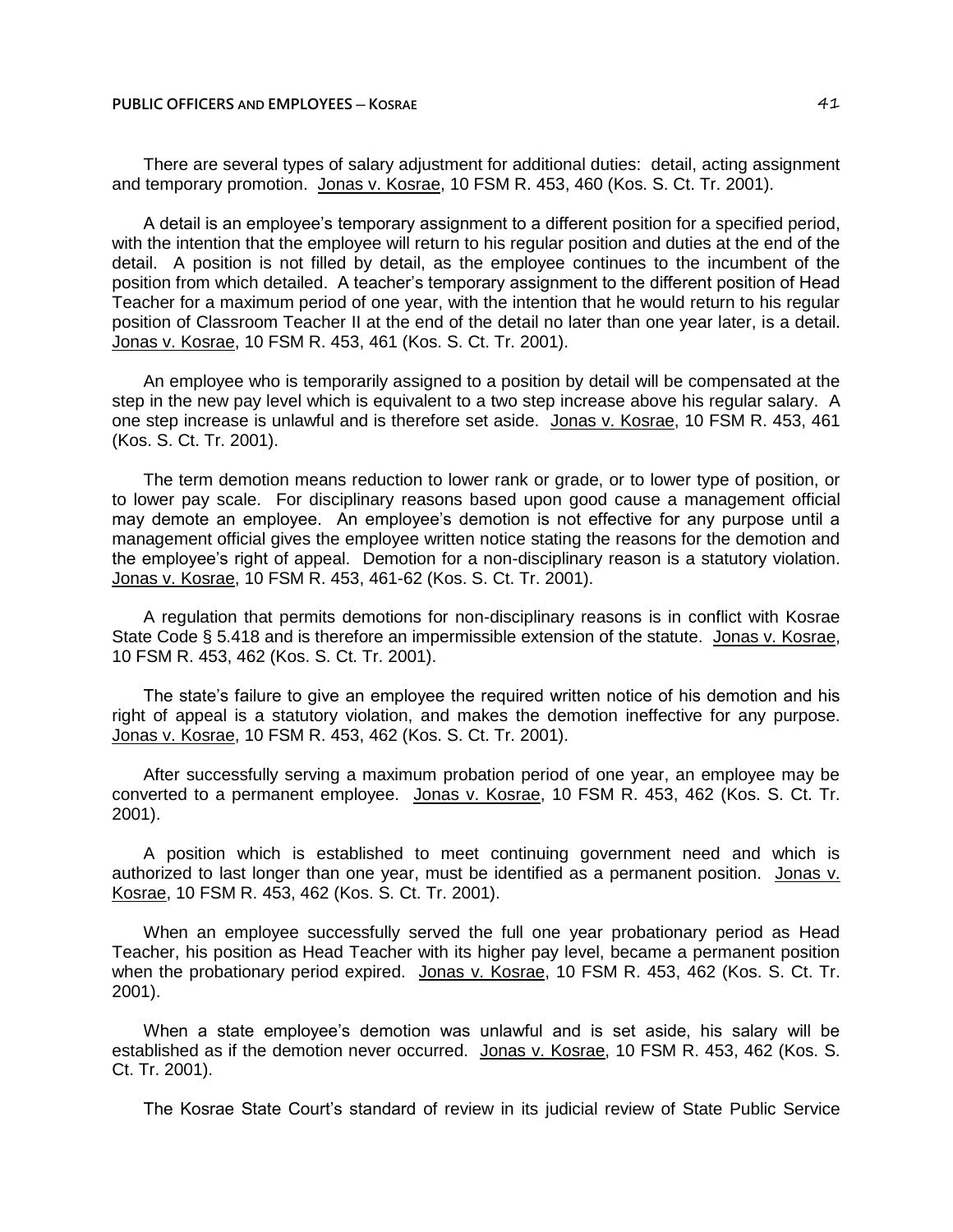System final decisions is that the court will decide all relevant questions of law and fact, interpret constitutional and statutory provisions, and determine the meaning or applicability of the terms of an agency action, and the court is authorized to compel, or hold unlawful and set aside agency actions. Tolenoa v. Kosrae, 10 FSM R. 486, 489 (Kos. S. Ct. Tr. 2001).

Former Kosrae State Code, Title 5 (repealed) and Regulation 11 (repealed) are applicable to positions within the Executive Service System from 1990 through 1997. Tolenoa v. Kosrae, 10 FSM R. 486, 489 (Kos. S. Ct. Tr. 2001).

An Executive Service position is a defined set of work responsibilities in the Executive. Tolenoa v. Kosrae, 10 FSM R. 486, 490 (Kos. S. Ct. Tr. 2001).

Each Executive Service position was required to be classified by the Director of the Department of Personnel and Employment Services and all executive branch employee positions fall within the Executive System and Kosrae State Code, Title 5, chapters 4 and 5, unless exempted under section 5.101(18). When the Director failed to classify the Head Teacher position before, during, or after the plaintiff was moved into that position, he did not perform his duties as required, and therefore violated state law. Tolenoa v. Kosrae, 10 FSM R. 486, 490 (Kos. S. Ct. Tr. 2001).

If an employee performs duties in addition to those stated in the classification plan for his regular position and the compensation for the position which normally includes the additional duties is greater than his regular salary, he receives the greater salary during the period of performance. Tolenoa v. Kosrae, 10 FSM R. 486, 490 (Kos. S. Ct. Tr. 2001).

There are several types of salary adjustment for additional duties: detail, acting assignment and temporary promotion. Tolenoa v. Kosrae, 10 FSM R. 486, 491 (Kos. S. Ct. Tr. 2001).

A detail is an employee's temporary assignment to a different position for a specified period, with the intention that the employee will return to his regular position and duties at the end of the detail. A position is not filled by detail, as the employee continues to the incumbent of the position from which detailed. A teacher's temporary assignment to the different position of Head Teacher for a maximum period of one year, with the intention that he would return to his regular position of Classroom Teacher II at the end of the detail no later than one year later, is a detail. Tolenoa v. Kosrae, 10 FSM R. 486, 491 (Kos. S. Ct. Tr. 2001).

An employee who is temporarily assigned to a position by detail will be compensated at the step in the new pay level which is equivalent to a two step increase above his regular salary. A one step increase is unlawful and is therefore set aside. Tolenoa v. Kosrae, 10 FSM R. 486, 491 (Kos. S. Ct. Tr. 2001).

When the plaintiff did not assume all of the administrative duties of the Vice Principal position and did not assume the duties of a vacant position, he was not assigned a "temporary promotion" to the position of Vice Principal. Tolenoa v. Kosrae, 10 FSM R. 486, 491-92 (Kos. S. Ct. Tr. 2001).

When an employee was given added duties as a Head Teacher, the state will be required to classify the position of head teacher, including position description and pay level, and to pay compensation equivalent to a two-step increase. Tolenoa v. Kosrae, 10 FSM R. 486, 492 (Kos. S. Ct. Tr. 2001).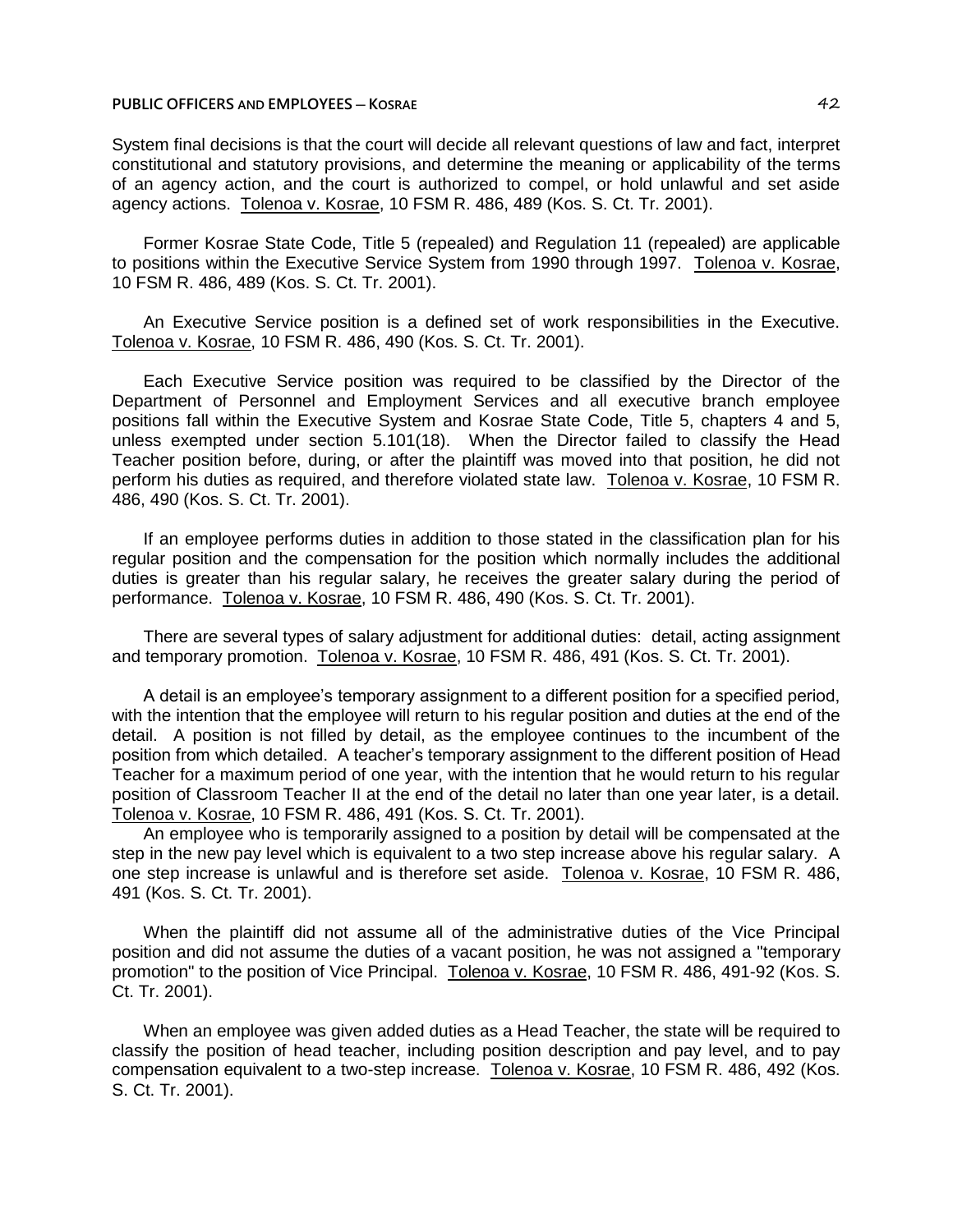The law does not require that a supervisor (Director or Governor) implement a hazardous pay differential decision made by a subordinate employee, such as the Administrator of Division of Personnel. Benjamin v. Attorney General Office Kosrae, 10 FSM R. 566, 569 (Kos. S. Ct. Tr. 2002).

Mandamus will be denied when there is another adequate legal remedy available to the petitioners ─ to file a grievance on their hazardous pay differential claim and proceed through the administrative process. Benjamin v. Attorney General Office Kosrae, 10 FSM R. 566, 569 (Kos. S. Ct. Tr. 2002).

Any decision made by the Director's subordinate, the Administrator of Personnel, would only be deemed as advice to the Director, and not binding on the Director of Administration and Finance. Ultimately, it is the Director who is responsible for administering the Public Service System, consistent with Title 18 and applicable regulations. Benjamin v. Attorney General Office Kosrae, 10 FSM R. 566, 569-70 (Kos. S. Ct. Tr. 2002).

Since a state employee classification plan that identifies class specifications for each class, including appropriate pay levels, must be approved by the Oversight Board, of which the Chief Justice is a member, it would be improper for the Chief Justice to order a classification of a position that would ultimately be reviewed and approved by him as an Oversight Board member. The court will therefore delete from its order the requirement that the state must create Head Teacher position classification. Tolenoa v. Kosrae, 11 FSM R. 179, 185 (Kos. S. Ct. Tr. 2002).

The Kosrae State Court's standard of judicial review of final decisions made under the State Public Service System is that the court will decide all relevant questions of law and fact, interpret constitutional and statutory provisions, and determine the meaning or applicability of the terms of an agency action. The court is authorized to compel, or hold unlawful and set aside agency actions. Jackson v. Kosrae, 11 FSM R. 197, 199 (Kos. S. Ct. Tr. 2002).

A position in the Executive Service is a defined set of work responsibilities in the Executive, and if an employee performs duties in addition to those stated in the classification plan for his regular position and the compensation for the position which normally includes the additional duties is greater than her regular salary, she receives the greater salary during the period of performance. Jackson v. Kosrae, 11 FSM R. 197, 200 (Kos. S. Ct. Tr. 2002).

When the duties performed by the plaintiff in the Diabetic and Hypertension Program were regular duties of the Head Nurse position pursuant to the classification plan and were not in addition to those stated in the classification plan for the Head Nurse position, the plaintiff is not entitled to additional compensation or a higher salary during the time she performed those duties. Jackson v. Kosrae, 11 FSM R. 197, 200 (Kos. S. Ct. Tr. 2002).

The state was not required to change the plaintiff's position to the CDC Coordinator when her duties did not substantially change after she was assigned to perform some of the CDC Coordinator duties and when it was not a "temporary promotion" to the position of CDC Coordinator because she did not assume all or nearly all of the CDC Coordinator duties, which were shared and completed by four employees including her. Jackson v. Kosrae, 11 FSM R. 197, 200 (Kos. S. Ct. Tr. 2002).

A state employee's government service is governed by law, first by the Kosrae State Code, Title 5, the Executive Service Law, and later by Title 18, the State Public Service System Law.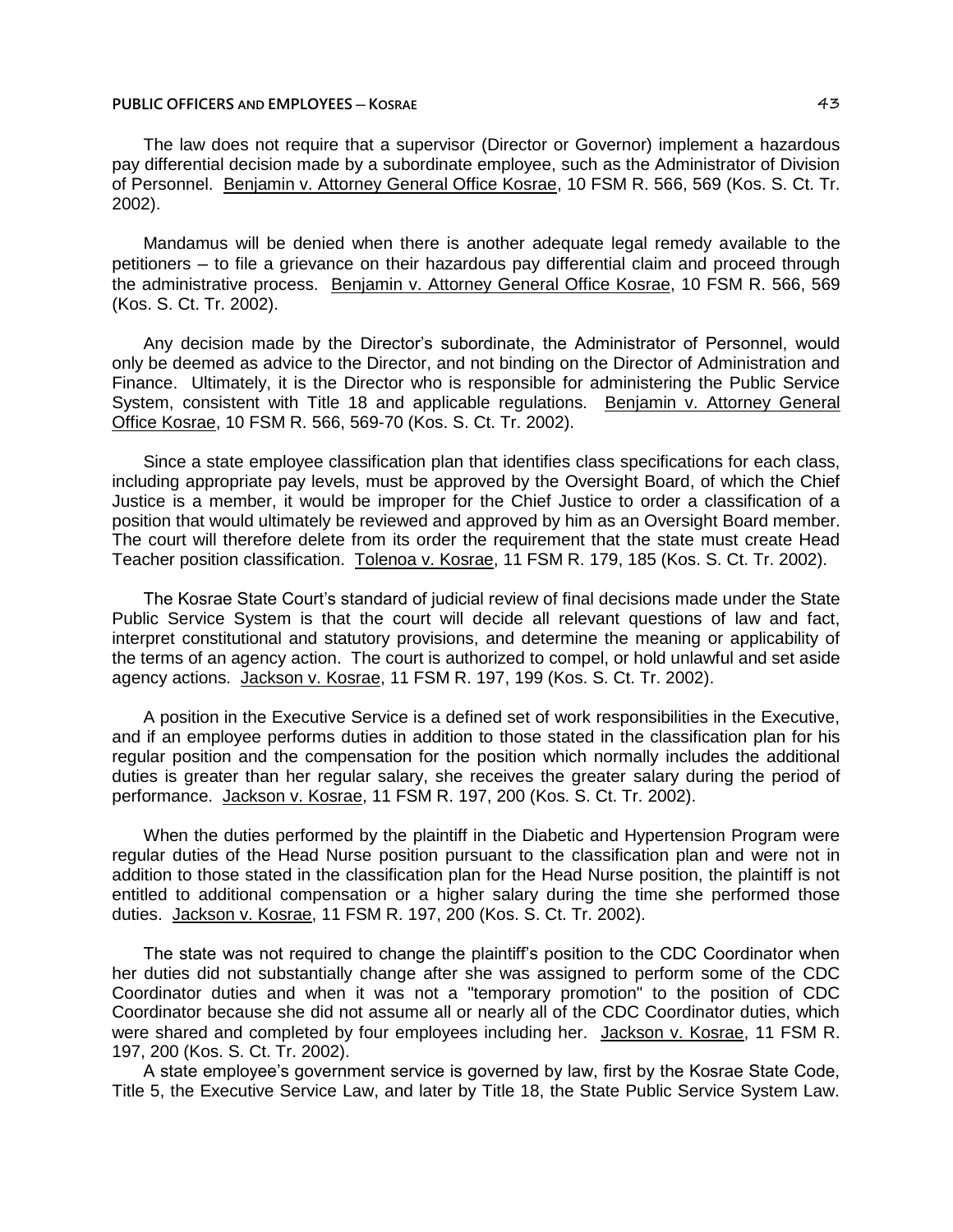A public service employee does not have any contractual entitlements, and thus a state employee's contract claim against the state is without merit and will be dismissed. Jackson v. Kosrae, 11 FSM R. 197, 201 (Kos. S. Ct. Tr. 2002).

When, despite several tries by counsel, a state employee's 1987 written grievance was never acted upon due to the state's inaction throughout the administrative process although the applicable statutes entitled him to a written response, the employee's cause of action accrued and the statute of limitations began to run only when he left state employment in 1997. The state's own inaction cannot be used to run against the six-year statute of limitations. Kosrae v. Skilling, 11 FSM R. 311, 316-17 (App. 2003).

When a state employee did not engage in inexcusable delay or a lack of diligence in bringing suit, as the delay was caused by his engaging the administrative grievance process and waiting for the state's required response, and when the state, by its own inaction on the employee's claims, was not in compliance with the applicable regulation and statute, failed to act properly with regard to his grievance, the state, being the cause of the delay, cannot invoke the equitable doctrine of laches. Kosrae v. Skilling, 11 FSM R. 311, 318 (App. 2003).

When a state employee would not have been entitled to payment at his usual hourly rate for unused sick leave since he was never injured or ill and denied sick leave, he cannot claim that he has suffered a loss when he lost his accumulated hours of sick leave. Sam v. Chief of Police, 12 FSM R. 587, 589 (Kos. 2004).

A new law that results in a state employee's loss of his accumulated sick leave hours is not unconstitutional and a deprivation of property without due process because the right to take payment for sick leave to be taken in the future is a mere expectancy, and does not constitute a vested right entitling the employee to compensation. "Vested" means having the character or given the rights of absolute ownership. Sam v. Chief of Police, 12 FSM R. 587, 589 (Kos. 2004).

For the period of 1993-97, the law and regulations for the Executive Service System are applicable. For the period of 1997 to 2002, the law and regulations for the Kosrae State Public Service System are applicable. Former Kosrae State Code, Title 5, Chapter 4 (repealed) governed the Executive Service System during a portion of the relevant period, from 1993 to 1997. Sigrah v. Kosrae, 13 FSM R. 315, 319 (Kos. S. Ct. Tr. 2005).

Since the then applicable law limited compensation for additional duties only when the additional duties performed were duties for a position with a greater salary and the plaintiff's tasks were duties of another classified position that, in the position classification plan, was compensated at the same as his, the plaintiff is not entitled to additional compensation for the additional tasks that he performed from 1993 to 1998. Sigrah v. Kosrae, 13 FSM R. 315, 319 (Kos. S. Ct. Tr. 2005).

For additional compensation, the "additional duties" performed by the public employee must be the duties of a position that has a greater salary than the employee's regular salary. When the journeyman tradesman (refrigeration mechanic) plaintiff's "additional duties" are the duties of another journeyman tradesman position (i.e. electrician or plumber) which has the same salary as the plaintiff's regular salary, the plaintiff is not entitled to additional compensation for the additional duties since all journeyman tradesman positions, regardless of specialization, are classified at pay level 7. Sigrah v. Kosrae, 13 FSM R. 315, 319 (Kos. S. Ct. Tr. 2005).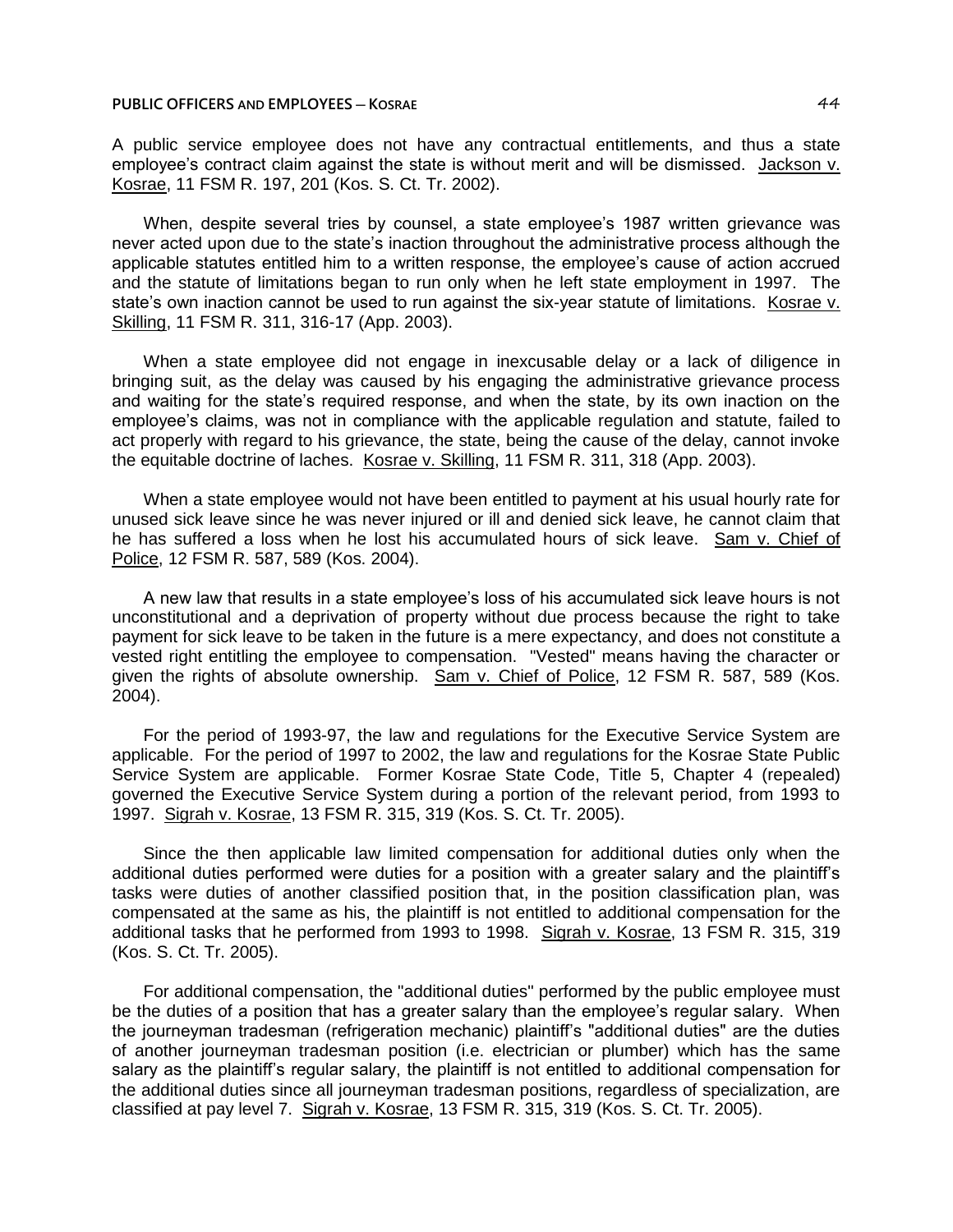The Kosrae State Public Service System establishes a state-wide public service system applicable to all branches of government and is governed by Kosrae State Code, Title 18. The PSS applies to all Kosrae state employees and positions except for those employees and positions which are specifically exempted. Specific exemptions include "contract employees." Allen v. Kosrae, 13 FSM R. 325, 329-30 (Kos. S. Ct. Tr. 2005).

There are no limitations on the "contract employees" exemption: all contract employees are exempt from application of the Public Service System under Kosrae State Code, Title 18. There are no limitations imposed through any other state law upon the hiring of state government employees pursuant to ungraded, PSS exempt contracts. The State is permitted to hire ungraded, PSS exempt employees by contract, in its discretion, subject only to funding and budgetary limitations. Allen v. Kosrae, 13 FSM R. 325, 331 (Kos. S. Ct. Tr. 2005).

There are no provisions in state law which prohibit the state government from hiring employees by contract for positions which are also classified under the Public Service System classification plan. Allen v. Kosrae, 13 FSM R. 325, 331 (Kos. S. Ct. Tr. 2005).

Kosrae State Code, § 18.104, which provides a preference to FSM citizens and Kosrae state residents in making appointments to positions within the PSS is not applicable to the contract position of Chief of Secondary Education. Allen v. Kosrae, 13 FSM R. 325, 331 (Kos. S. Ct. Tr. 2005).

Kosrae State Code, section 18.302, which provides that the position classification plan must classify all positions subject to the provisions of the State Public Service System according to their duties and responsibilities, is not applicable to the contract position of Chief of Secondary Education since that position was not one classified within the PSS at the time of the contract hiring. Allen v. Kosrae, 13 FSM R. 325, 331 (Kos. S. Ct. Tr. 2005).

Regardless of the reason for a Public Service System position vacancy or the length of time for the position vacancy, there is no statutory or constitutional requirement for the State to fill any vacancies of Public Service System positions. Allen v. Kosrae, 13 FSM R. 325, 332 (Kos. S. Ct. Tr. 2005).

Once a property interest is found to exist, the next step is to determine if due process rights were violated. The court looks at whether the procedures used to apply the disciplinary action were fair based on the circumstances of the case; procedures must assure a rational decision making process. Municipal defendants are not required to follow the State of Kosrae's Public Service System laws and regulations and are not required to adopt their own written procedures, but they must be fair considering all the circumstances and use a rational decision making process. Palsis v. Tafunsak Mun. Gov't, 14 FSM R. 517, 520 (Kos. S. Ct. Tr. 2006).

Kosrae State Code Title 18 creates the comprehensive Public Service System. An integral part of this system is a classification plan for all state positions subject to the plan. The position classification plan classifies all positions subject to the State Public Service System provisions according to their duties and responsibilities. Positions that are classified under the plan are filled by examination. Allen v. Kosrae, 15 FSM R. 18, 21 (App. 2007).

The Kosrae Public Service System applies to all employees and positions in the state government with fourteen different categories, including contract employees, exempted from its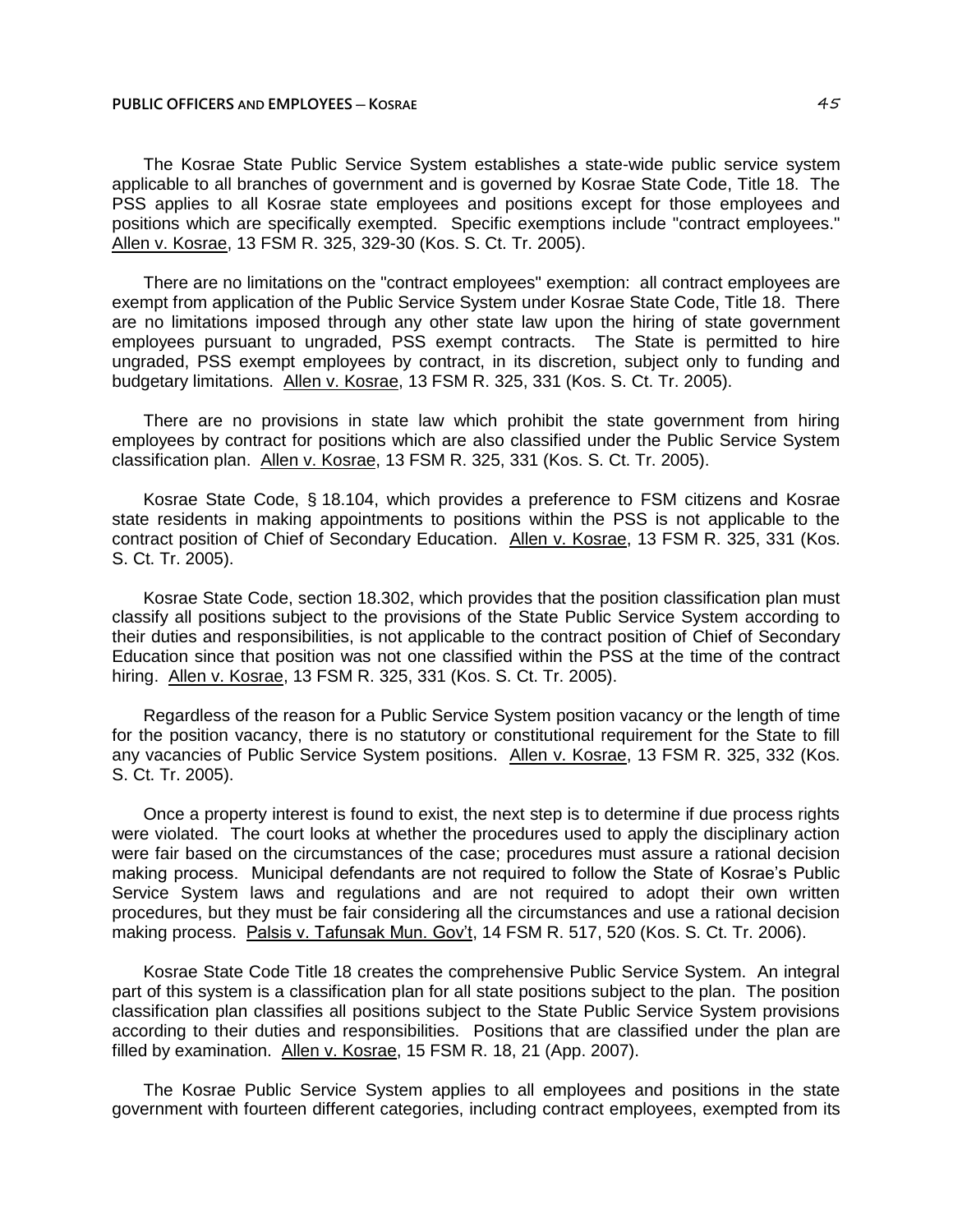provisions. There are no restrictions on the exemptions that would foreclose or prohibit the Kosrae Department of Education from hiring teachers or a Chief of Secondary Education on a PSS-exempt, contract basis. In the absence of any such limitations, the contract employee exemption applies. Allen v. Kosrae, 15 FSM R. 18, 21-22 (App. 2007).

When the Legislature has altered the statutory framework only to increase, and not decrease, Kosrae's hiring discretion for contract employees by removing the single qualification that it had placed on the contract employees exemption, the court cannot limit the hiring discretion thus conferred by the Kosrae Legislature in the absence of a statutory basis for doing so since it is the Kosrae Legislature's role to consider and determine the public policy that supports a statute, and to enact legislation that reflects that public policy. Allen v. Kosrae, 15 FSM R. 18, 22 (App. 2007).

When the Kosrae statute defines "public service" as all offices and positions in the state government not exempted by Section 18.107, the requirement that preference be given to FSM citizens with a view to insuring full participation by FSM citizens and state residents in its public service means that the preference will apply to the hiring of individuals for non-exempt, Public Service System positions. Thus, when the position for which another was hired was exempt from the PSS because it was filled on a contract basis, the preference had no application to the hiring. Allen v. Kosrae, 15 FSM R. 18, 23 (App. 2007).

The statute does not specifically require a good cause standard to be met when dismissing or demoting an employee. A management official may, for disciplinary reasons, dismiss or demote an employee when he determines that the good of the public service will be served thereby. Palsis v. Kosrae, 16 FSM R. 297, 305, 311 (Kos. S. Ct. Tr. 2009).

For the due process clause to apply, a life, property, or liberty interest must be implicated. In an employment case, to be property protected under the Constitution, the employment right must be supported by more than merely the employee's own personal hope. There must be a claim of entitlement based upon governmental assurance of continual employment or dismissal for only specified reasons. Palsis v. Kosrae, 16 FSM R. 297, 307 (Kos. S. Ct. Tr. 2009).

Any regular employee who is suspended for more than the three working days, demoted, or dismissed may appeal to the branch head or his designee within fifteen days after written notice of the suspension, demotion or dismissal has been transmitted to him, and upon receiving such appeal, the branch head, or his designee, shall form an ad hoc hearing committee of three members. Palsis v. Kosrae, 16 FSM R. 297, 312 (Kos. S. Ct. Tr. 2009).

Since the court is required to set aside agency action if unwarranted by the facts, the court must also consider the additional evidence submitted at the trial de novo. Palsis v. Kosrae, 16 FSM R. 297, 313 (Kos. S. Ct. Tr. 2009).

Under Kosrae state law, a "grievance" is an employee action to present and resolve a difficulty or dispute arising in the performance of his duties but not a disciplinary action. Grievances are not disciplinary actions and Title 18 does not provide any limitations on the Kosrae State Court's review of grievances or grievance appeals although the Kosrae State Court does not have jurisdiction to review grievances of employees who do not first comply with the required administrative procedure. Kosrae v. Edwin, 18 FSM R. 507, 513 (App. 2013).

Failure to exhaust administrative remedies and failure to timely file a suit for judicial review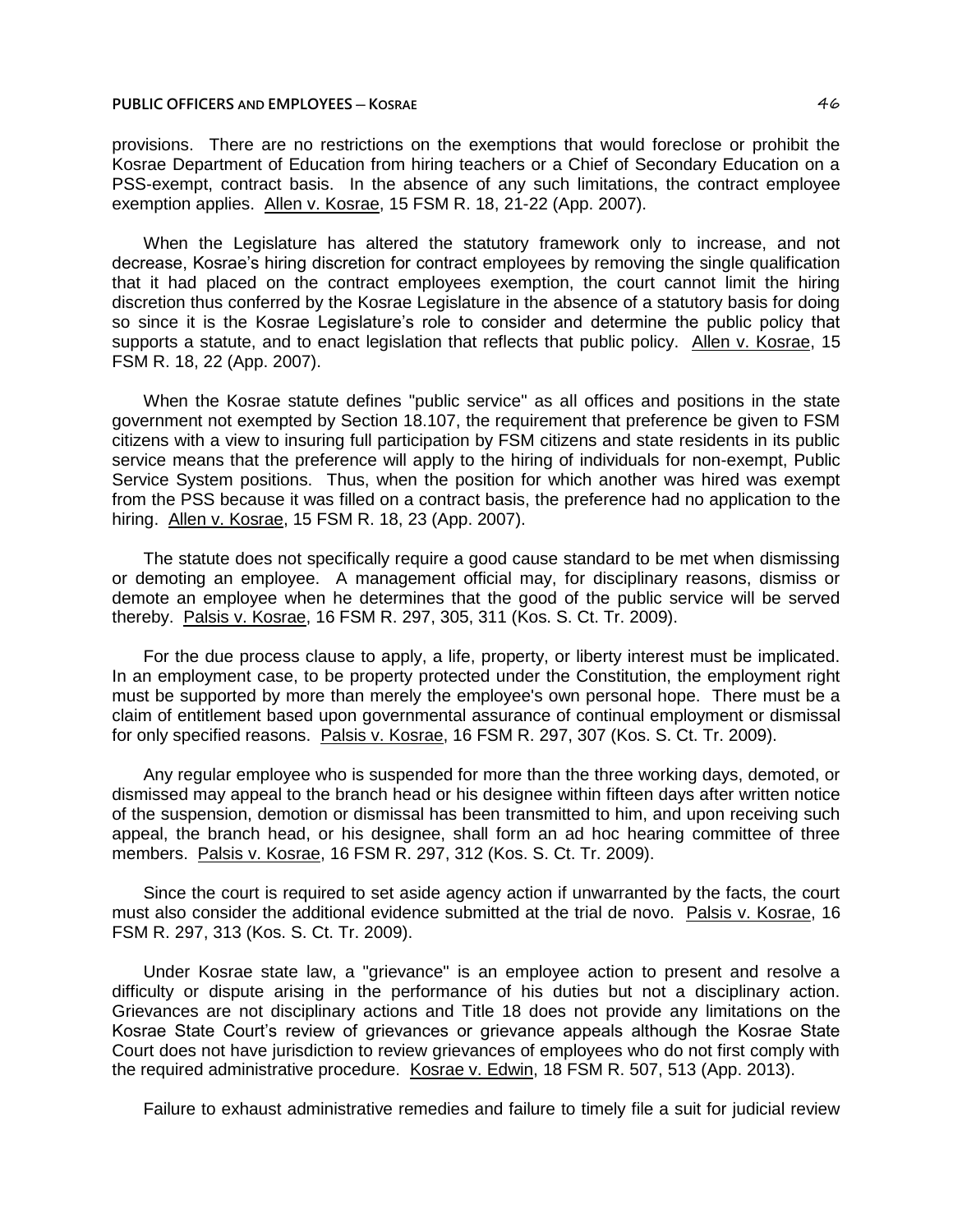are both affirmative defenses which have to be asserted in the answer otherwise that affirmative defense is waived. Kosrae v. Edwin, 18 FSM R. 507, 513 (App. 2013).

The Kosrae State Court has original jurisdiction in all cases except those within the exclusive and original jurisdiction of inferior courts and it has jurisdiction to review all decisions of inferior courts. Since no inferior court is assigned original jurisdiction over state employee grievances, the Kosrae State Court has jurisdiction over state employees' claims for pay once they have exhausted their administrative remedies. Kosrae v. Edwin, 18 FSM R. 507, 513 (App. 2013).

Kosrae's contention that the plaintiffs could not use the public service system appeals process because they were contract employees should mean that they could (or had to) file a court suit to obtain relief but if, Kosrae contends that they never became vice-principals, then they remained elementary school teachers and were thus public service system employees eligible to use the appeals process. Kosrae's reasoning is circular and leads nowhere. Kosrae v. Edwin, 18 FSM R. 507, 513 (App. 2013).

State employees suing for unpaid compensation for work they performed, obviously have a sufficient stake in the case's outcome when they allege that they each have suffered an actual injury (insufficient pay) and that that injury can be traced to the Director's challenged action and their claim is one that a favorable court decision can redress by awarding damages. Kosrae v. Edwin, 18 FSM R. 507, 514 (App. 2013).

When the appellees did not officiously thrust their services as vice-principals on Kosrae but had applied for the vice-principal position; thought they had been hired for the position (and did not know their contracts were invalid); and then performed the duties required by that position and as they were instructed by their superiors, Kosrae was unjustly enriched and therefore should compensate the appellees. Kosrae v. Edwin, 18 FSM R. 507, 515 (App. 2013).

An illegally-hired government employee is entitled to be paid for the work he actually performed. Kosrae v. Edwin, 18 FSM R. 507, 516 (App. 2013).

A cause of action to collect salary or wages accrues when an employee has a right to collect the money allegedly owed to him. Tilfas v. Kosrae, 21 FSM R. 81, 89 (App. 2016).

A school teacher could not have successfully maintained a cause of action for improper salary classification as of the date of his initial hiring when he had not submitted documentation to the government proving his educational background, thereby giving him a right to collect the higher salary allegedly owed to him. His cause of action began to accrue when, if ever, he submitted the relevant documents necessary to prove he should have been placed at the higher pay level. Tilfas v. Kosrae, 21 FSM R. 81, 89 (App. 2016).

If a public employee does not prevail on his grievance, then he could have sought judicial review of the decision within the applicable six-year statute of limitations, but when the employee received a decision in his favor, the statute of limitations was immediately suspended and the State's own inaction thereafter cannot be used to run the six-year statute of limitations. Tilfas v. Kosrae, 21 FSM R. 81, 90 (App. 2016).

The statute of limitations cannot be said to have continued to run as against a public employee's claim when the administrative decision was issued in his favor and the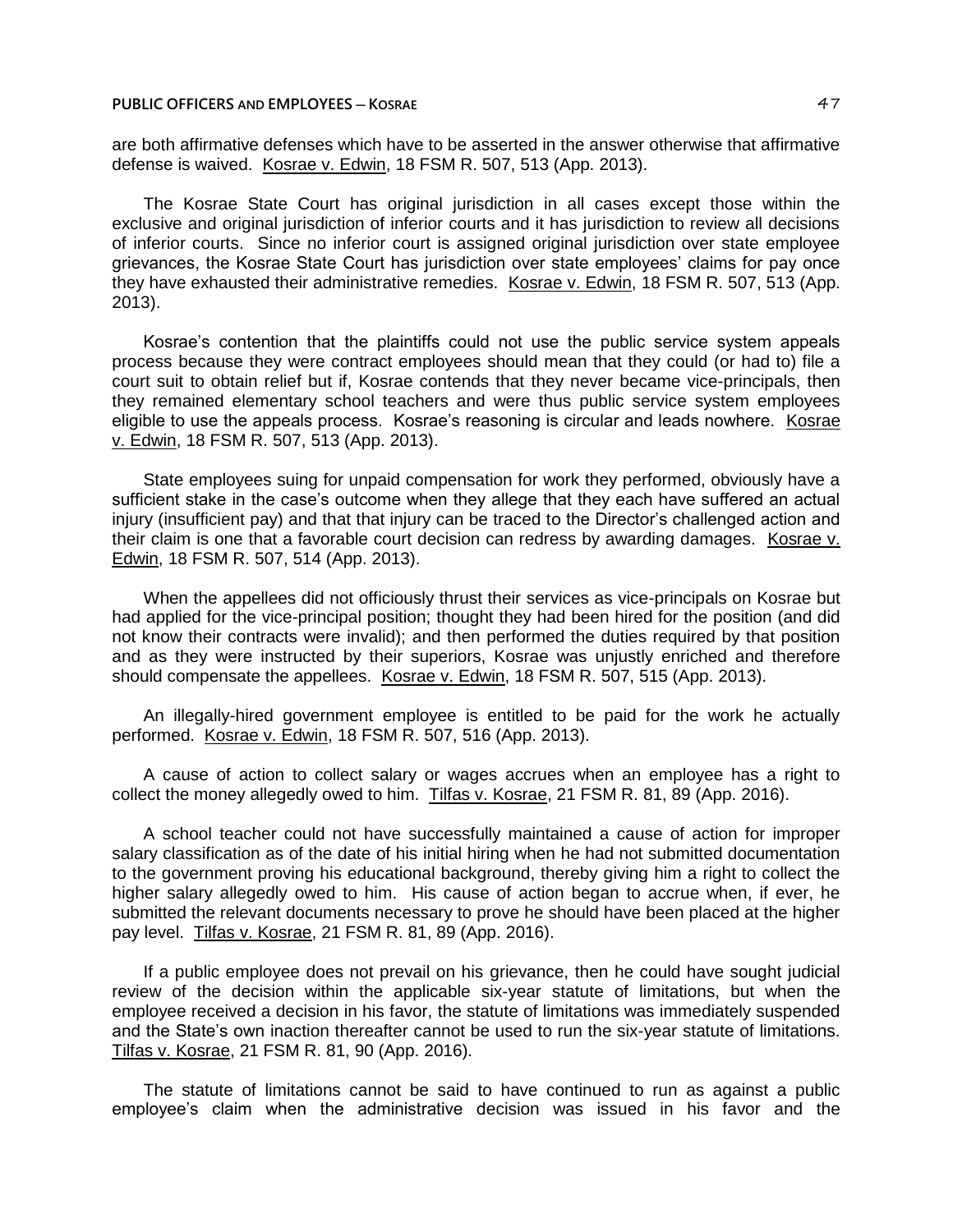administrative grievance process was still pending as to a determination of damages. Tilfas v. Kosrae, 21 FSM R. 81, 90 (App. 2016).

The statute of limitations does not to continue to run against a state employee when a favorable decision was rendered to him. To come to such a conclusion would mean any agency could immunize itself from judicial review simply by extending delay for six years or until the statute of limitations has run. Therefore, the statute of limitations was suspended when the favorable decision was rendered on December 12, 2001 until the January 22, 2015 decision to overturn the first determination, and thus a petition for writ of mandamus filed in Kosrae State Court on April 1, 2015 was, as a result of the tolled period, well within the six-year limitations period. Tilfas v. Kosrae, 21 FSM R. 81, 91 (App. 2016).

When a state employee's claim for wrongful probation status accrued, at the very latest, on August 26, 1989, because that was when the event triggering the cause of action occurred and when he could have first successfully maintained a suit on his claim since he remained classified as a probationary employee despite working, as of then, one day longer than one year. Thus, when that employee first exercised his administrative remedies and filed a grievance on April 30, 1997, his action for wrongful probationary status is time-barred because his grievance and the initiation of this lawsuit clearly fall outside the six-year statute of limitations. Tilfas v. Kosrae, 21 FSM R. 81, 92 (App. 2016).

## ─ Kosrae ─ Termination

When shortage of work or funds requires the dismissal of a Kosrae state employee the Executive should consider an employee's individual merit, qualifications through education, training, and experience and the employee's seniority. Edwin v. Kosrae, 4 FSM R. 292, 303 (Kos. S. Ct. Tr. 1990).

Title III of the Kosrae State Court manual of administration permits dismissal of a government employee if the employee is convicted of felony. In the case of non-felonies, section 11(5)(c) permits dismissal only if it is shown that the employee's "criminal conduct . . . is detrimental to the performance of the duties and responsibilities of his position." Palsis v. Kosrae State Court, 5 FSM R. 214, 217 (Kos. S. Ct. Tr. 1991).

An employee may not be dismissed for conviction of a misdemeanor unless the nature of the conduct leading to the conviction is itself detrimental to the performance of the employee's duties. Palsis v. Kosrae State Court, 5 FSM R. 214, 218 (Kos. S. Ct. Tr. 1991).

When a law enforcement officer during performance of his duties reveals an unacceptable lack of respect for legal authority such as obstructing another officer from performing similar duties, the nature of his conduct is itself detrimental to the performance of his duties and his dismissal is justified. Palsis v. Kosrae State Court, 5 FSM R. 214, 218 (Kos. S. Ct. Tr. 1991).

An employee may be terminated without notice and an opportunity to be heard if she has abandoned her job. If not, the state must provide written notice stating the reasons for the dismissal and an opportunity to present mitigating circumstances, defenses, or other positions in opposition to the proposed disciplinary action. Klavasru v. Kosrae, 7 FSM R. 86, 89-90 (Kos. 1995).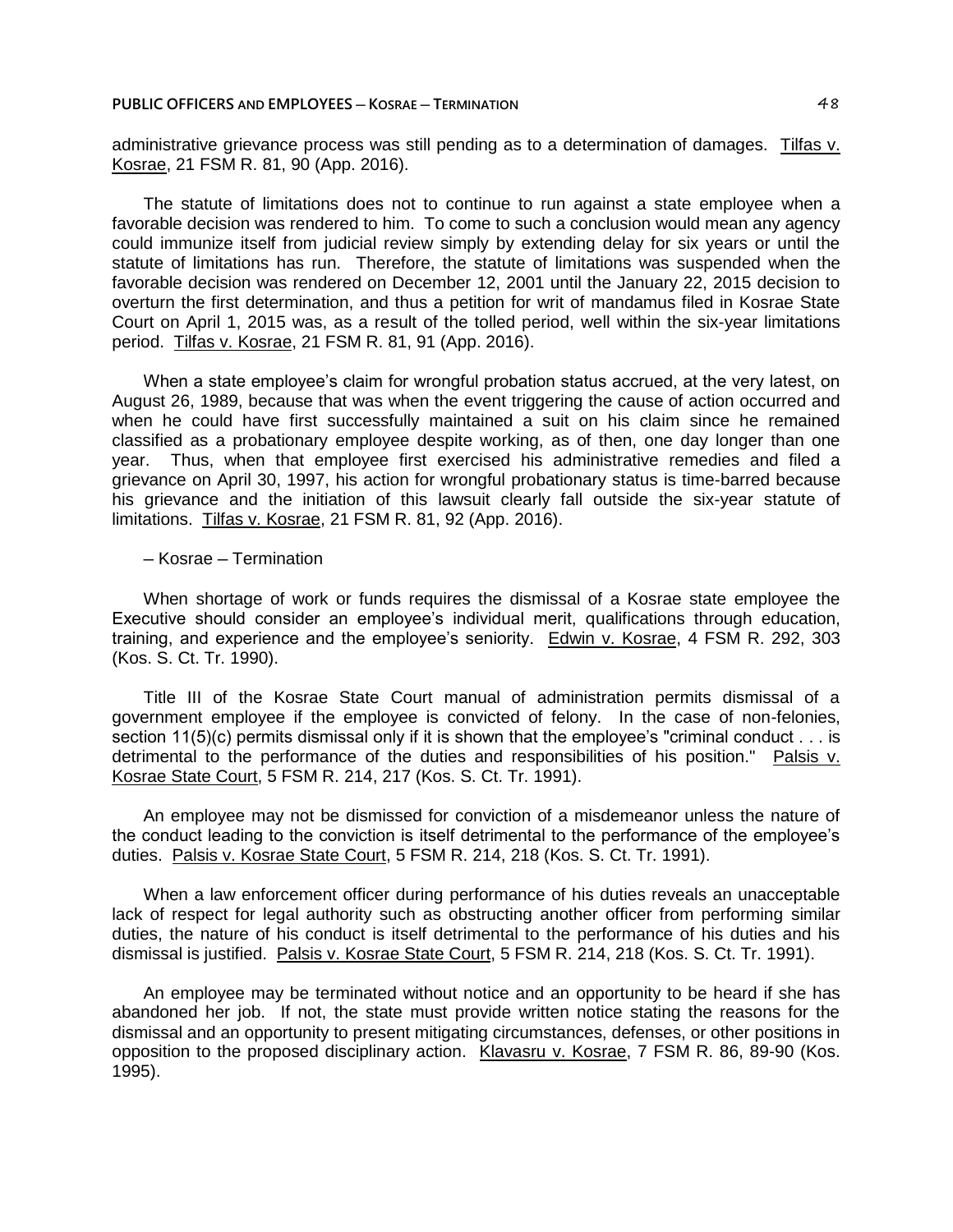It is an impermissible extension of the reach of the statute for the executive service regulation to define abandonment of public office as absent without authorization for two weeks. Klavasru v. Kosrae, 7 FSM R. 86, 91 (Kos. 1995).

A public employee, who supplied an explanation for her absence from work and who made clear, both before and after the absence that she did not intend to take permanent leave of her position, cannot be terminated for abandonment of office or disciplined without the statutory safeguard of notice and an opportunity to be heard. Klavasru v. Kosrae, 7 FSM R. 86, 92 (Kos. 1995).

Government employment that is property with the meaning of the Due Process Clause cannot be taken without due process. Only if an employment arrangement has an entitlement based upon governmental assurances of continual employment or dismissal for only specified reasons does the FSM Constitution require procedural due process as a condition to its termination. Taulung v. Kosrae, 8 FSM R. 270, 274 (App. 1998).

A permanent employee may be dismissed for disciplinary reasons based upon good cause or the employee may be dismissed within a reduction-in-force. Langu v. Kosrae, 8 FSM R. 427, 433 (Kos. S. Ct. Tr. 1998).

Kosrae's right and power to adjust its employment scheme according to the availability of funds and work is not unlimited. When the shortage of funds require dismissal of an employee, certain procedures are to be followed to ensure that seniority and qualifications are given due consideration. The government must give employees written notice that he has been reached by a reduction-in-force and that his services shall be terminated. Langu v. Kosrae, 8 FSM R. 427, 433 (Kos. S. Ct. Tr. 1998).

Termination of employment means a complete severance of the relationship of employer and employee. Reductions-in-force mean dismissal or termination of employees. Langu v. Kosrae, 8 FSM R. 427, 433 (Kos. S. Ct. Tr. 1998).

When an employee has been laid off for the summer, it is not a termination for disciplinary reasons or a reduction-in-force. A layoff is a termination of employment at the will of the employer, which may be temporary or permanent. Langu v. Kosrae, 8 FSM R. 427, 434 (Kos. S. Ct. Tr. 1998).

When the administrative steps essential for court review of employment terminations have not yet been completed, the court cannot review the termination. Abraham v. Kosrae, 9 FSM R. 57, 60 (Kos. S. Ct. Tr. 1999).

When the statutory provisions intend and ensure that an entity is run as a corporation with its own management and employees, and not as a Kosrae state government agency and when, although the state government remains its sole shareholder, the state government does not assume its debts, does not own its assets, and has no control over its day to day operations, it is not a "state actor," and its termination of an employee is therefore not a "state action." Livaie v. Micronesia Petroleum Co., 10 FSM R. 659, 666-67 (Kos. S. Ct. Tr. 2002).

Employment is a property right protected by the Kosrae Constitution when there is an assurance of continued employment or when dismissal is allowed for specified reasons. An employee's personal hope of continued employment or the expiration of a contract with no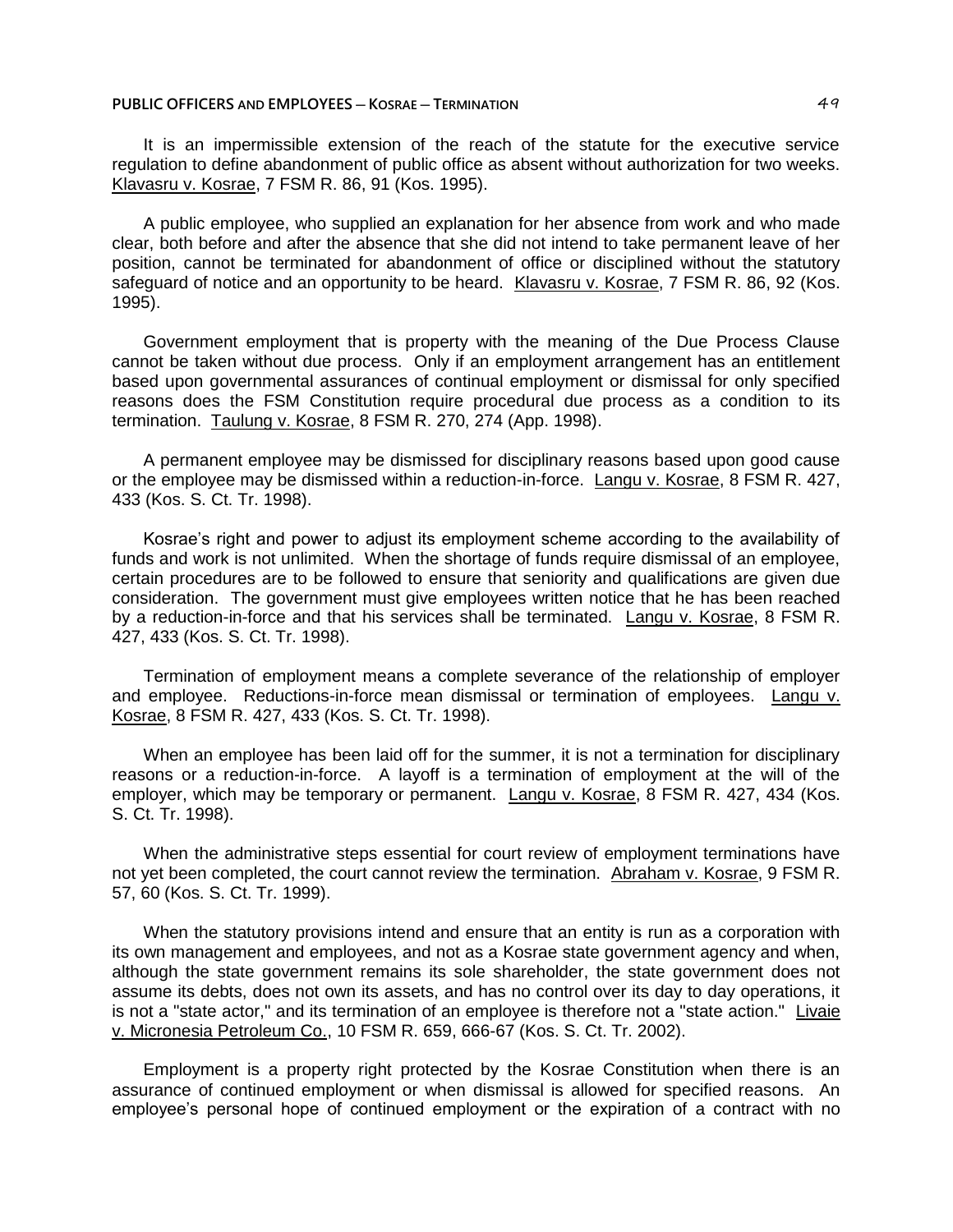provisions for renewal does not give rise to a property interest. Thus, when the Tafunsak Constitution states that the position of Treasurer is a four-year term and the plaintiff's employment was terminated before the term's end, this is sufficient to show an assurance of continued employment and gives rise to a property right protected by due process under the Kosrae Constitution. Palsis v. Tafunsak Mun. Gov't, 14 FSM R. 517, 520 (Kos. S. Ct. Tr. 2006).

Where the plaintiff claims that he was not given an administrative remedy and did not have an opportunity to meet or rebut the allegations against him and when the defendants began by giving the plaintiff written notice listing specific issues and specifying their concerns about the plaintiff's failure to perform his duties and gave the plaintiff several months until late February 2004 to correct his behavior; when the plaintiff did not change his behavior to perform his job responsibilities and he spoke with the defendants about resigning from employment during this time period, thus demonstrating that he met with the defendants and had an opportunity to rebut the first letter's allegations; the Council gave him a copy of its March 2004 letter to the Mayor recommending termination of his employment; when the Mayor's letter to the plaintiff based on this recommendation again gave him an opportunity to bring forth any grievances, this procedure consistently gave the plaintiff notice of the defendants' specific reasons for concern and gave him several opportunities to meet and rebut allegations and bring forth grievances and was thus fair based on the circumstances and was based on a rational decision-making process. Palsis v. Tafunsak Mun. Gov't, 14 FSM R. 517, 520 (Kos. S. Ct. Tr. 2006).

The Tafunsak Constitution provisions about the Treasurer's employment do not conflict with the provision that the Council can terminate a municipal employee with a vote. Palsis v. Tafunsak Mun. Gov't, 14 FSM R. 517, 520-21 (Kos. S. Ct. Tr. 2006).

The statute does not specifically require a good cause standard to be met when dismissing or demoting an employee. A management official may, for disciplinary reasons, dismiss or demote an employee when he determines that the good of the public service will be served thereby. Palsis v. Kosrae, 16 FSM R. 297, 305, 311 (Kos. S. Ct. Tr. 2009).

Although Kosrae statutes do not specifically state that a pre-dismissal hearing is required, constitutional due process in the FSM does require that a governmental, non-probationary employee be given some opportunity to respond to the charges against him before his dismissal may be implemented, which includes: oral or written notice of the charges against him, an explanation of the employer's evidence and an opportunity to present his side of the story. Palsis v. Kosrae, 16 FSM R. 297, 306 (Kos. S. Ct. Tr. 2009).

Although Kosrae statutes do not specifically state that a pre-dismissal hearing is required, once it is determined that the statute establishes a property right subject to protection under the due process clause, constitutional principles determine what process is due as a minimum. Palsis v. Kosrae, 16 FSM R. 297, 306 (Kos. S. Ct. Tr. 2009).

The constitution is consistent with the Kosrae State Code and the Public Service System statutes which will not be set aside as contrary to due process since, in the absence of statutory language to the contrary, the statutory mandate may be interpreted as assuming compliance with the constitutional requirements. Thus, when the Kosrae State Code states that written notice setting forth the specific reasons for the dismissal or demotion and the employee's rights of appeal must be transmitted to the employee but is silent as to whether a dismissal may be implemented before some kind of hearing is provided, this is not read as an attempt to authorize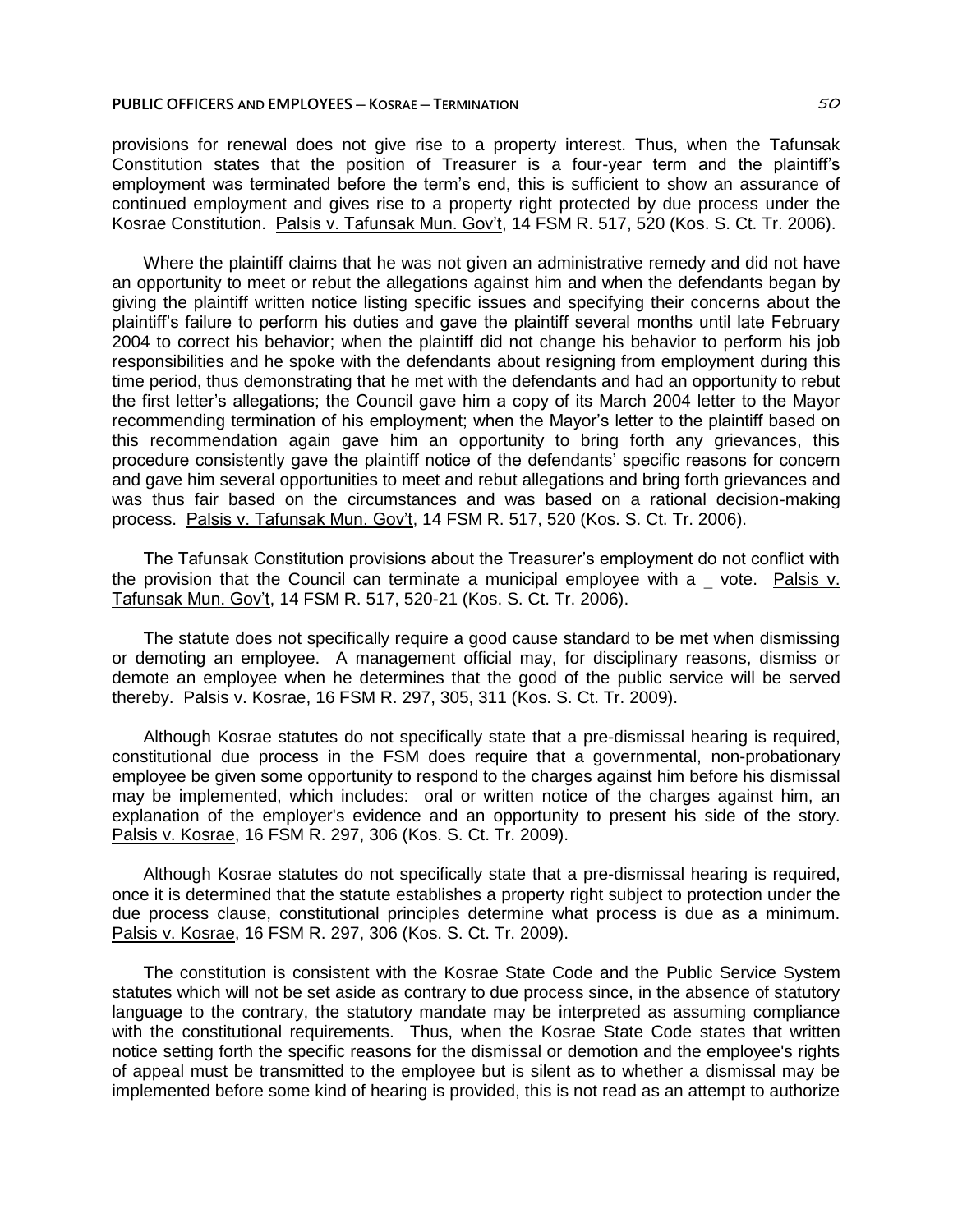immediate dismissal for all purposes without giving the employee a right to respond but instead as an indication of solicitude, demonstrating the intention to assure that employees' rights be observed. Palsis v. Kosrae, 16 FSM R. 297, 306-07 (Kos. S. Ct. Tr. 2009).

When, at the time of her termination, the plaintiff was a permanent state employee and since a "regular employee" or "permanent employee" means an employee who has been appointed to a position in the public service and who has successfully completed a probation period, the plaintiff's claim to employment was supported by more than her mere personal hope of employment and the state had a legal obligation to employ the plaintiff. Thus, the plaintiff had a property right which was protected by the due process clause. Procedural due process requires notice and an opportunity to be heard, so as to protect the employee's rights and insure that discipline is not enforced in an arbitrary manner. Palsis v. Kosrae, 16 FSM R. 297, 307 (Kos. S. Ct. Tr. 2009).

A state employee with a property right is entitled to a pre-termination hearing that includes notice and an opportunity to be heard. The employee is entitled to oral or written notice of the charges against him, an explanation of the employer's evidence, and an opportunity to present his side of the story. Palsis v. Kosrae, 16 FSM R. 297, 307 (Kos. S. Ct. Tr. 2009).

An essential principle of due process is that a deprivation of life, liberty, or property be preceded by notice and an opportunity for hearing appropriate to the nature of the case. This requires some type of hearing prior to the discharge of an employee who has a constitutionallyprotected interest in his or her employment. The pre-termination hearing, though necessary, need not be elaborate. The formality and procedural requisites for the hearing can vary, depending upon the importance of the interest involved and the nature of the subsequent proceedings that are available. In general, something less than a full evidentiary hearing is sufficient prior to adverse administrative action. The pre-termination hearing does not definitively resolve the propriety of discharge, but is an initial check against mistaken decisions. The essential requirements are notice and an opportunity to respond. The state employee is entitled to oral or written notice of the charges against him, an explanation of the employer's evidence, and an opportunity to present his side of the story and to require more than this prior to termination would intrude to an unwarranted extent on the government's interest in quickly removing an unsatisfactory employee. Palsis v. Kosrae, 16 FSM R. 297, 309 (Kos. S. Ct. Tr. 2009).

Since a state employee's pre-termination hearing need not be elaborate and since a notice of a hearing can be oral and is highly informal, given that the employee is given the opportunity for a post-deprivation hearing, where the employee was given notice on August 7, 2007 when she received a notice-of-dismissal letter and the dismissal did not become effective until August 30, 2007 and thus she was not deprived of benefits until then, an August 7, 2007 meeting constituted a pre-termination hearing as did a later August 15, 2007 meeting because, at both meetings, she was given an opportunity to respond to the charges against her and she had not yet been deprived of benefits and because the meetings served as an initial check of the charges since she was given an opportunity to explain her side of the story and the Director discussed the evidence for dismissal as stated in the termination letter and was open to questions regarding the reasons for dismissal. Also, when, at the August 15, 2007 meeting, her representative took the opportunity to be heard on her behalf, asked questions to the Director; tried to negotiate a settlement; and presented her side of the story, the requirements of notice and an opportunity to respond were met. Because she had notice and an opportunity to be heard prior to dismissal, her due process rights were not violated as a pre-termination hearing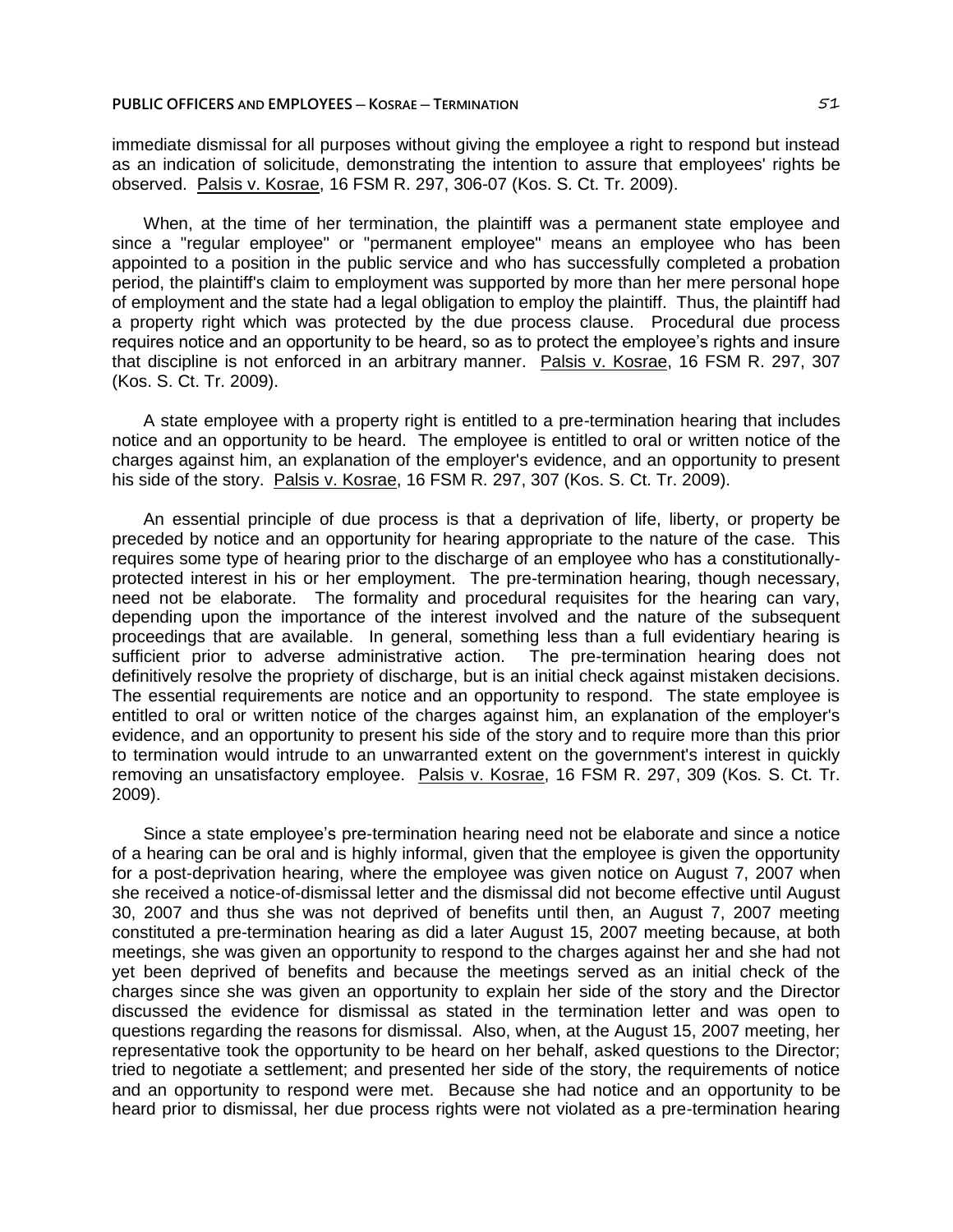was held. Palsis v. Kosrae, 16 FSM R. 297, 311 (Kos. S. Ct. Tr. 2009).

The good of the public service is served by an employee's dismissal if the management official determines that the employee has had 1) three consecutive performance evaluation reports with less than satisfactory ratings in any category; or 2) a total of three suspensions, whether imposed as minor discipline or disciplinary action; or 3) a conviction of any crime that the management official determines makes the employee unfit for his job; or 4) more than eight working days in two years that the employee has been taken unauthorized leave; or 5) a determination has been made that the applicant was not truthful on his employment application; or 6) the employee ceases work without explanation for more than 6 consecutive working days; or 7) any other grounds causing the management official to justifiably believe that the good of the public service will be served by dismissal. Palsis v. Kosrae, 16 FSM R. 297, 311-12 (Kos. S. Ct. Tr. 2009).

If the agency abused its discretion, or acted arbitrarily or capriciously, then the employee dismissal should be set aside. Palsis v. Kosrae, 16 FSM R. 297, 313 (Kos. S. Ct. Tr. 2009).

The standard is that a dismissal can occur if it is done for the good of the public service and the court will set aside the agency decision if it finds that the decision was arbitrary, capricious, and abuse of discretion or that the decision was unwarranted by the facts. When, in analyzing the facts, the court finds that each complaint and factor as a reason for dismissal alone does not rise to the level that would allow a management official to terminate an employee, but when the culmination of all of the factors and complaints does rise to a level where dismissal was a viable option and at the management official's discretion, the good of the public service was served by her dismissal since the health care industry is vital to the Kosrae community and nurses affect the well being of all citizens of Kosrae. Palsis v. Kosrae, 16 FSM R. 297, 314-15 (Kos. S. Ct. Tr. 2009).

When a terminated state employee, since she was given an immediate opportunity to respond and another opportunity to respond one week later, had two opportunities to be heard after being informed of the reasons for her dismissal, and when after these two opportunities, she had two full post-termination evidentiary hearings that analyzed the Hospital's decision to terminate her employment, her procedural due process rights were not violated. Palsis v. Kosrae, 17 FSM R. 236, 242 (App. 2010).

Since a Kosrae public service system management official may, for disciplinary reasons, dismiss an employee when he determines that the good of the public service will be served thereby but since no dismissal of a permanent employee is effective for any purpose until the management official transmits to the employee, by the most practical means, a written notice setting forth the specific reasons for the dismissal and the employee's rights of appeal, the employee must be provided with notice that specifically identifies the reasons for dismissal and the employee's rights of appeal, which is the opportunity to be heard. When the trial court's findings of fact indicate that these specific mandates were satisfied, the appellate court is unable to find that the State Court's reasoning was clearly erroneous. Palsis v. Kosrae, 17 FSM R. 236, 242 (App. 2010).

## ─ Pohnpei

A Pohnpei state government official is an employee for purposes of the Federated States of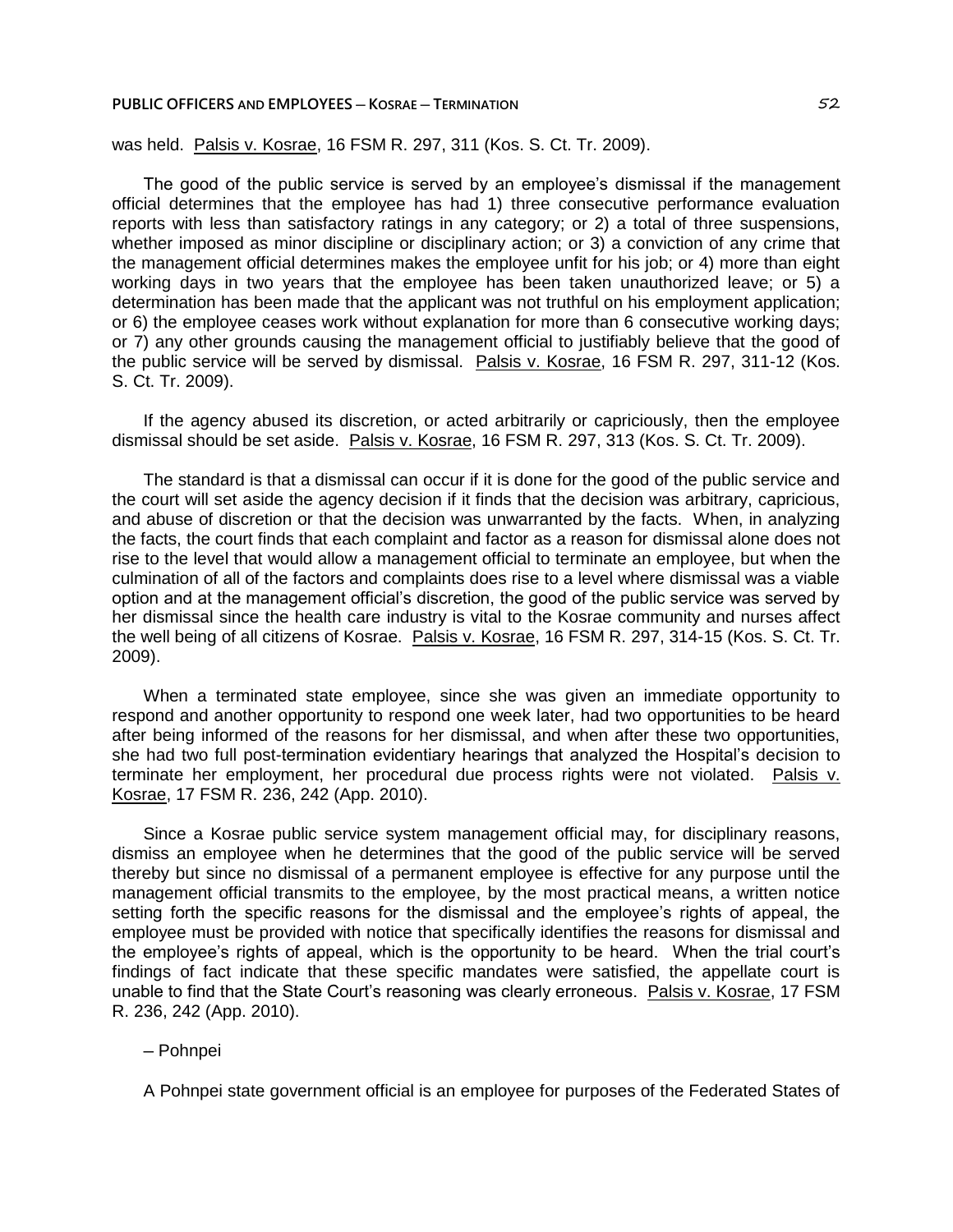#### **PUBLIC OFFICERS AND EMPLOYEES ─ POHNPEI** 53

Micronesia Income Tax Law. Rauzi v. FSM, 2 FSM R. 8, 12 (Pon. 1985).

Working for the Pohnpei state government, whose policy of public service is based explicitly on the merit, is merely a privilege which can be withheld subject to the due process of law. Paulus v. Pohnpei, 3 FSM R. 208, 217 (Pon. S. Ct. Tr. 1987).

The right to governmental employment in Pohnpei is not a fundamental right, constitutionally protected, requiring invoking a strict scrutiny test. Paulus v. Pohnpei, 3 FSM R. 208, 217 (Pon. S. Ct. Tr. 1987).

The Pohnpei State Government has discretion in hiring or firing employees, but that discretion does not carry with it the right to its arbitrary exercise. Paulus v. Pohnpei, 3 FSM R. 208, 217 (Pon. S. Ct. Tr. 1987).

Section 14(1) of the State Public Service System Act of 1981 (2L-57-81), prohibiting any person who has been convicted of a felony and is currently under sentence from being considered for any public employment or from continuing to hold any previously attained public service position, operates to effect double punishment on persons classified as felons, by preventing such individuals' attempts at rehabilitation, and as such this statute does not support Pohnpei State Government's policy of rehabilitating persons who are convicted of crimes. Paulus v. Pohnpei, 3 FSM R. 208, 219 (Pon. S. Ct. Tr. 1987).

Section 14(1) of the State Public Service System Act of 1981 (2L-57-81) is impermissibly arbitrary and irrationally unfair in its blanket prohibition of employment of any person who has been convicted of a felony and is currently under sentence; such statutory prohibition fails to tailor its impact to those convicted felons who otherwise lack the habits of industry. Consequently, this section of the statute is violative of the Equal Rights Clause of the Pohnpei Constitution by failing to demonstrate that the exclusion of all felons is necessary to achieve the articulated state goal. Paulus v. Pohnpei, 3 FSM R. 208, 220 (Pon. S. Ct. Tr. 1987).

A statute providing that any person who has been convicted of a felony and who is currently under sentence shall be terminated from public employment, constitutes an unconstitutional deprivation of procedural due process by allowing for an affected individual's termination without a hearing, and thus must be struck down. Paulus v. Pohnpei, 3 FSM R. 208, 221-22 (Pon. S. Ct. Tr. 1987).

Each division of the Pohnpei Department of Treasury and Administration, except in instances where the director maintains direct management of the division, has a division chief. Smith v. Nimea, 17 FSM R. 284, 287 (Pon. 2010).

When the Department Director held a hearing, he could conceivably have been acting as the *de facto* chief of PL&MD, or, if PL&MD did have a chief then, the Director may not have had implied authority, unless he was the division chief's designee. Smith v. Nimea, 17 FSM R. 284, 287 (Pon. 2010).

All powers statutorily granted to PL&MD are necessarily a subset of those powers granted to the Pohnpei Department of Treasury and Administration, particularly in light of the statute wherein a department director may assume a division chief's responsibilities and the statute which empowers a division chief to designate another person to act in his stead. Smith v. Nimea, 17 FSM R. 284, 287-88 (Pon. 2010).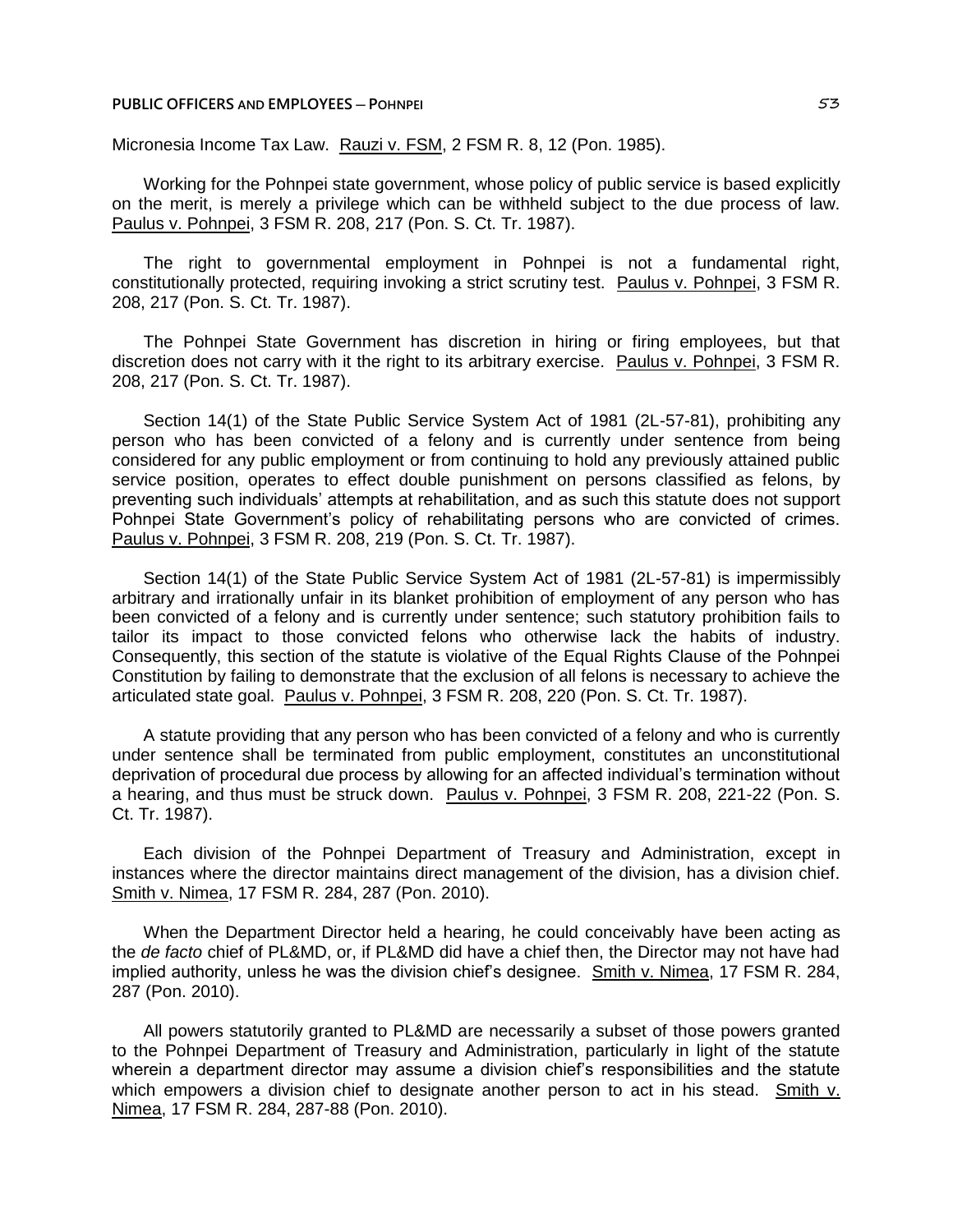#### **PUBLIC OFFICERS AND EMPLOYEES ─ POHNPEI** 54

Pohnpei Code Title 9, chapter 2, section 105 states that preference shall be given to qualified legal residents of Pohnpei in making appointments and promotions and providing opportunities for training in the public service, but the term "legal residents" is not defined in Title 9. Berman v. Lambert, 17 FSM R. 442, 446 (App. 2011).

Pohnpei Code Title 19 and its definitions, apply only to private employers and their employees, not to Pohnpei public employees. Berman v. Lambert, 17 FSM R. 442, 447 (App. 2011).

Pohnpei Code Title 9 provides for a promotion preference, as well as a hiring preference. It offers two tiers of hiring and promotion preferences. A higher hiring and promotion preference is given to legal residents of Pohnpei, and the lower hiring and promotion preference for all FSM citizens who are not legal residents of Pohnpei. Berman v. Lambert, 17 FSM R. 442, 447 (App. 2011).

If the legislature wanted the statute to provide a hiring and promotion preference to Pohnpeian or FSM citizens, then the legislature would have used "citizen" rather than "legal resident." By not defining the term "legal residents" the term's meaning must be the term's common, recognized definition. Berman v. Lambert, 17 FSM R. 442, 448 (App. 2011).

The statute's plain meaning of term "legal residents of Pohnpei" is individuals who are domiciled in Pohnpei. This interpretation allows a Pohnpeian citizen living abroad, who maintained his or her domicile in Pohnpei, to receive the same hiring preference as a Pohnpeian citizen living in Pohnpei and it would give all FSM citizens and non-citizens who have moved to Pohnpei and made Pohnpei their domicile, equal opportunity for job selection and promotion. This interpretation is also internally consistent with the statute's other parts which give a second preference for employment to FSM citizens who are not legal residents of Pohnpei when applying for a position or promotion and who would receive a preference over non-citizens who are temporarily living in Pohnpei and over other non-residents. Berman v. Lambert, 17 FSM R. 442, 448 (App. 2011).

Unless the regulations directly violate a national statute or are found to be unconstitutional, Pohnpei is free to regulate its own public service system. Berman v. Lambert, 17 FSM R. 442, 449 (App. 2011).

The right to work for the Pohnpei state government is not a constitutionally protected right, and, although there is a right to seek employment, there is no fundamental right for employment particularly to public employment. Berman v. Lambert, 17 FSM R. 442, 450 (App. 2011).

Section 2-114(1), by its terms, only applies to persons who have completed their sentence and are applying for a Pohnpei public service position. It does not apply to persons already holding public service positions. Phillip v. Pohnpei, 21 FSM R. 439, 442 (Pon. 2018).

Personnel disciplinary actions are in no case subject to review in the courts until the statutory administrative remedies have been exhausted. Phillip v. Pohnpei, 21 FSM R. 439, 443 (Pon. 2018).

A court's review of a Pohnpei Personnel Review Board decision is governed by statute. Phillip v. Pohnpei, 21 FSM R. 439, 443 (Pon. 2018).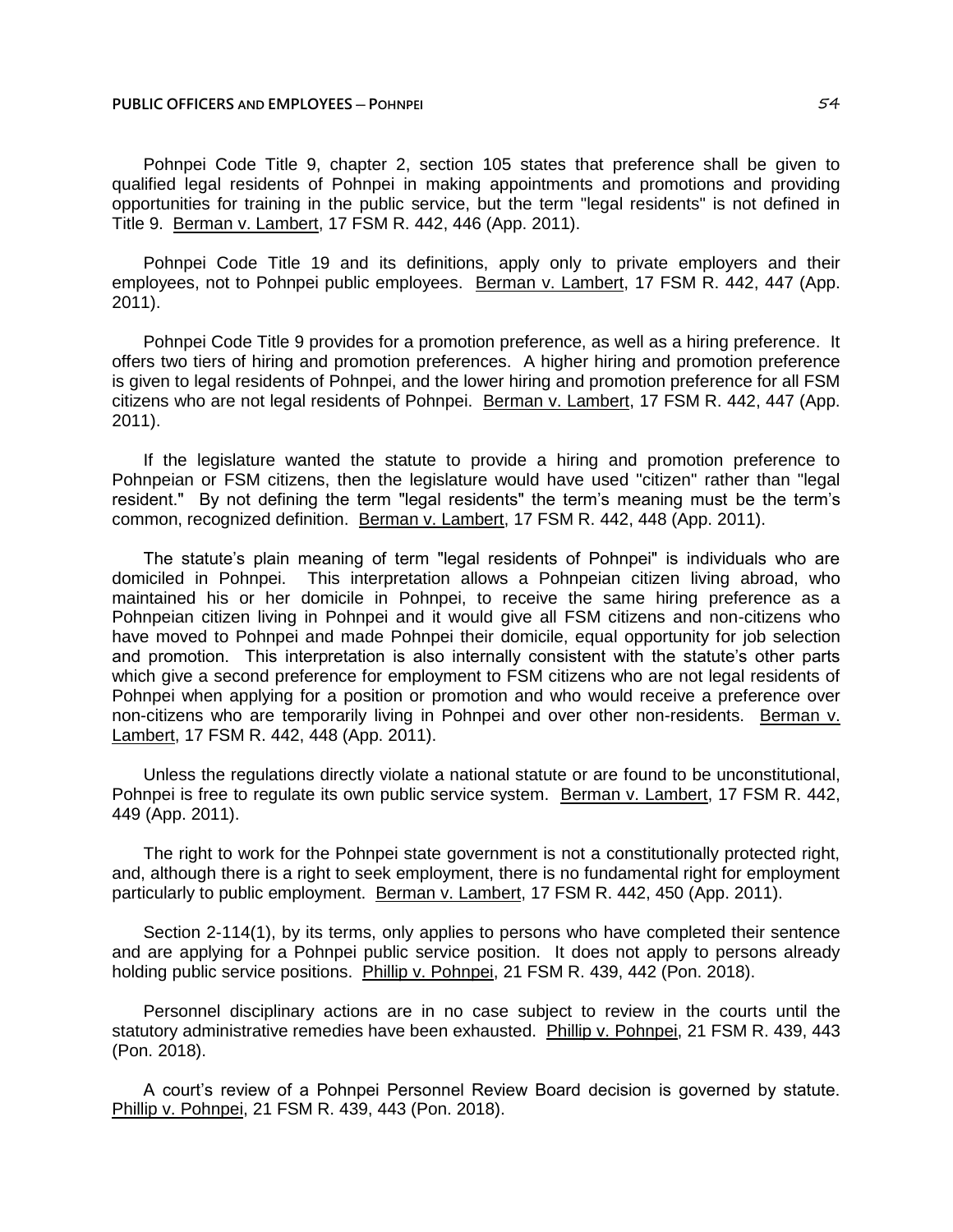#### **PUBLIC OFFICERS AND EMPLOYEES ─ POHNPEI** 55

When, even though the employment contract was printed with a Pohnpei state government letterhead, the Pohnpei Visitors Bureau's actual function and operation shows that it is independent of the Pohnpei state government; when the PVB's funding is provided for under the Compact of Free Association, but is deposited with the Pohnpei Department of Treasury and Administration for custodial purposes and disbursement; and when the PVB's actual decisionmaking lies with its Board, the PVB is an entity that operates independent of the state government, and its Board is responsible for its General Manager's hiring, thus making the state's non-renewal of the plaintiff's contract unlawful. Santos v. Pohnpei, 21 FSM R. 495, 499 (Pon. 2018).

Although the contract in question is a personal services contract which names the State of Pohnpei as the contracting party, because the Pohnpei Visitors Bureau operates and is controlled by its Board, and not by the state government, the agreement is between the plaintiff and the PVB, through its Board of Directors. Santos v. Pohnpei, 21 FSM R. 495, 499 (Pon. 2018).

Since the Pohnpei Visitors Bureau is a non-governmental organization with duly enacted articles of incorporation and bylaws, whose funding is provided for under the Compact of Free Association, the Pohnpei state government had a ministerial duty to certify the plaintiff's employment contract after the Board's approval, because the discretion of whether to hire the plaintiff was with the PVB Board. "Ministerial" means of or relating to an act that involves obedience to instructions or laws instead of discretion, judgment, or skill. Santos v. Pohnpei, 21 FSM R. 495, 500 & n.4 (Pon. 2018).

#### ─ Pohnpei ─ Termination

The removal or termination of a public service system employee is a disciplinary action, and the applicable Pohnpei state statute provides that a management official may, for disciplinary reasons, dismiss an employee for such causes that will promote the public service's efficiency. Phillip v. Pohnpei, 21 FSM R. 439, 443 (Pon. 2018).

When the court cannot say that the Personnel Review Board's decision was arbitrary, capricious, or an abuse of discretion since Pohnpei had a rational basis for its decision – that the plaintiff, because of his cheating conviction, was an inappropriate role model or mentor for the children he had been employed to instruct, the plaintiff's termination was thus in compliance with Section 2-139 since his disciplinary dismissal was for such cause that would promote the public service's efficiency. Phillip v. Pohnpei, 21 FSM R. 439, 443 (Pon. 2018).

Due process requires that a non-probationary government employee be given some opportunity to respond to the charges against him before his dismissal may be implemented; including oral or written notice of the charges against him, an explanation of the employer's evidence, and an opportunity to present his side of the story. Phillip v. Pohnpei, 21 FSM R. 439, 444 (Pon. 2018).

### ─ Termination

It is inappropriate for the FSM Supreme Court to consider a claim that a government employee's termination was unconstitutional when the administrative steps essential for review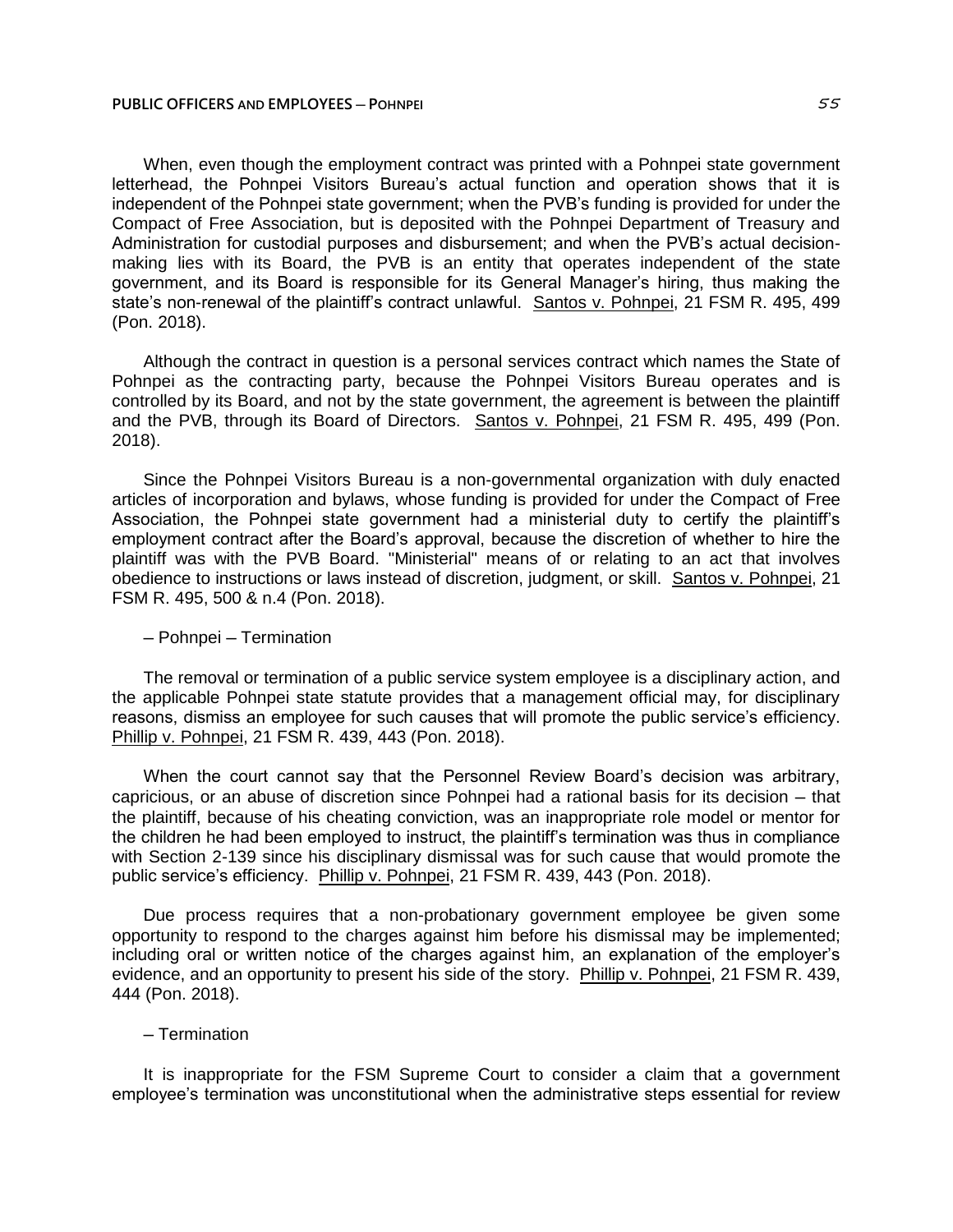by the court of employment terminations have not yet been completed. 52 F.S.M.C. 157. Suldan v. FSM (I), 1 FSM R. 201, 202 (Pon. 1982).

The National Public Service System Act fixes two conditions for termination of a national government employee. Responsible officials must be persuaded that: 1) there is "cause," that is, the employee has acted wrongfully, justifying disciplinary action; and 2) the proposed action will serve "the good of the public service." 52 F.S.M.C. 151-157. Suldan v. FSM (II), 1 FSM R. 339, 353 (Pon. 1983).

In reviewing the termination of national government employees under the National Public Service System Act, the FSM Supreme Court will review factual findings insofar as necessary to determine whether there is evidence to establish that there were grounds for discipline. Semes v. FSM, 4 FSM R. 66, 71 (App. 1989).

Under the National Public Service System Act, where the FSM Supreme Court's review is for the sole purpose of preventing statutory, regulatory and constitutional violations, review of factual findings is limited to determining whether substantial evidence in the record supports the conclusion of the administrative official that a violation of the kind justifying termination has occurred. Semes v. FSM, 4 FSM R. 66, 72 (App. 1989).

The National Public Service System Act places broad authority in the highest management official, authorizing dismissal based upon disciplinary reasons when the official determines that the good of the public service will be served thereby. Semes v. FSM, 4 FSM R. 66, 73 (App. 1989).

The National Public Service System Act and the FSM Public Service System Regulations establish an expectation of continued employment for nonprobationary national government employees by limiting the permissible grounds and specifying necessary procedures for their dismissal; this is sufficient protection of the right to continued national government employment to establish a property interest for nonprobationary employees which may not be taken without fair proceedings, or "due process." Semes v. FSM, 4 FSM R. 66, 73 (App. 1989).

Constitutional due process requires that a nonprobationary employee of the national government be given some opportunity to respond to the charges against him before his dismissal may be implemented; including oral or written notice of the charges against him, an explanation of the employer's evidence, and an opportunity to present his side of the story. Semes v. FSM, 4 FSM R. 66, 76 (App. 1989).

Implementation of the constitutional requirement that a government employee be given an opportunity to respond before dismissal is consistent with the statutory scheme of the National Public Service System Act, therefore the Act need not be set aside as contrary to due process. Semes v. FSM, 4 FSM R. 66, 77 (App. 1989).

A person whose temporary promotion became permanent has the right to be discharged only for cause, and is entitled to all of the other protections afforded a permanent employee. Isaac v. Weilbacher, 8 FSM R. 326, 337 (Pon. 1998).

A timely appeal by a public employee of his termination by submitting a letter brief to the Assistant Secretary for Personnel Administration entitles him to a hearing on his appeal within fifteen calendar days after the Personnel Officer receives the appeal, unless the appellant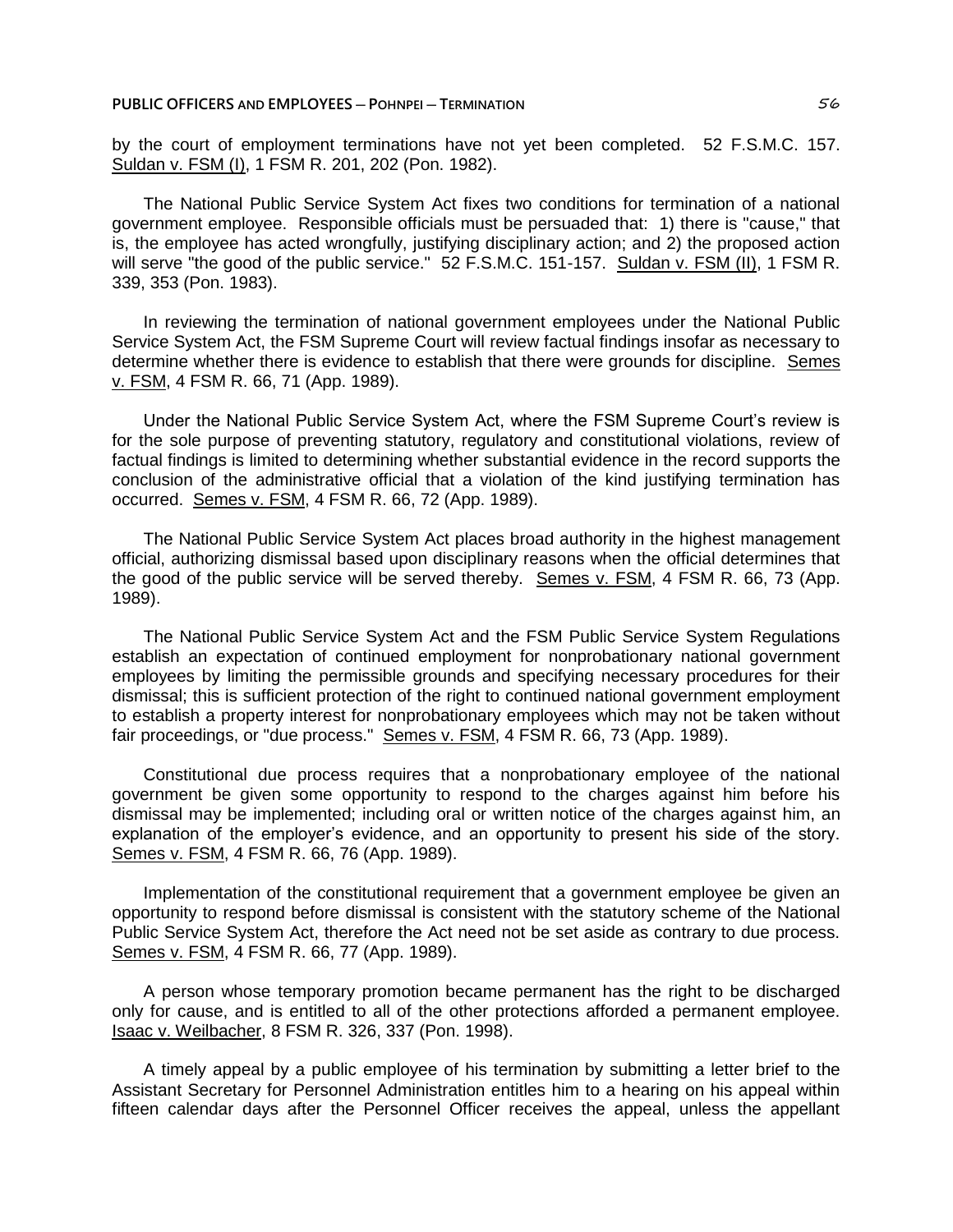requests a delay. A postponement longer than that by the government not consented to by the appellant is not in compliance with the law. Maradol v. Department of Foreign Affairs, 13 FSM R. 51, 52-53 (Pon. 2004).

When there are non-frivolous disputes about the grounds for termination, the decision of the ad hoc committee should identify and address those grounds with specificity, and when they have not, the court will remand the case to the ad hoc committee to prepare a full written statement of its findings of fact to be forwarded to the President for his final review. If, after the President completes his final review, any party believes such action is necessary and appropriate, the party may file a motion to reinstitute the judicial proceedings. Maradol v. Department of Foreign Affairs, 13 FSM R. 51, 54-55 (Pon. 2004).

Under Title 52, when the FSM Supreme Court's review is for the sole purpose of preventing statutory, regulatory, and constitutional violations, review of the factual findings is limited to determining whether substantial evidence in the record supports the administrative official's conclusion that a violation justifying termination has occurred. The court is thus required to uphold the President's findings of fact if there is substantial evidence in the record to support them. Poll v. Victor, 18 FSM R. 235, 239 (Pon. 2012).

The court will limit itself to reviewing the ad hoc committee's decision and not deal with the issue of job abandonment when the committee's decision is affirmed since there is no need for a review of a further ground for the employee's termination. Additionally, the employee was accorded his right to appeal and did so. If he was terminated for job abandonment he would have no right to appeal. Poll v. Victor, 18 FSM R. 235, 241 n.5 (Pon. 2012).

When the court has found substantial evidence in the record to support all three grounds for an employee's termination and is not left with the definite and firm conviction that a mistake has been committed, no mistake was committed by the ad hoc committee's findings and recommendation, and the President's affirmance. Poll v. Victor, 18 FSM R. 235, 243 (Pon. 2012).

The National Public Service System Act and the Public Service System Regulations establish continued employment for non-probationary national government employees by limiting the permissible grounds and specifying the necessary procedures for their dismissal. This is sufficient protection of the right to continued national government employment to establish a non-probationary employee's property interest which may not be taken without due process, including notice and an opportunity to be heard. Poll v. Victor, 18 FSM R. 235, 244 (Pon. 2012).

When an employee's termination, effectuated on October 28, 2009, could not have taken effect before he was given an opportunity to be heard, which he later received at the ad hoc committee hearing, his termination would be effective, at the earliest, on the December 21, 2009 date of the ad hoc committee's decision because the ad hoc committee hearing was his first opportunity to respond to the charges against him. Poll v. Victor, 18 FSM R. 235, 245 (Pon. 2012).

When there was evidence of the terminated employee receiving approval of an advance leave request of 60 hours, but there was no evidence of how much of this advance leave was actually used, how much had already been paid back, and how much was still outstanding, the court will deny the government's request to offset the employee's pay to cover for the advance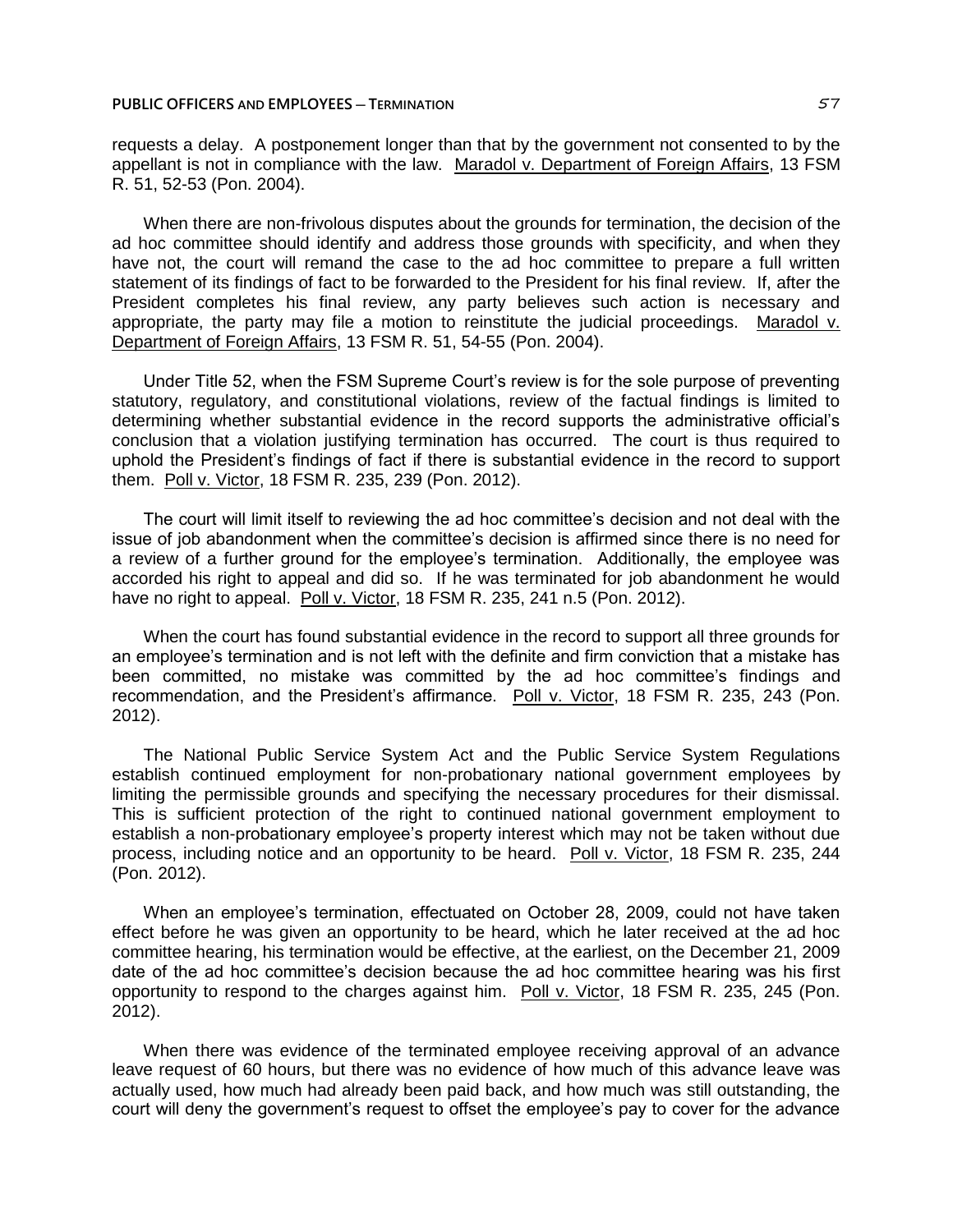leave still owed since there is a lack of evidence on this matter. Poll v. Victor, 18 FSM R. 235, 245 (Pon. 2012).

52 F.S.M.C. 146 does not provide for administrative remedies or administrative appeals of any kind in abandonment of employment cases. Manuel v. FSM, 19 FSM R. 382, 386 (Pon. 2014).

Since an employee who abandons his position does not have the right to an administrative appeal, a court reviewing an agency decision to terminate a plaintiff's employment for reason of abandonment will be unable to limit its role to reviewing factual findings developed during an administrative appeal. A court evaluating the merits of an abandonment claim must instead conduct a trial *de novo* to determine whether there is substantial evidence to support an agency decision to terminate a plaintiff's employment for reason of abandonment. Manuel v. FSM, 19 FSM R. 382, 386 (Pon. 2014).

The Public Service System Act delineates procedures that must be followed in terminating an employee for unsatisfactory performance and mandates that no dismissal or demotion of a permanent employee is effective until the management official transmits to the employee a written notice setting forth the specific reasons for the dismissal or demotion and the employee's rights of appeal and it further mandates that any regular employee who is dismissed may appeal through an administrative review process. A crucial part of the administrative review process is a hearing before an ad hoc committee, and subsequent preparation of a full written statement of findings of fact. Manuel v. FSM, 19 FSM R. 382, 386 (Pon. 2014).

In reviewing a government employee's termination under Title 52, the FSM Supreme Court will review factual findings insofar as necessary to determine whether there is evidence to establish that there were grounds for discipline. Manuel v. FSM, 19 FSM R. 382, 386 (Pon. 2014).

Under Title 52, since the FSM Supreme Court's review is for the sole purpose of preventing statutory, regulatory and constitutional violations, review of the factual findings is limited to determining whether substantial evidence in the record supports the administrative official's conclusion that a violation of the kind justifying termination has occurred. The statute evinces a clear congressional intent that the courts avoid serving as finders of fact. When there are nonfrivolous disputes about the grounds for termination, the decision of the ad hoc committee should identify and address those grounds with specificity, and when they have not, the court will remand the case to the ad hoc committee to prepare a full written statement of its findings of fact. Manuel v. FSM, 19 FSM R. 382, 386-87 (Pon. 2014).

When a discharged employee was denied an opportunity to engage in the administrative review process, the court is left without a record to review, and therefore the government's decision to terminate the plaintiff's employment on the grounds of unsatisfactory performance is not supported by substantial evidence in the record. Manuel v. FSM, 19 FSM R. 382, 387 (Pon. 2014).

If the government wants to terminate an employee for unsatisfactory job performance, it must follow the procedures established in the National Public Service System Act and accompanying regulations, including providing the employee with notice of his right to file an administrative appeal. If, after an administrative appeal, the employee is terminated for unsatisfactory performance then the employee may appeal to the FSM Supreme Court, and the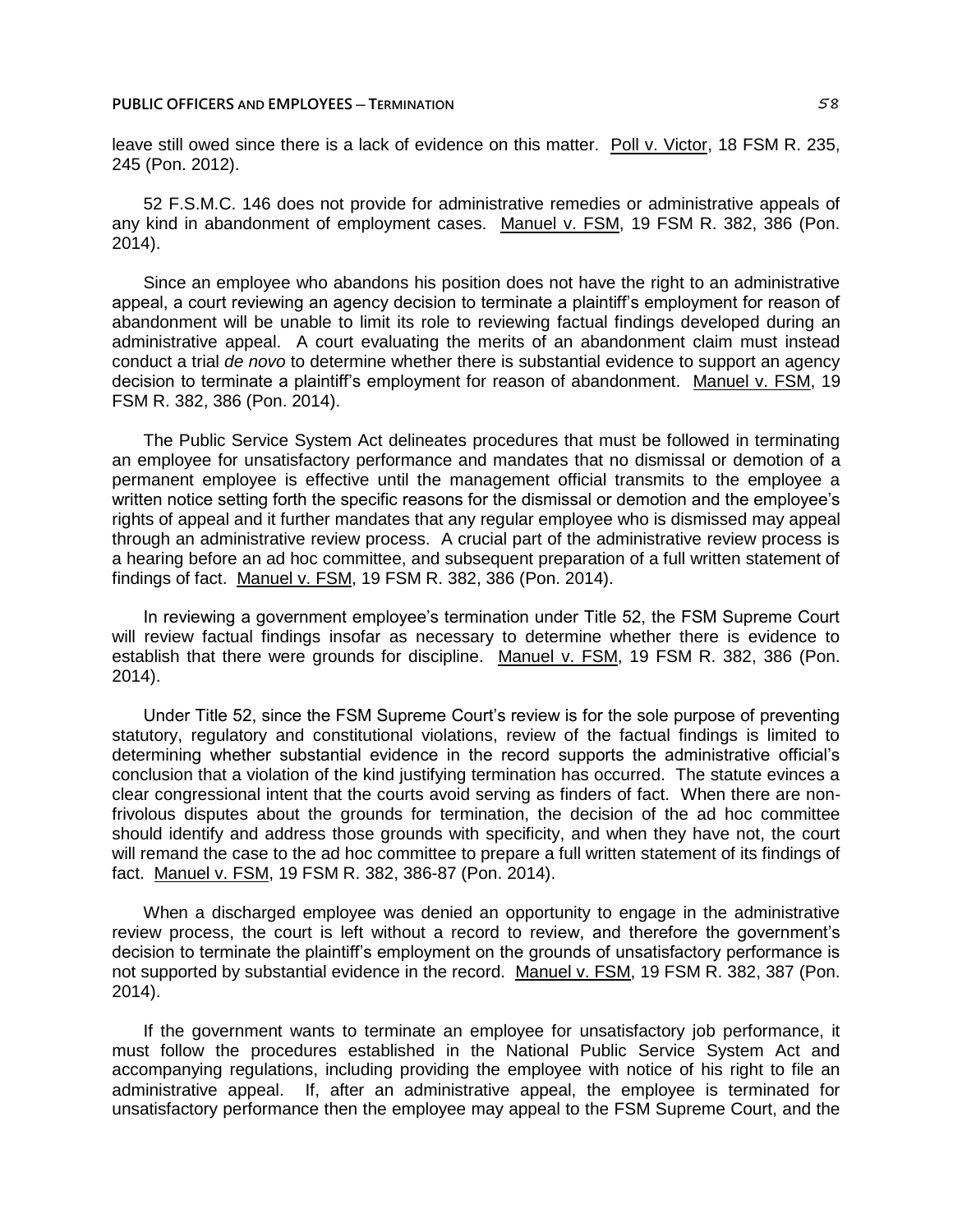court will evaluate the administrative appeal's record to determine if the decision to terminate the employee for unsatisfactory job performance is supported by substantial evidence. Manuel v. FSM, 19 FSM R. 382, 387 n.3 (Pon. 2014).

If an employee ceases work without explanation for not less than six consecutive working days, the management official shall file with the personnel officer a statement showing termination of employment because of abandonment of position. Manuel v. FSM, 19 FSM R. 382, 389 (Pon. 2014).

When an employee's supervisor is contacted with a request for leave due to illness, the supervisor is on notice that the requesting employee is absent for a reason other than a desire to abandon his employment; when any senior management official who read the departmental attendance log and saw LWOP beside the employee's name should have understood that the employee did not wish to resign, but rather that his absences were approved; when it is clear that the employee did not cease work without explanation for six consecutive days and at worst only four of the six absences were without explanation, the employee did not cease work without explanation for six consecutive days and the court must conclude that a finding that the employee abandoned his employment is not supported by substantial evidence. Manuel v. FSM, 19 FSM R. 382, 389-90 (Pon. 2014).

It is well established that a plaintiff seeking an award of back pay as damages for wrongful termination has a duty to mitigate damages by actively seeking alternative employment. Manuel v. FSM, 19 FSM R. 382, 391 (Pon. 2014).

The failure to mitigate damages is an affirmative defense for which the defendant bears the burden of proof. The common law rule establishing failure to mitigate damages as an affirmative defense is sound because to hold otherwise would be to impose a burdensome requirement upon every plaintiff in a wrongful termination case and because a holding that failure to mitigate damages is an affirmative defense puts the burden of proof on defendants, who presumably would refrain from litigating this issue unless the question of failure to mitigate damages is actually in dispute. Manuel v. FSM, 19 FSM R. 382, 391 (Pon. 2014).

Reinstatement to his former position and back pay from the date of termination to the date of reinstatement are remedies generally available to an employee who has shown wrongful discharge. However, the amount of back pay must be reduced to the extent that the plaintiff has mitigated his damages by securing other employment. Manuel v. FSM, 19 FSM R. 382, 391-92 (Pon. 2014).

A wrongfully discharged employee is entitled to the equitable remedy of reinstatement to his former position. Reinstatement is appropriate even if the position has been filled by another employee since, if a replacement's existence constituted a complete defense against reinstatement, then reinstatement could be effectively blocked in every case simply by immediately hiring an innocent third-party after the unlawful discharge has occurred, thus rendering the reinstatement remedy's deterrent effect a nullity. Manuel v. FSM, 19 FSM R. 382, 392 (Pon. 2014).

An aggrieved employee is entitled to the administrative process regardless of his or her current employment status if it emerges from an employment dispute that was existing at the time the employee left, or if the termination itself is the reason that the person left the public service system. Eperiam v. FSM, 20 FSM R. 351, 356 (Pon. 2016).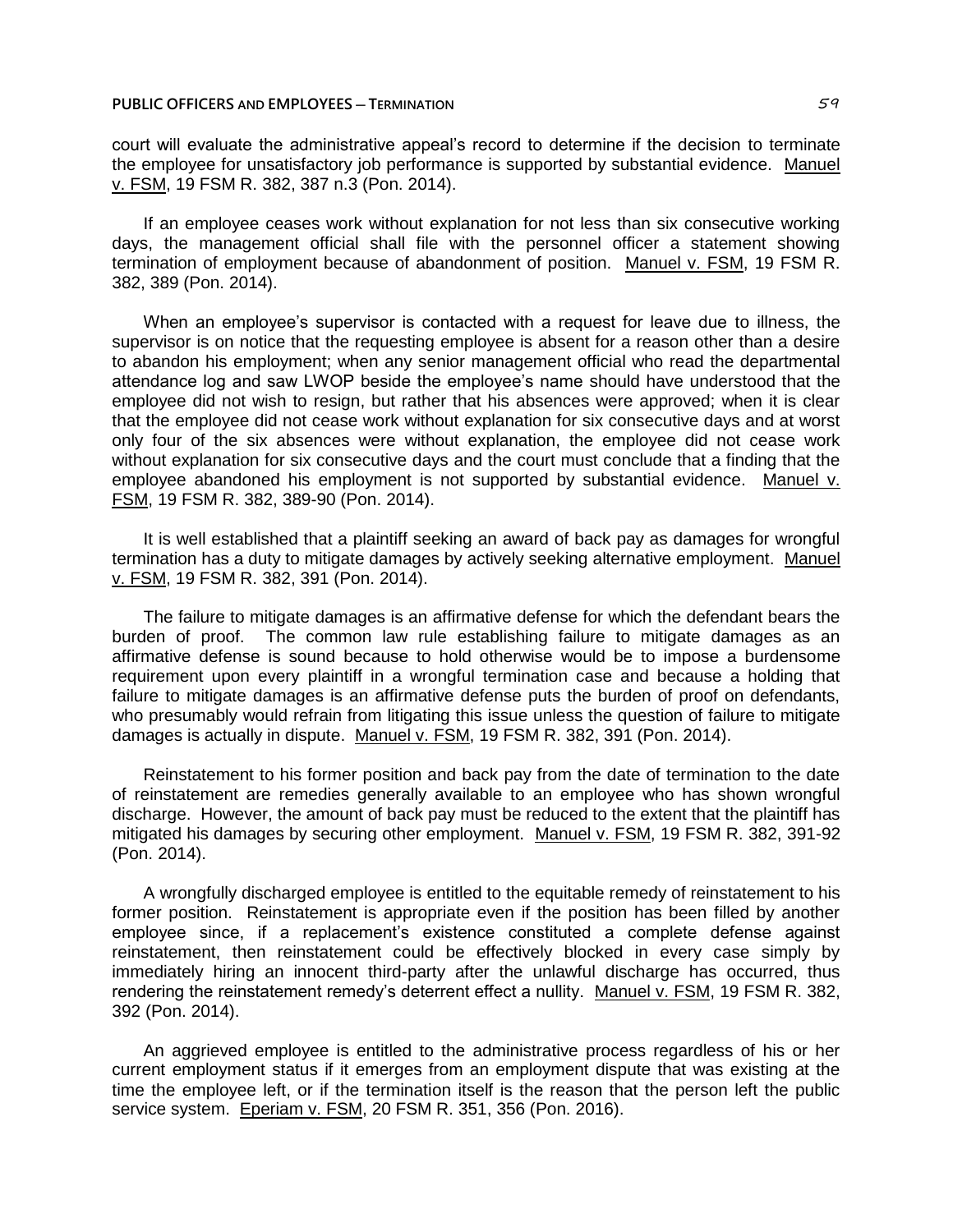It is without jurisdictional significance that a person may, or may not be, covered under the Public Service System Act in her current employment position. It is enough that she indisputably was and that she properly began that grievance process and has the right to see it through to completion. Eperiam v. FSM, 20 FSM R. 351, 356 (Pon. 2016).

When the plaintiff has in good faith requested the resumption of the administrative process and the agency has verbally denied that request, the court may grant relief to the extent that the plaintiff requests declaratory relief requiring the administrative proceedings' resumption, but to the extent that the plaintiff has requested further declaratory relief regarding the validity of her termination, or the legality of a settlement offer, the court cannot grant that relief because that determination is within the administrative agency's exclusive jurisdiction and it is inappropriate for the court to unnecessarily encroach on the administrative domain. Eperiam v. FSM, 20 FSM R. 351, 356-57 (Pon. 2016).

A pattern of untruthfulness that had preceded the probationary employee's lying about posting comments on a website, along with his disrespectful and insubordinate attitude to his supervisor, were more than sufficient to terminate a probationary employee, even if he had not posted any comments. Alexander v. Hainrick, 20 FSM R. 377, 383 (App. 2016).

If the preponderance of evidence shows that a government employee would have been terminated even in the absence of the protected free speech conduct, then the employee's termination should be upheld. Alexander v. Hainrick, 20 FSM R. 377, 383 (App. 2016).

To grant a wrongfully discharged probationary employee a substantial back pay award would be to convert him from the probationary employee he was to a regular or permanent employee, and he cannot be treated as a regular employee since he did not successfully complete his probationary period before he was terminated. Thus, the most a court could do would be to reinstate him as a probationary employee. Alexander v. Hainrick, 20 FSM R. 377, 383 (App. 2016).

A complaint must contain sufficient factual matter, accepted as true, to state a claim to relief that is plausible on its face, but a plaintiff's allegation that there was a "sheer possibility" that her termination was based on petty and insufficient grounds, is inadequate, as far as withstanding a Rule 12(b)(6) challenge. Solomon v. FSM, 20 FSM R. 396, 401 (Pon. 2016).

The FSM Supreme Court's review of an agency decision is for the sole purpose of preventing statutory, regulatory and constitutional violations, review of factual findings is limited to determining whether substantial evidence in the record supports the administrative official's conclusions that a violation of the kind justifying the termination has occurred. Solomon v. FSM, 20 FSM R. 396, 402 (Pon. 2016).

When the plaintiff's reasoning neglects to cite what constituted an alleged illegal termination since the only factual averments which depict allegedly untoward conduct on the defendants' part, albeit nebulous, only apply to one defendant, the requisite nexus to support a substantive due process violation is wanting. Solomon v. FSM, 20 FSM R. 396, 402 (Pon. 2016).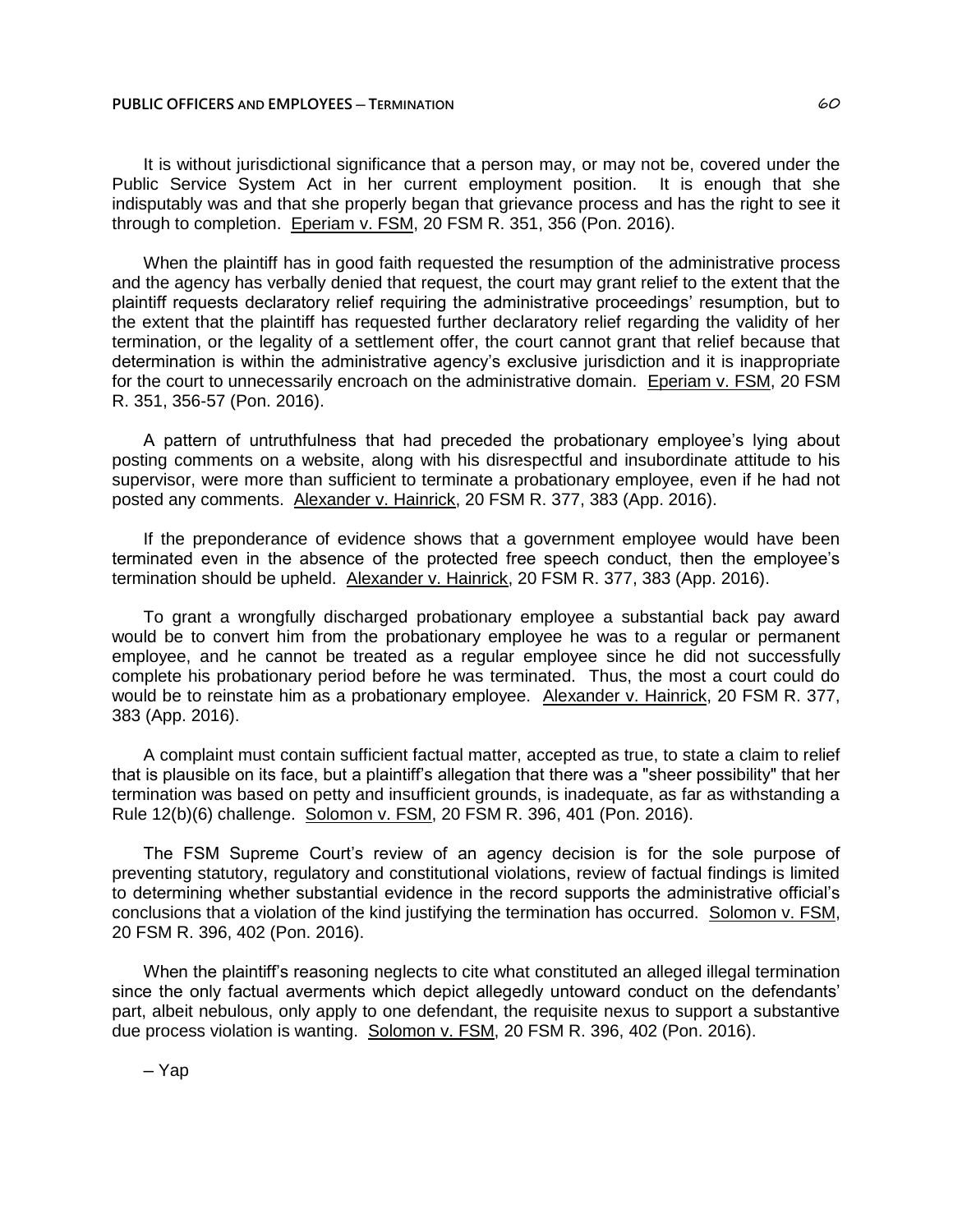Section 23 of Yap State Law 1-35, affecting resignation and abandonment of employment positions, does not provide for administrative remedies or administrative appeal of any kind. Dabchur v. Yap, 3 FSM R. 203, 205 (Yap S. Ct. App. 1987).

Abandonment of a public office is a voluntary form of resignation wherein the employee's intention to relinquish his position must be clear, either through declaration or overt acts. Dabchur v. Yap, 3 FSM R. 203, 207 (Yap S. Ct. App. 1987).

Where the statute in question classifies "constructive" abandonment as an employee ceasing work "without explanation" for not less than six consecutive working days, any explanation from the employee, written or verbal, would suffice to indicate the employer that the employee does not intend to relinquish his position absolutely. Dabchur v. Yap, 3 FSM R. 203, 207 (Yap S. Ct. App. 1987).

An employee who contests the factual allegation of voluntary abandonment is not entitled to any administrative remedies or administrative appeal, and has recourse only in the court. Dabchur v. Yap, 3 FSM R. 203, 208 (Yap S. Ct. App. 1987).